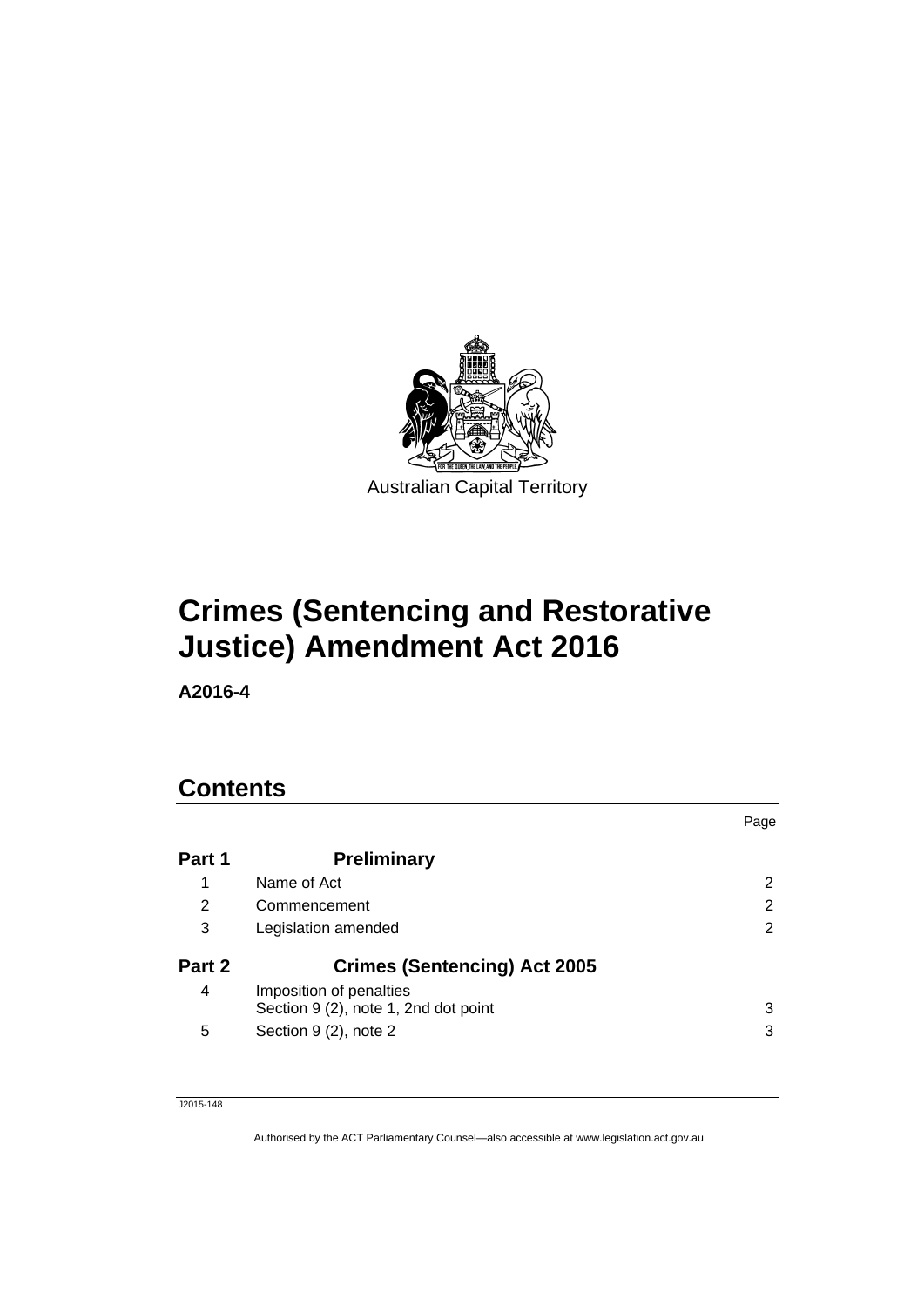| ×<br>× | I |
|--------|---|

| 6  | Imprisonment<br>Section 10 (3), example-par (a)                                              | 3              |
|----|----------------------------------------------------------------------------------------------|----------------|
| 7  | Section 11                                                                                   | 3              |
| 8  | Definitions-pt 3.4<br>Section 21, definition of non-association order, paragraph (b)         | 5              |
| 9  | Application-pt 3.4<br>Section 22                                                             | 6              |
| 10 | Section 22 (a)                                                                               | 6              |
| 11 | Non-association and place restriction orders-maximum period<br>Section 24 (1) (a)            | 6              |
| 12 | Section 24 (2), example, except note                                                         | 6              |
| 13 | Combination sentences-offences punishable by imprisonment<br>Section 29 (1) (a), except note | $\overline{7}$ |
| 14 | New section 29 (1) (aa)                                                                      | $\overline{7}$ |
| 15 | Section 29 (1), example 1                                                                    | $\overline{7}$ |
| 16 | Section 29 (1), example 3                                                                    | $\overline{7}$ |
| 17 | Pre-sentence reports-order<br>Section 41 (4) (a)                                             | $\overline{7}$ |
| 18 | Section 41 (6)                                                                               | 8              |
| 19 | Pre-sentence reports by assessors<br>Section 42 (3)                                          | 8              |
| 20 | Section 42 (4) (a)                                                                           | 8              |
| 21 | Section 42 (5) (a)                                                                           | 8              |
| 22 | Start and end of sentences-general rule<br>Section 62 (2) (a) (i)                            | 9              |
| 23 | Application-pt 5.2<br>Section 64 (2) and note                                                | 9              |
| 24 | Section 64 (3), definition of excluded sentence of imprisonment,<br>paragraph (b)            | 9              |
| 25 | Nonparole periods-review of decision on nonparole period<br>Section 68 (3) and note          | 9              |
| 26 | Concurrent and consecutive sentences-general rule<br>Section 71 (3) (d)                      | 9              |
| 27 | <b>Part 5.4</b>                                                                              | 10             |
|    |                                                                                              |                |

#### contents 2 Crimes (Sentencing and Restorative Justice) Amendment Act 2016

A2016-4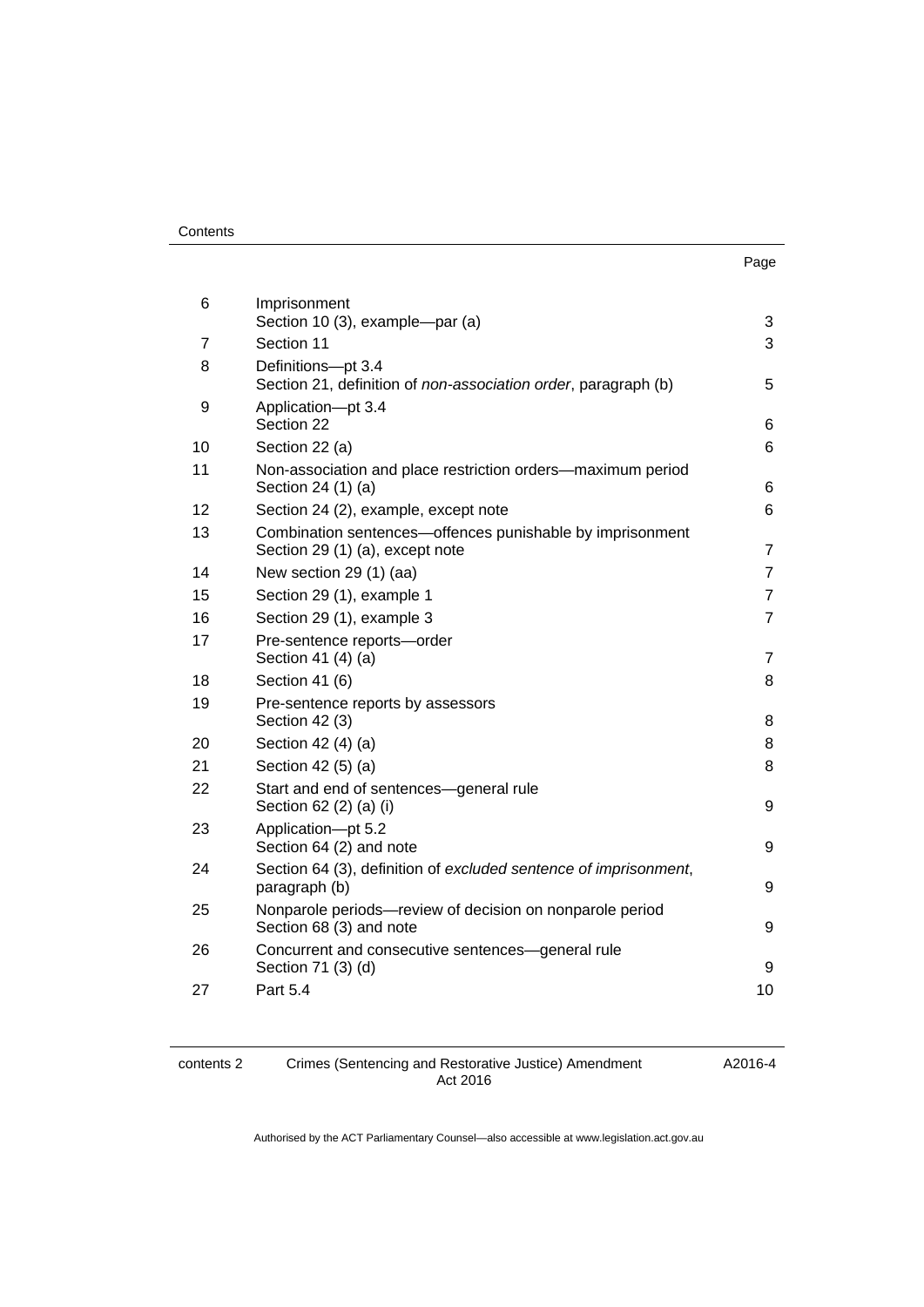| Contents |
|----------|
|----------|

| 28     | Imprisonment-explanation to offender<br>Section 82 (1) (d)                                | 22 |
|--------|-------------------------------------------------------------------------------------------|----|
| 29     | Imprisonment-official notice of sentence<br>Section 84 (1) (c)                            | 22 |
| 30     | Section 84 (2) (c)                                                                        | 22 |
| 31     | Section 84 (2) (f)                                                                        | 22 |
| 32     | Section 84 (3)                                                                            | 22 |
| 33     | Section 85 heading                                                                        | 23 |
| 34     | Section 87 heading                                                                        | 23 |
| 35     | Section 88 heading                                                                        | 23 |
| 36     | Section 89 heading                                                                        | 23 |
| 37     | Section 90 heading                                                                        | 23 |
| 38     | Section 91 heading                                                                        | 23 |
| 39     | Section 92 heading                                                                        | 24 |
| 40     | Section 95 heading                                                                        | 24 |
| 41     | Section 96 heading                                                                        | 24 |
| 42     | Section 97 heading                                                                        | 24 |
| 43     | Section 98 heading                                                                        | 24 |
| 44     | Section 99 heading                                                                        | 25 |
| 45     | Section 100 heading                                                                       | 25 |
| 46     | Young offenders-community service-hours to be performed<br>Section 133L (3)               | 25 |
| 47     | Dictionary, definition of community service condition                                     | 25 |
| 48     | Dictionary, new definitions                                                               | 26 |
| 49     | Dictionary, definitions of periodic detention and periodic detention<br>period            | 26 |
| 50     | Dictionary, definitions of rehabilitation program and rehabilitation<br>program condition | 26 |
| Part 3 | <b>Crimes (Sentence Administration) Act 2005</b>                                          |    |
| 51     | Treatment of sentenced offenders<br>Section 7 (2)                                         | 27 |
| 52     | Application-pt 3.1<br>Section 10 (1) (b) (i)                                              | 27 |
|        |                                                                                           |    |

A2016-4

Crimes (Sentencing and Restorative Justice) Amendment Act 2016

contents 3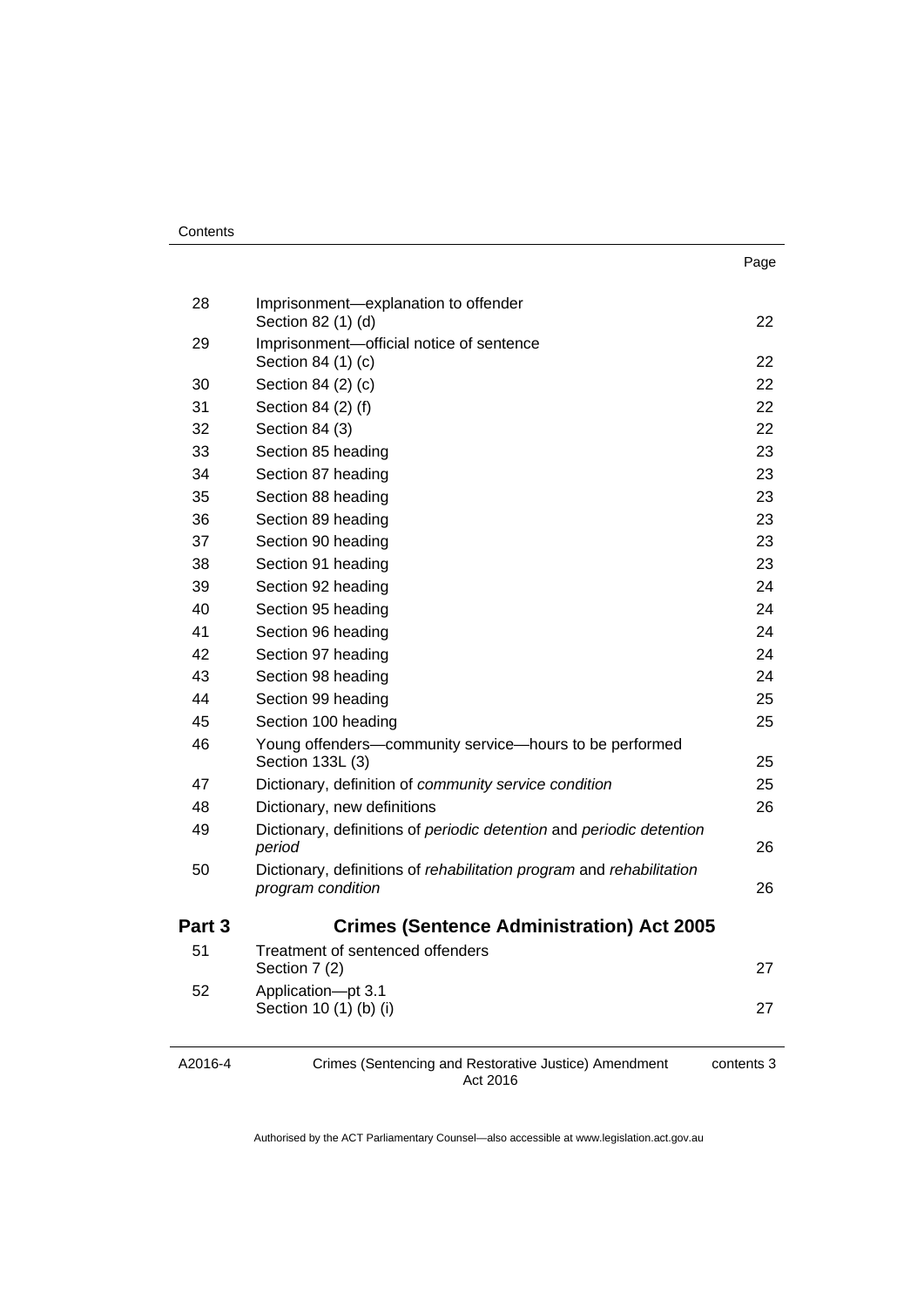| . .<br>×<br>×<br>۰. |
|---------------------|
|---------------------|

| 53         | Definitions-ch 4<br>Section 23 (1), definition of recommitted, paragraph (a)                   | 27      |
|------------|------------------------------------------------------------------------------------------------|---------|
| 54         | Chapter 5                                                                                      | 27      |
| 55         | Good-behaviour-core conditions<br>Section 86 (1) (e)                                           | 53      |
| 56         | Section 90 heading                                                                             | 54      |
| 57         | Section 91 heading                                                                             | 54      |
| 58         | Section 92 heading                                                                             | 54      |
| 59         | Section 93 heading                                                                             | 54      |
| 60         | Section 94 heading                                                                             | 54      |
| 61         | Section 95 heading                                                                             | 55      |
| 62         | Section 96 heading                                                                             | 55      |
| 63         | Section 97 heading                                                                             | 55      |
| 64         | Section 99 heading                                                                             | 55      |
| 65         | Section 100 heading                                                                            | 55      |
| 66         | Section 101 heading                                                                            | 56      |
| 67         | Cancellation of good behaviour order with suspended sentence order<br>Section 110 (4), example | 56      |
| 68         | Imprisonment-periodic detention<br>Section 116ZL                                               | 56      |
| 69         | Imprisonment-rate of discharge of outstanding fine<br>Section 116ZM (3) and (4)                | 56      |
| 70         | Functions of board<br>Section 172 (a) (i)                                                      | 56      |
| 71         | Meaning of board's supervisory functions<br>Section 180 (a) (i)                                | 57      |
| 72         | Notice of board hearing<br>New section 204 (4)                                                 | 57      |
| 73         | Arrest of offender for board hearing<br>Section 206 (1) (a)                                    | 57      |
| 74         | Disclosures to registered victims-offenders other than young<br>offenders                      |         |
|            | Section 216 (1), example 2                                                                     | 57      |
| 75         | Meaning of community-based sentence<br>Section 264 (1) (a) (i)                                 | 58      |
| contents 4 | Crimes (Sentencing and Restorative Justice) Amendment<br>Act 2016                              | A2016-4 |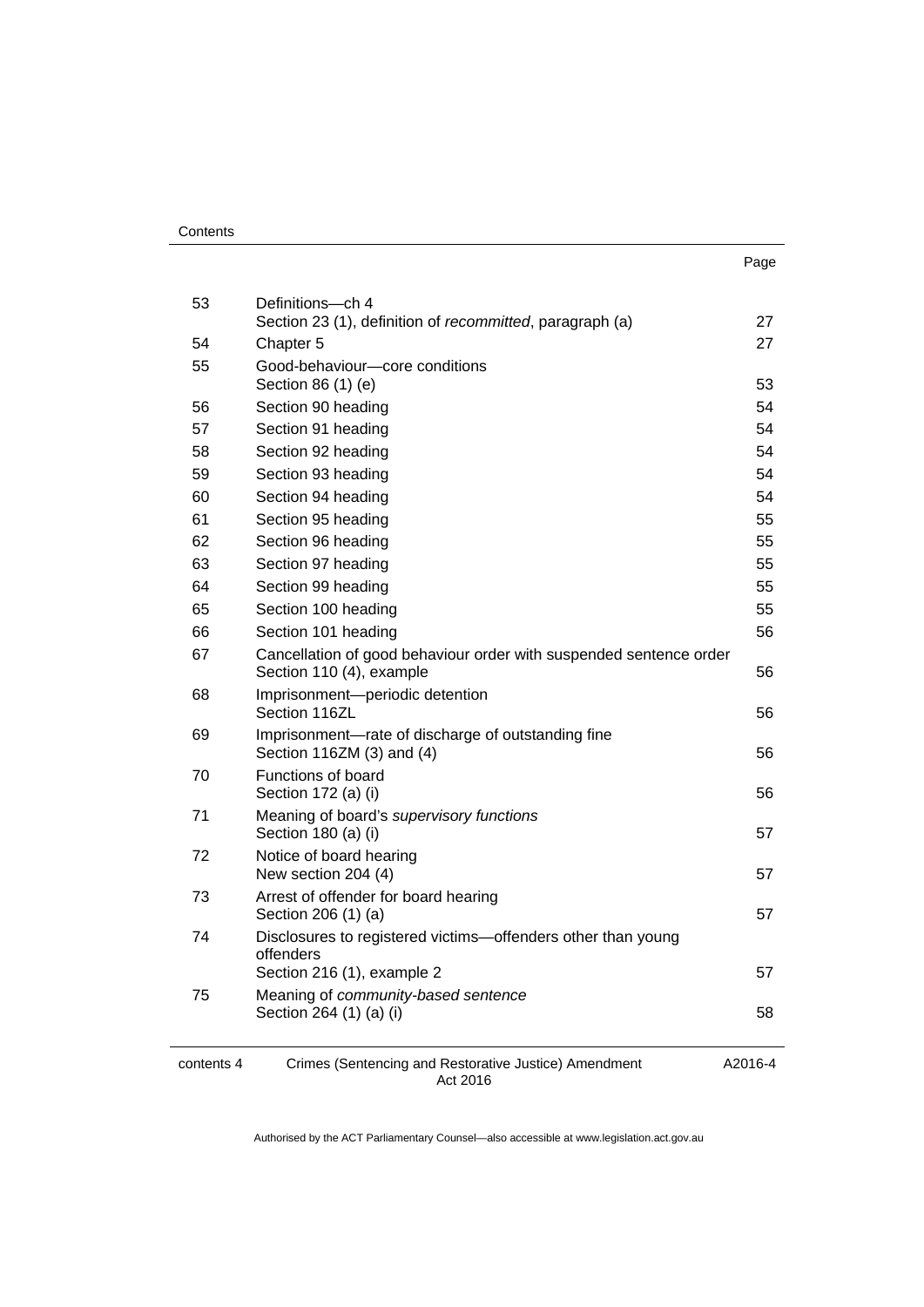|        |                                                                                       | Page |
|--------|---------------------------------------------------------------------------------------|------|
| 76     | Section 264 (2) (a)                                                                   | 58   |
| 77     | Meaning of community service work<br>Section 316                                      | 58   |
| 78     | <b>Evidentiary certificates</b><br>Section 321A (2) (a)                               | 58   |
| 79     | Section 321A (2) (d)                                                                  | 58   |
| 80     | New chapter 20                                                                        | 59   |
| 81     | Dictionary, definition of additional condition, paragraph (a)                         | 61   |
| 82     | Dictionary, definition of core condition, paragraph (a)                               | 62   |
| 83     | Dictionary, definitions of <i>detention period</i> and <i>finishing time</i>          | 62   |
| 84     | Dictionary, new definition of intensive correction order                              | 62   |
| 85     | Dictionary, definition of interested person                                           | 62   |
| 86     | Dictionary                                                                            | 62   |
| 87     | Dictionary, definition of rehabilitation program condition                            | 63   |
| 88     | Dictionary                                                                            | 63   |
| Part 4 | <b>Crimes (Restorative Justice) Act 2004</b>                                          |      |
| 89     | Definitions-offences and offenders                                                    |      |
|        | Section 12, definition of domestic violence offence                                   | 64   |
| 90     | Section 12, new definitions                                                           | 64   |
| 91     | Sections 14 to 16                                                                     | 65   |
| 92     | Referring entities<br>Section 22 (2), new definition of victims of crime commissioner | 68   |
| 93     | Table 22, item 1, column 2                                                            | 68   |
| 94     | Table 22, item 5, column 2                                                            | 68   |
| 95     | Section 24 (3) (a)                                                                    | 69   |
| 96     | Section 26 heading                                                                    | 69   |
| 97     | Section 26 (1)                                                                        | 69   |
| 98     | Section 26 (2), note                                                                  | 69   |
| 99     | Section 26 (3) to (6)                                                                 | 69   |
| 100    | Section 26 (8), definition of phase 2 application day                                 | 70   |
| 101    | Referral during court proceeding<br>Section 27 (2)                                    | 70   |
| 102    | Section 27 (4), including note                                                        | 70   |
|        |                                                                                       |      |

A2016-4

Crimes (Sentencing and Restorative Justice) Amendment Act 2016

contents 5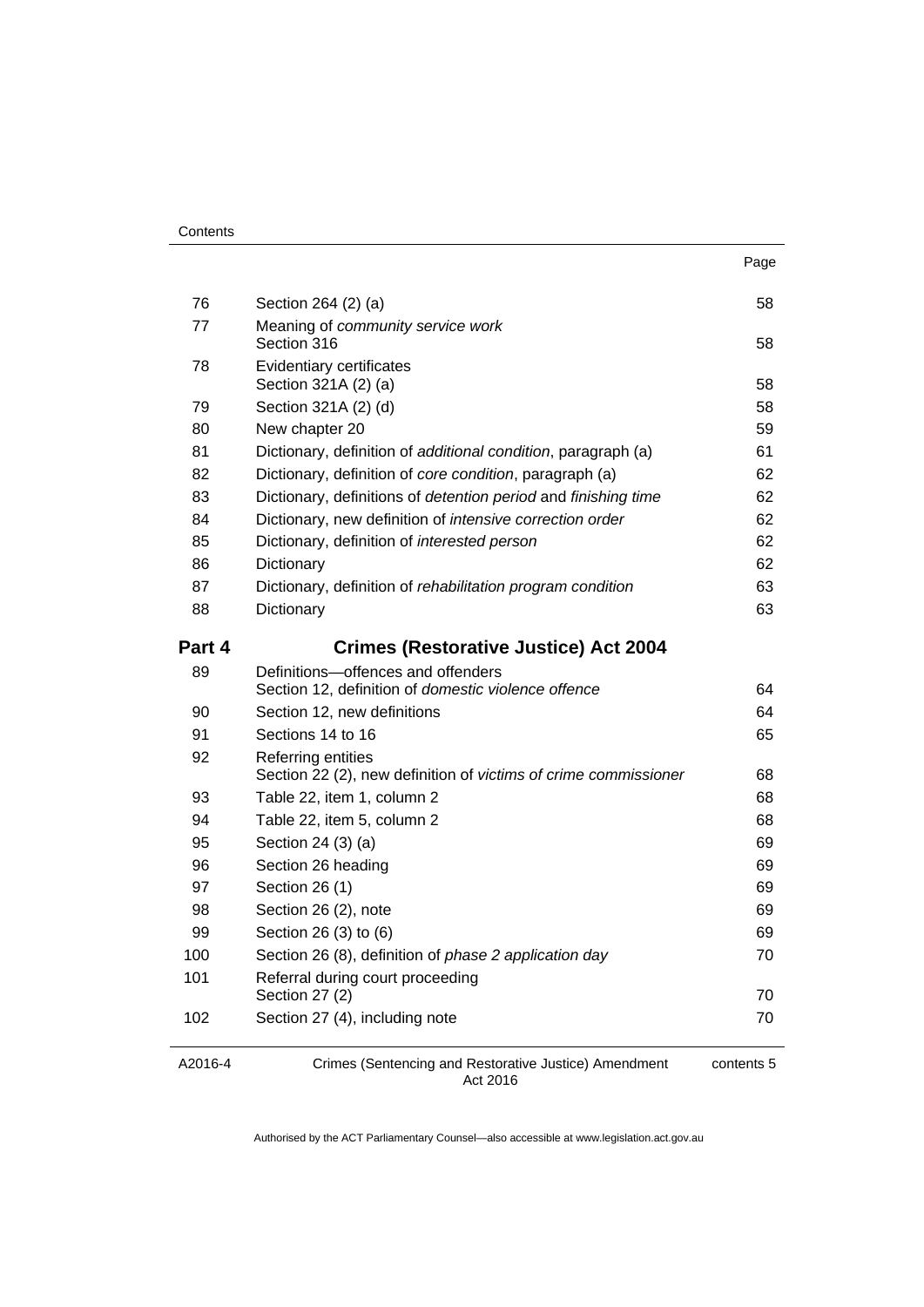| Contents |
|----------|
|----------|

| 103               | Section 27 (5) to (8) |                                                              | 71 |
|-------------------|-----------------------|--------------------------------------------------------------|----|
| 104               |                       | Section 27 (10), definition of phase 2 application day       | 71 |
| 105               | Section 33 (2)        | Suitability-general considerations                           | 71 |
| 106               | Section 33 (3) to (6) |                                                              | 71 |
| 107               |                       | Section 33 (8), definition of <i>phase 2 application day</i> | 72 |
| 108               |                       | Dictionary, definition of domestic violence offence          | 72 |
| 109               |                       | Dictionary, new definitions                                  | 72 |
|                   |                       |                                                              |    |
| <b>Schedule 1</b> |                       | <b>Consequential amendments</b>                              | 73 |
| <b>Part 1.1</b>   |                       | <b>Administrative Decisions (Judicial Review) Act 1989</b>   | 73 |
| <b>Part 1.2</b>   |                       | Bail Act 1992                                                | 73 |
| <b>Part 1.3</b>   |                       | Births, Deaths and Marriages Registration Act 1997           | 74 |
| <b>Part 1.4</b>   |                       | <b>Coroners Act 1997</b>                                     | 74 |
| <b>Part 1.5</b>   |                       | <b>Corrections Management Act 2007</b>                       | 74 |
| <b>Part 1.6</b>   |                       | <b>Corrections Management Regulation 2010</b>                | 75 |
| <b>Part 1.7</b>   |                       | <b>Crimes Act 1900</b>                                       | 76 |
| <b>Part 1.8</b>   |                       | <b>Crimes (Restorative Justice) Act 2004</b>                 | 76 |
| <b>Part 1.9</b>   |                       | <b>Electoral Act 1992</b>                                    | 76 |
| Part 1.10         |                       | <b>Spent Convictions Act 2000</b>                            | 76 |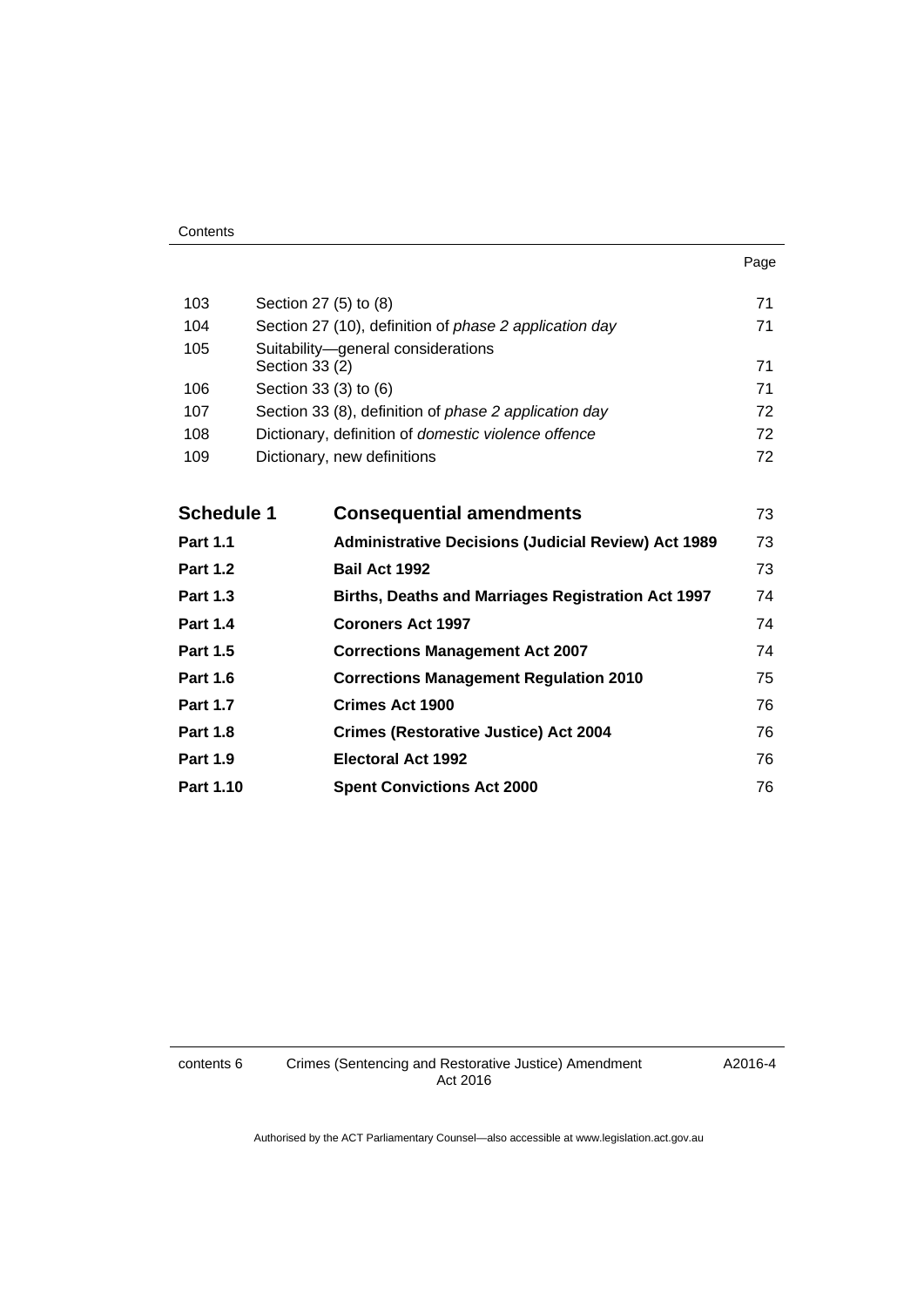

# **Crimes (Sentencing and Restorative Justice) Amendment Act 2016**

**A2016-4** 

Ī

An Act to amend the *[Crimes \(Sentencing\) Act 2005](http://www.legislation.act.gov.au/a/2005-58)*, the *[Crimes \(Sentence](http://www.legislation.act.gov.au/a/2005-59)  [Administration\) Act 2005](http://www.legislation.act.gov.au/a/2005-59)* and the *[Crimes \(Restorative Justice\) Act 2004](http://www.legislation.act.gov.au/a/2004-65)*, and for other purposes

The Legislative Assembly for the Australian Capital Territory enacts as follows:

J2015-148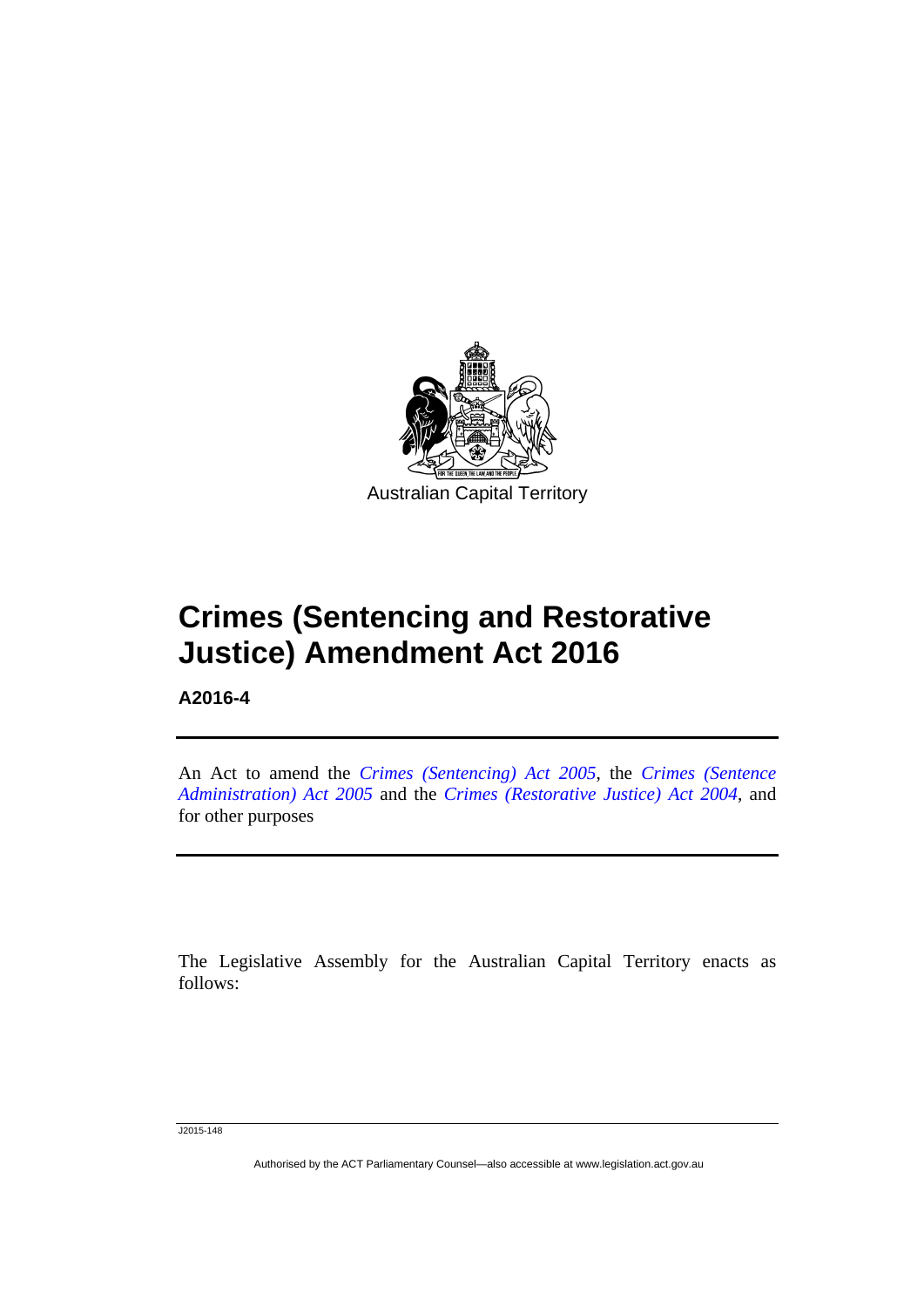### Part 1 **Preliminary**

Section 1

# <span id="page-7-0"></span>**Part 1** Preliminary

### <span id="page-7-1"></span>**1 Name of Act**

This Act is the *Crimes (Sentencing and Restorative Justice) Amendment Act 2016*.

<span id="page-7-3"></span><span id="page-7-2"></span>

|   |     | <b>Commencement</b>                                                                                                                             |  |
|---|-----|-------------------------------------------------------------------------------------------------------------------------------------------------|--|
|   | (1) | This Act (other than part 4) commences on 2 March 2016.                                                                                         |  |
|   |     | The naming and commencement provisions automatically commence on<br><b>Note</b><br>the notification day (see Legislation Act, $\sigma$ 75 (1)). |  |
|   | (2) | Part 4 commences on the day after this Act's notification day.                                                                                  |  |
| 3 |     | <b>Legislation amended</b>                                                                                                                      |  |
|   |     | This Act amends the following legislation:                                                                                                      |  |
|   |     | Crimes (Sentencing) Act 2005<br>$\bullet$                                                                                                       |  |
|   |     | <b>Crimes (Sentence Administration) Act 2005</b><br>$\bullet$                                                                                   |  |
|   |     | Crimes (Restorative Justice) Act 2004.                                                                                                          |  |

*Note* This Act also amends other legislation (see sch 1).

A2016-4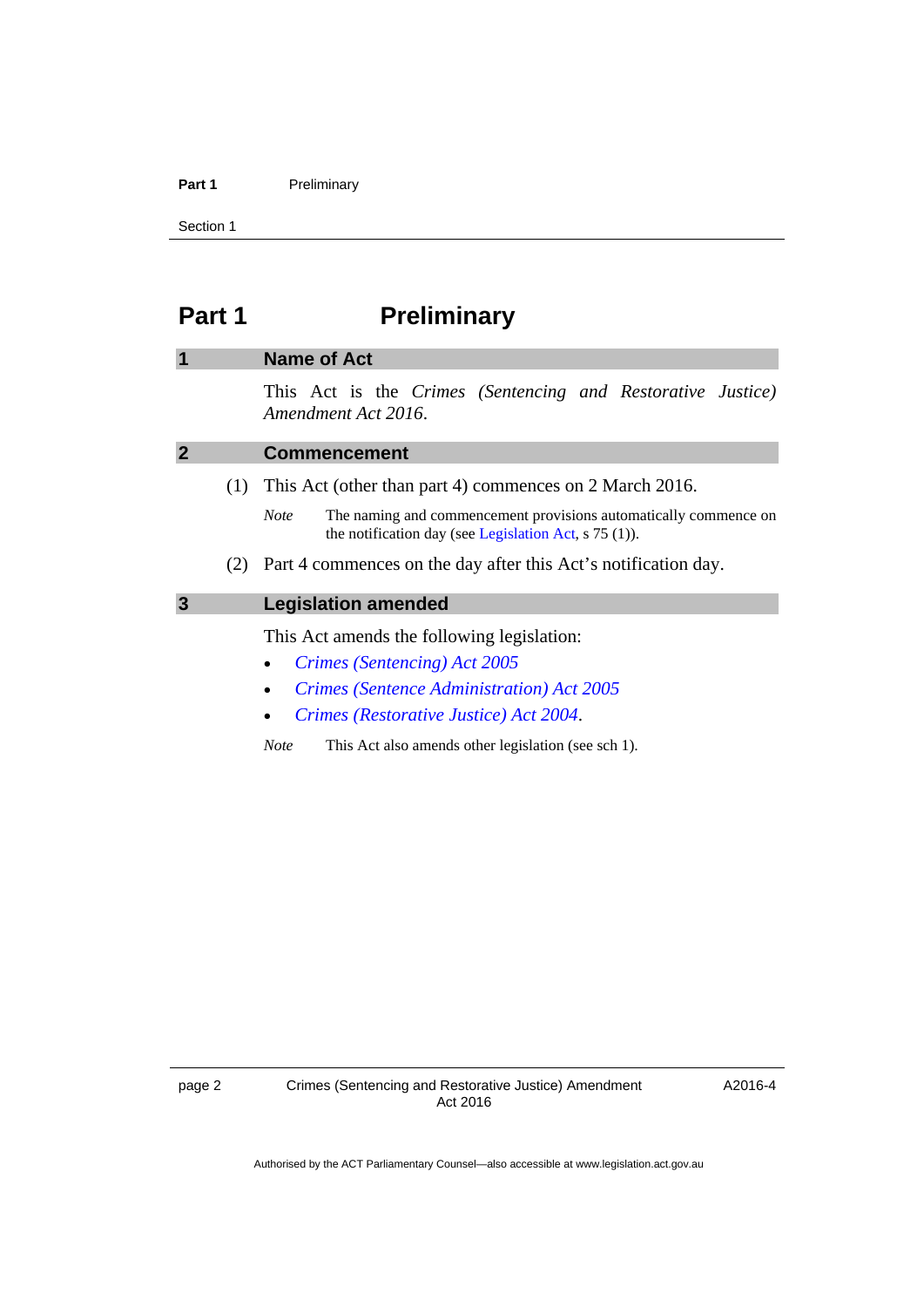## <span id="page-8-0"></span>**Part 2 Crimes (Sentencing) Act 2005**

### <span id="page-8-1"></span>**4 Imposition of penalties Section 9 (2), note 1, 2nd dot point**

### *substitute*

• imprisonment served by intensive correction (see s 11)

### <span id="page-8-2"></span>**5 Section 9 (2), note 2**

*after* 

in note 1

*insert* 

(other than imprisonment served by intensive correction)

### <span id="page-8-3"></span>**6 Imprisonment Section 10 (3), example—par (a)**

### *substitute*

### **Examples—par (a)**

- 1 the court makes an intensive correction order
- 2 the court makes a suspended sentence order

### <span id="page-8-4"></span>**7 Section 11**

*substitute* 

### **11 Intensive correction orders**

- (1) This section applies if an adult offender is convicted of an offence and the court imposes a sentence of imprisonment.
- (2) If the sentence of imprisonment is for not more than 2 years the court may order that the sentence be served by intensive correction in the community (an *intensive correction order*).

A2016-4

page 3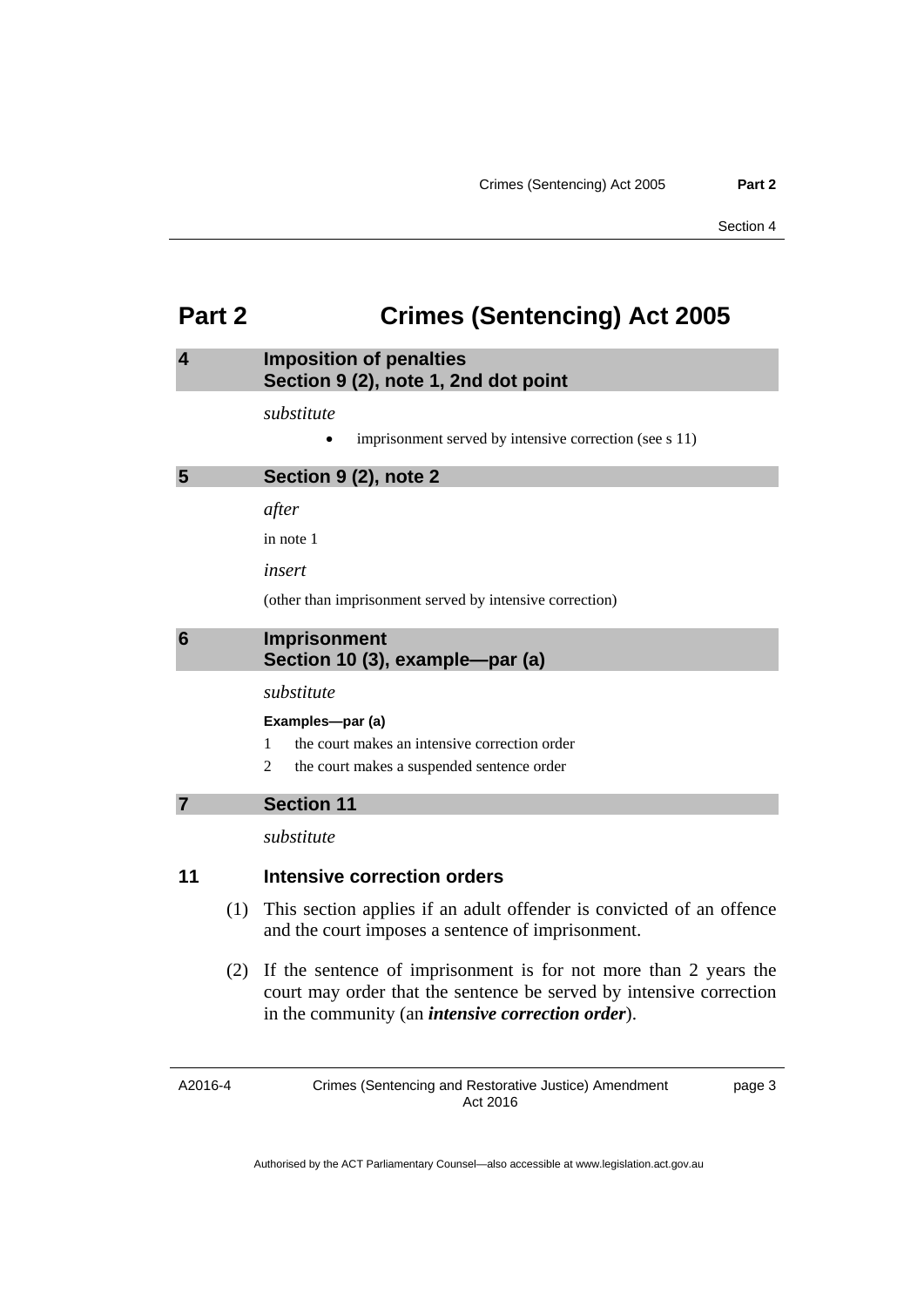- (3) The court may make an intensive correction order if the sentence of imprisonment is for more than 2 years but not more than 4 years, but only if the court considers it is appropriate to do so, having regard to—
	- (a) the level of harm to the victim and the community caused by the offence; and
	- (b) whether the offender poses a risk to 1 or more people or the community; and
	- (c) the offender's culpability for the offence having regard to all the circumstances.
	- *Note* An intensive correction order must not be combined with a sentence of full-time imprisonment, a suspended sentence of imprisonment or a good behaviour order (see s 29 (1) (aa)).
- (4) An intensive correction order must include the core conditions mentioned in the *[Crimes \(Sentence Administration\) Act 2005](http://www.legislation.act.gov.au/a/2005-59)*, section 42.
- (5) An intensive correction order may include 1 or more of the following additional conditions that can reasonably be complied with within the term of the order:
	- (a) a community service condition;
	- (b) a rehabilitation program condition;
	- (c) that the offender comply with a reparation order, a nonassociation order or place restriction order;
	- (d) a condition prescribed by regulation;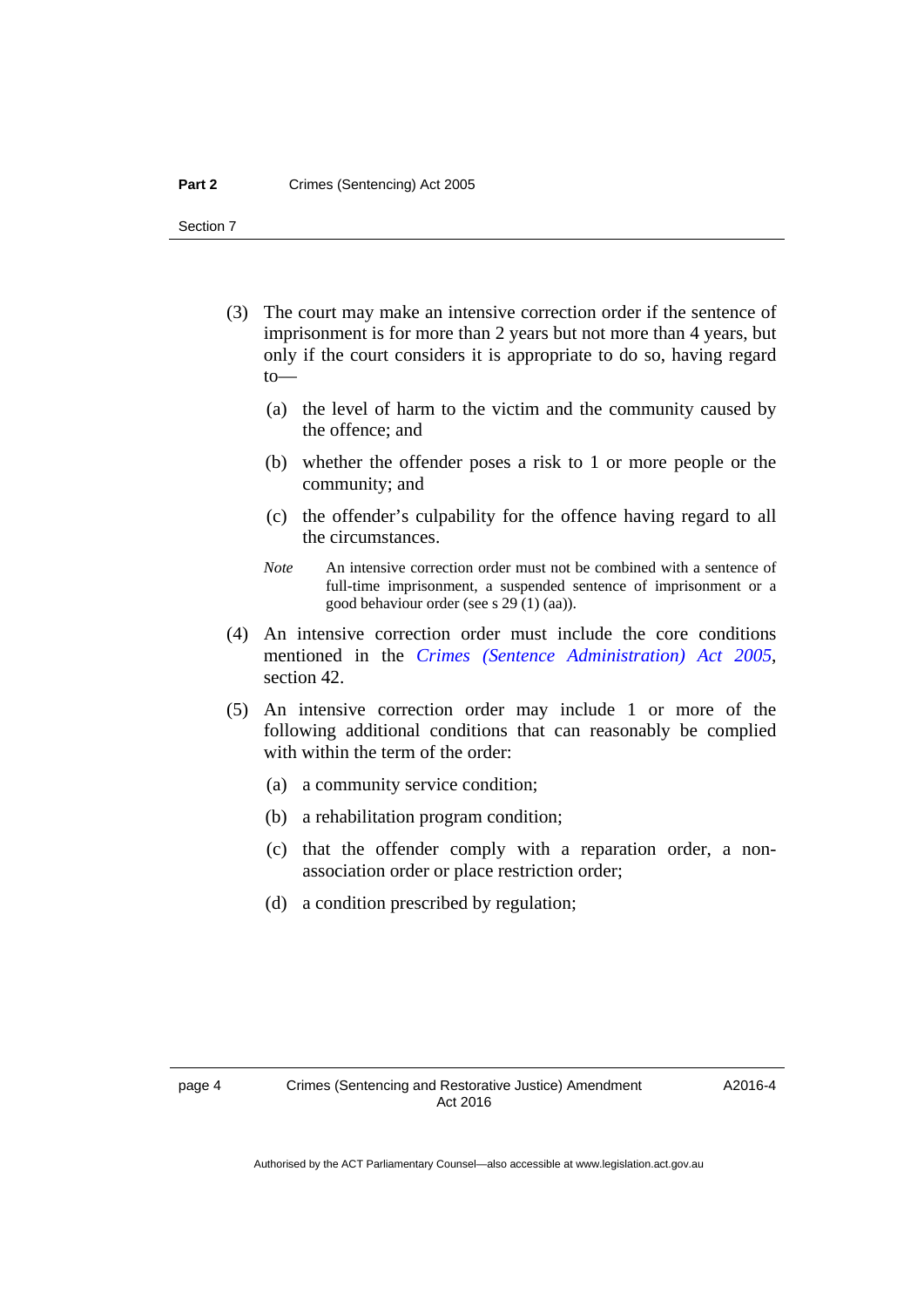(e) any other condition, not inconsistent with this Act or the *[Crimes \(Sentence Administration\) Act 2005](http://www.legislation.act.gov.au/a/2005-59)*, that the court considers appropriate.

### **Examples—conditions for s (5) (e)**

- 1 that the offender undertake medical treatment and supervision (eg by taking medication and cooperating with medical assessments)
- 2 that the offender supply samples of blood, breath, hair, saliva or urine for alcohol or drug testing if required by a corrections officer
- 3 that the offender attend educational, vocational, psychological, psychiatric or other programs or counselling
- 4 that the offender not drive a motor vehicle or consume alcohol or non-prescription drugs or medications
- 5 that the offender regularly attend alcohol or drug management programs
- *Note 1* For core conditions of an intensive correction order, see the *[Crimes](http://www.legislation.act.gov.au/a/2005-59)  [\(Sentence Administration\) Act 2005](http://www.legislation.act.gov.au/a/2005-59)*, s 42.
- *Note 2* An example is part of the Act, is not exhaustive and may extend, but does not limit, the meaning of the provision in which it appears (see [Legislation Act,](http://www.legislation.act.gov.au/a/2001-14) s 126 and s 132).
- (6) An intensive correction order may also include a curfew condition if the court is satisfied that each adult who is living at the curfew place or has parental responsibility or guardianship for a person who is living at the curfew place consents to the curfew.
- (7) This section is subject to chapter 5 (Imprisonment).

### <span id="page-10-0"></span>**8 Definitions—pt 3.4 Section 21, definition of** *non-association order***, paragraph (b)**

*substitute* 

 (b) being with a named person or communicating in any way (including electronically) with the person, or attempting to be with the person or to communicate in any way (including electronically) with the person.

A2016-4

Crimes (Sentencing and Restorative Justice) Amendment Act 2016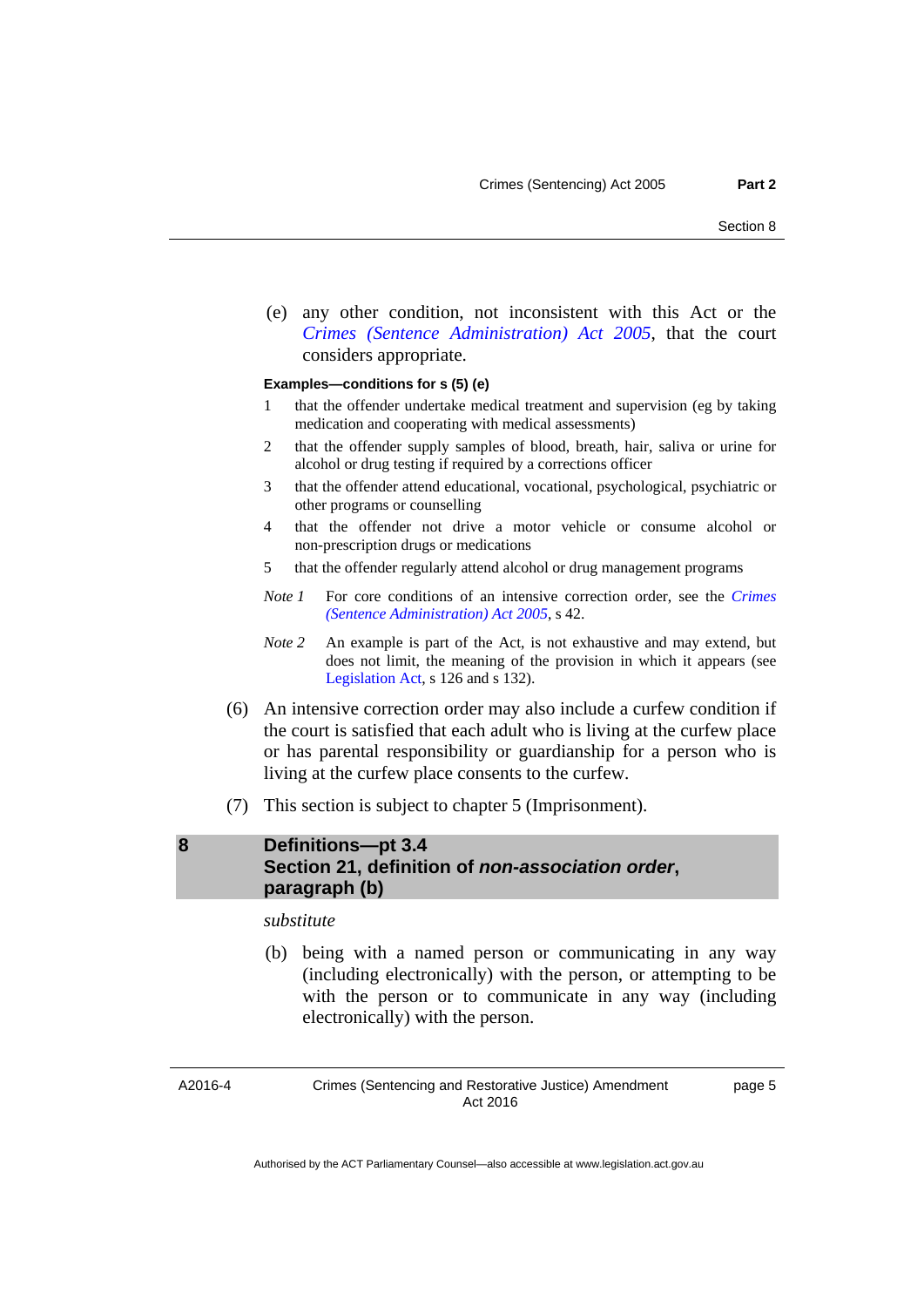### **Part 2 Crimes (Sentencing) Act 2005**

Section 9

### <span id="page-11-0"></span>**9 Application—pt 3.4 Section 22**

*omit* 

or both

<span id="page-11-1"></span>**10 Section 22 (a)** 

*substitute* 

(a) an intensive correction order;

### <span id="page-11-2"></span>**11 Non-association and place restriction orders—maximum period Section 24 (1) (a)**

*substitute* 

(a) must be for a period not longer than—

- (i) if the order is made with an intensive correction order— 24 months; or
- (ii) in any other case—12 months; and

### <span id="page-11-3"></span>**12 Section 24 (2), example, except note**

### *substitute*

#### **Example**

Sean is convicted of an offence. The court decides that the appropriate penalty is 6 months imprisonment served by intensive correction and a place restriction order. The place restriction order may be for longer than 6 months (but not longer than 24 months).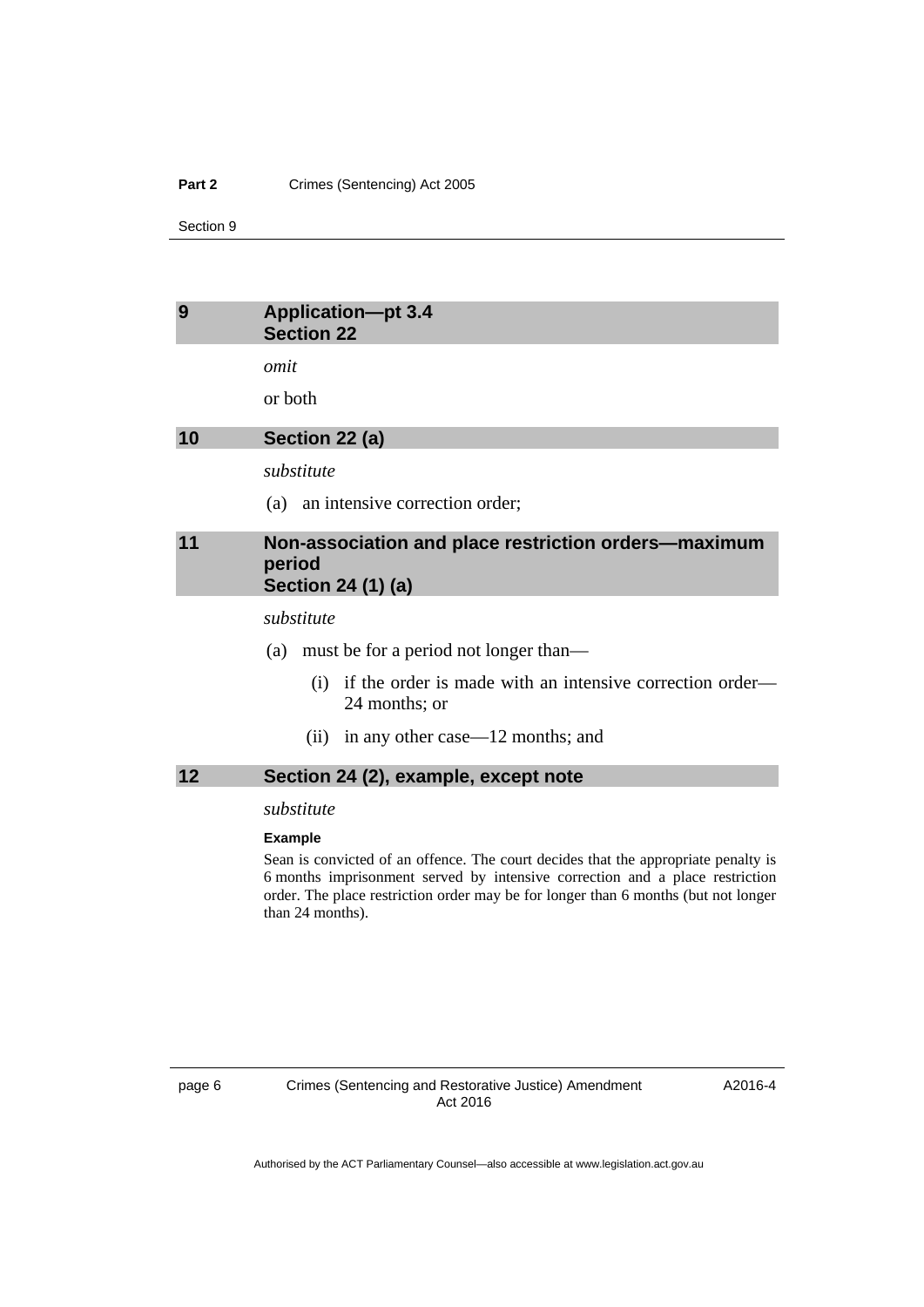### <span id="page-12-0"></span>**13 Combination sentences—offences punishable by imprisonment Section 29 (1) (a), except note**

### *substitute*

 (a) an order sentencing the offender to imprisonment as full-time detention;

<span id="page-12-1"></span>

| New section 29 (1) (aa)<br>14 |  |  |  |  |
|-------------------------------|--|--|--|--|
|-------------------------------|--|--|--|--|

### *after the note, insert*

 (aa) an intensive correction order (but not in combination with a sentence of full-time imprisonment, a suspended sentence of imprisonment or a good behaviour order);

### <span id="page-12-2"></span>**15 Section 29 (1), example 1**

### *substitute*

1 a sentence of 18 months as follows:

- an order for imprisonment for 1 year with no parole period
- a fine order directing payment of \$500 by stated instalments
- a good behaviour order for 6 months (the remainder of the term of the sentence)
- a driver licence disqualification order for all of the sentence

### <span id="page-12-3"></span>**16 Section 29 (1), example 3**

*omit* 

### <span id="page-12-4"></span>**17 Pre-sentence reports—order Section 41 (4) (a)**

*omit*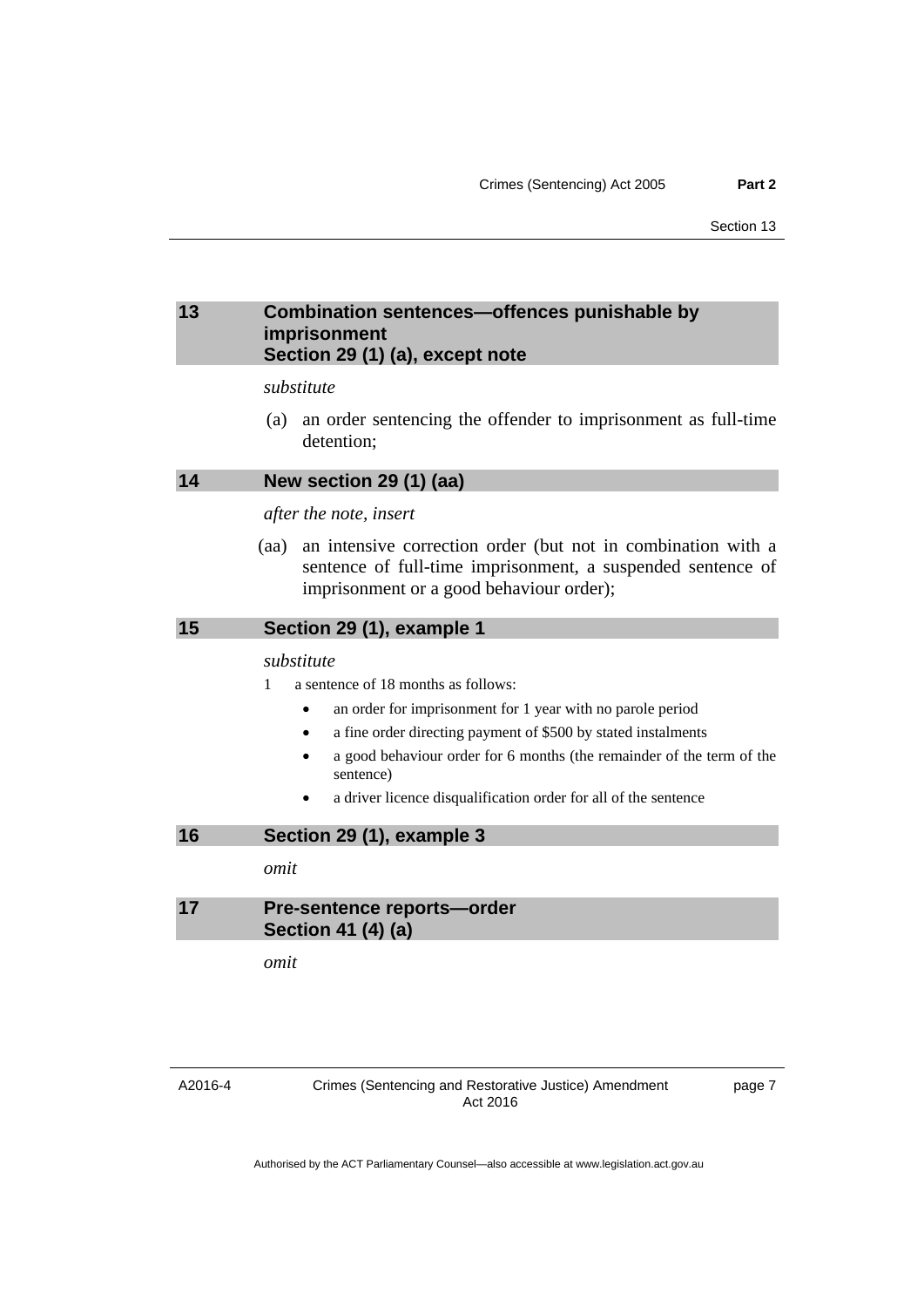### **Part 2 Crimes (Sentencing) Act 2005**

Section 18

### <span id="page-13-0"></span>**18 Section 41 (6)**

*omit* 

(Rehabilitation programs—suitability)

*substitute* 

(Good behaviour orders—rehabilitation programs—suitability)

### <span id="page-13-1"></span>**19 Pre-sentence reports by assessors Section 42 (3)**

*omit* 

### <span id="page-13-2"></span>**20 Section 42 (4) (a)**

*omit* 

(Community service—pre-sentence report matters)

### *substitute*

(Good behaviour orders—community service—pre-sentence report matters)

### <span id="page-13-3"></span>**21 Section 42 (5) (a)**

*omit* 

(Rehabilitation programs—pre-sentence report matters)

*substitute* 

(Good behaviour orders—rehabilitation programs—pre-sentence report matters)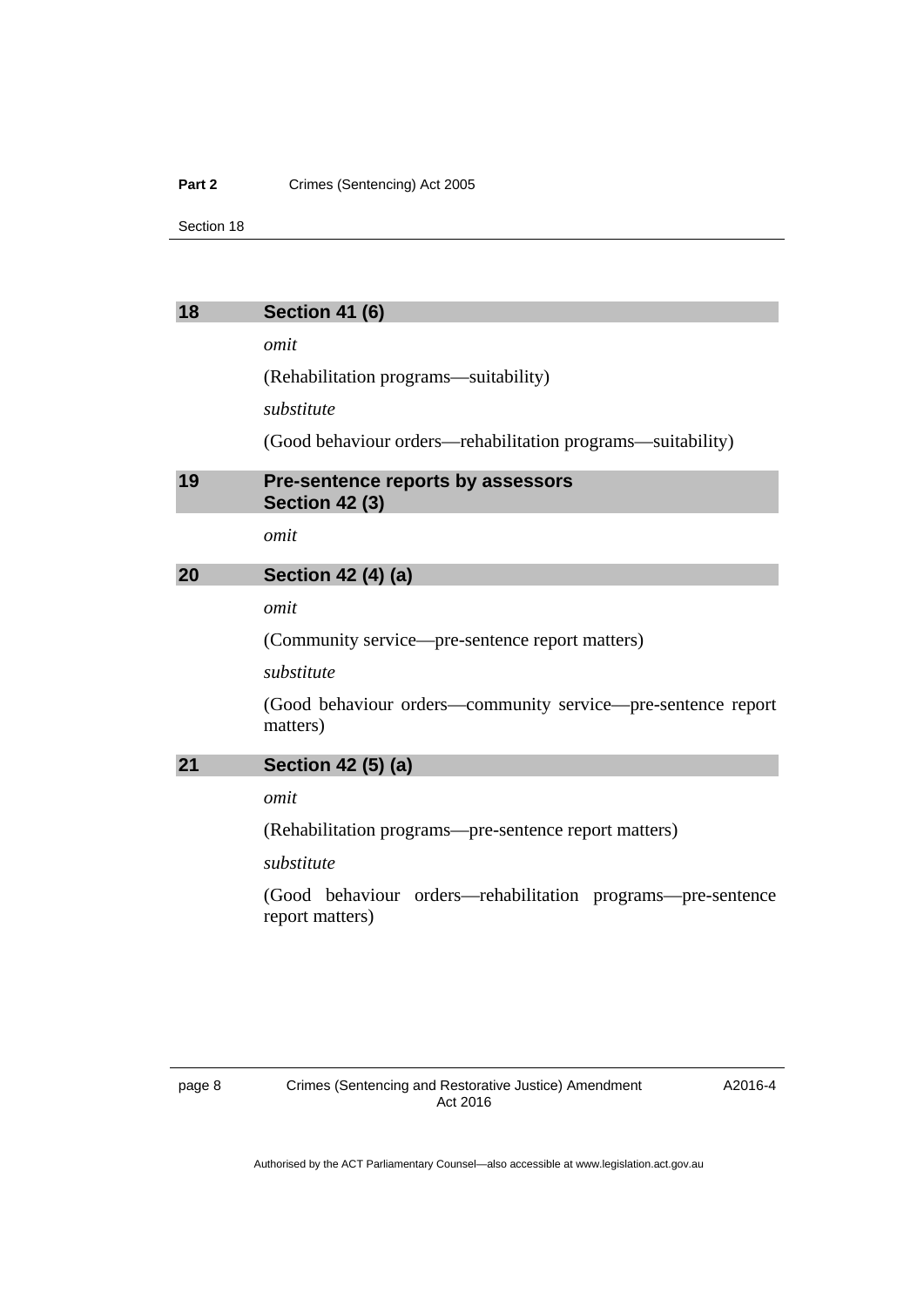<span id="page-14-3"></span><span id="page-14-2"></span><span id="page-14-1"></span><span id="page-14-0"></span>

| 22         | Start and end of sentences-general rule<br>Section 62 (2) (a) (i)                         |  |  |
|------------|-------------------------------------------------------------------------------------------|--|--|
|            | omit                                                                                      |  |  |
| 23         | <b>Application-pt 5.2</b><br>Section 64 (2) and note                                      |  |  |
|            | omit                                                                                      |  |  |
| 24         | Section 64 (3), definition of excluded sentence of<br><i>imprisonment</i> , paragraph (b) |  |  |
|            | substitute                                                                                |  |  |
|            | (b) a sentence of imprisonment to be served by intensive<br>correction; or                |  |  |
| 25         | Nonparole periods-review of decision on nonparole<br>period<br>Section 68 (3) and note    |  |  |
|            | omit                                                                                      |  |  |
| 26         | Concurrent and consecutive sentences-general rule<br>Section 71 (3) (d)                   |  |  |
| substitute |                                                                                           |  |  |
|            | section 80 (Intensive correction orders—concurrent and<br>(d)<br>consecutive periods).    |  |  |

<span id="page-14-4"></span>A2016-4

page 9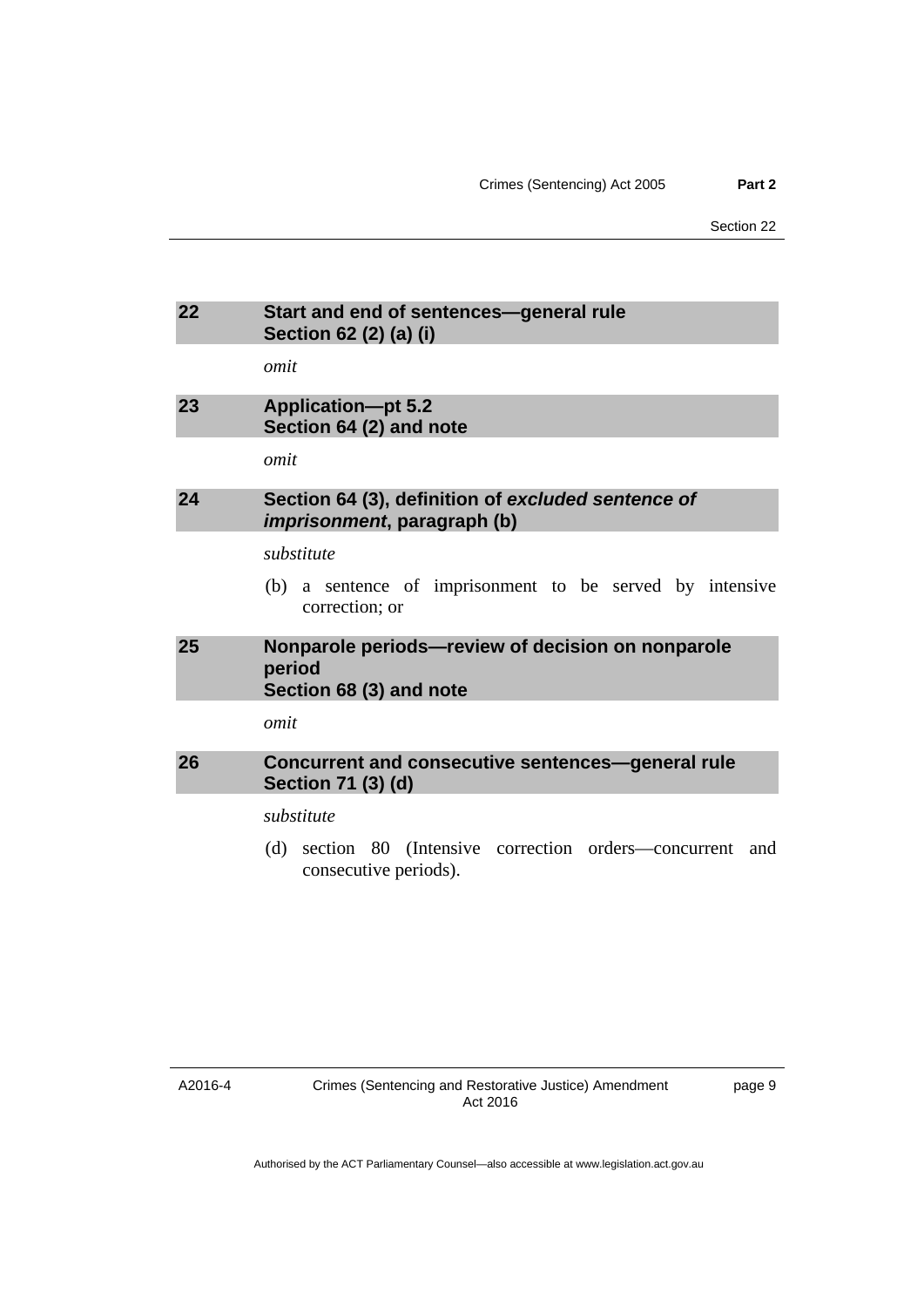### **Part 2 Crimes (Sentencing) Act 2005**

Section 27

### <span id="page-15-0"></span>**27 Part 5.4**

*substitute* 

### **Part 5.4 Intensive correction orders**

## **Division 5.4.1 Intensive correction orders—eligibility and suitability**

### **76 Application—pt 5.4**

This part applies if a court is considering whether to make an intensive correction order for an offender for an offence.

### **77 Intensive correction orders—eligibility**

- (1) The court must not make an intensive correction order for the offender unless satisfied that—
	- (a) an intensive correction order is suitable for the offender under section 78; and
	- (b) it is appropriate for the offender to serve the sentence by intensive correction; and
	- (c) the offender has given informed consent to serving the sentence by intensive correction.
- (2) An offender gives informed consent for subsection (1) (c) if the offender consents after the offender is given—
	- (a) a clear explanation of the intensive correction order that contains sufficient information to enable the offender to make a balanced judgment about whether or not to consent to serve the sentence by intensive correction; and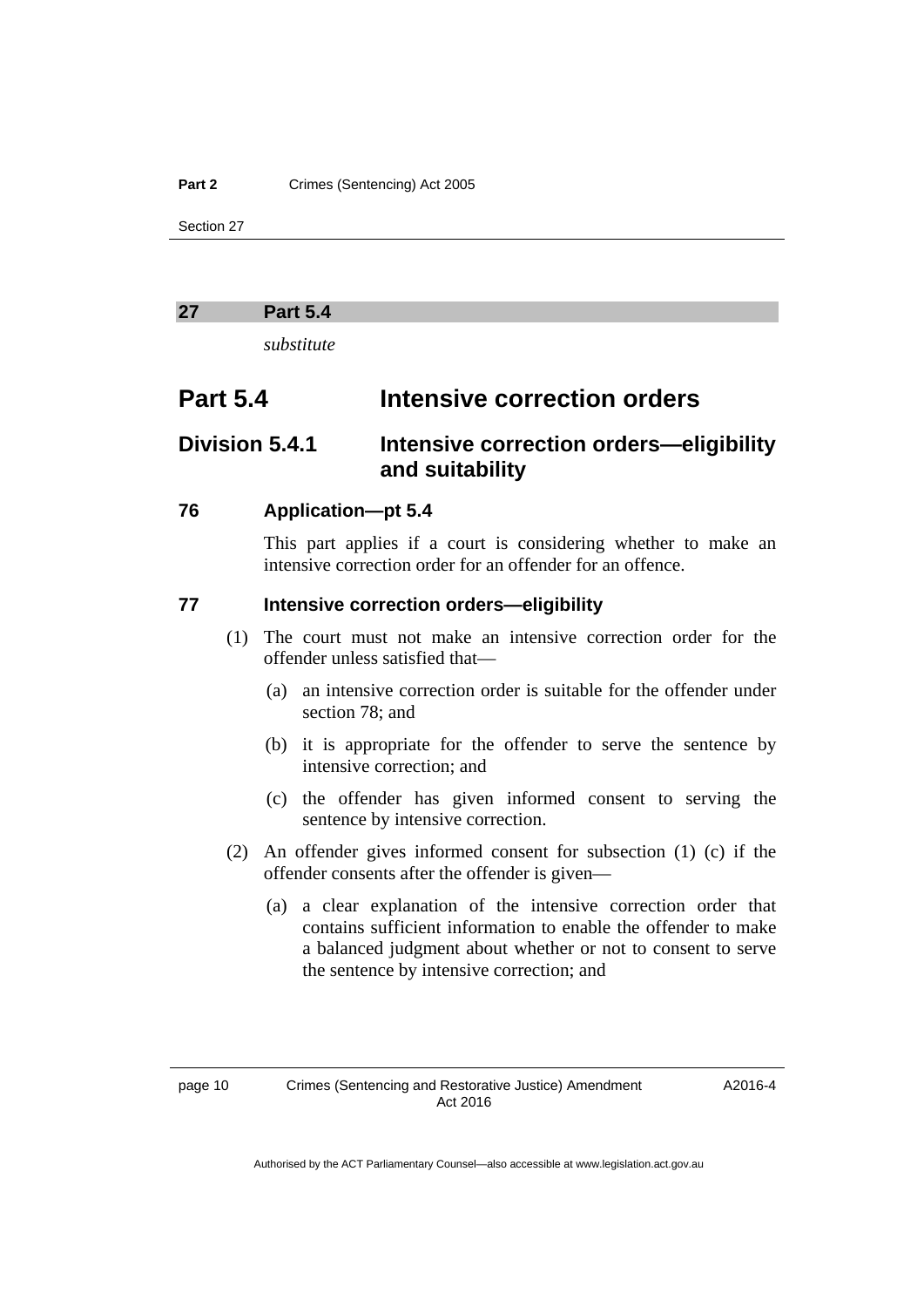- (b) an opportunity to ask any questions about the order, and those questions have been answered and the offender appears to have understood the answers.
- *Note* An intensive correction order may not be made for a young offender (see s 11).

### **78 Intensive correction orders—suitability**

- (1) The court must not make an intensive correction order for the offender unless—
	- (a) the court has considered any pre-sentence report prepared for the offender in the proceeding and is satisfied, having considered possible alternatives, that only a term of imprisonment of not more than 4 years is appropriate for the offender; and
	- (b) after the court has considered any pre-sentence report mentioned in paragraph (a)—an assessment by the directorgeneral about whether an intensive correction order is suitable for the offender (an *intensive correction assessment*) is given to the court.
	- *Note* The court cannot make an intensive correction order if the court sentences the offender to a term of imprisonment of more than 4 years (see s 11).
- (2) The intensive correction assessment must address the matters mentioned in section 79.
- (3) In deciding whether to make an intensive correction order for the offender, the court must consider the following:
	- (a) the intensive correction assessment;
	- (b) any medical report about the offender given to the court;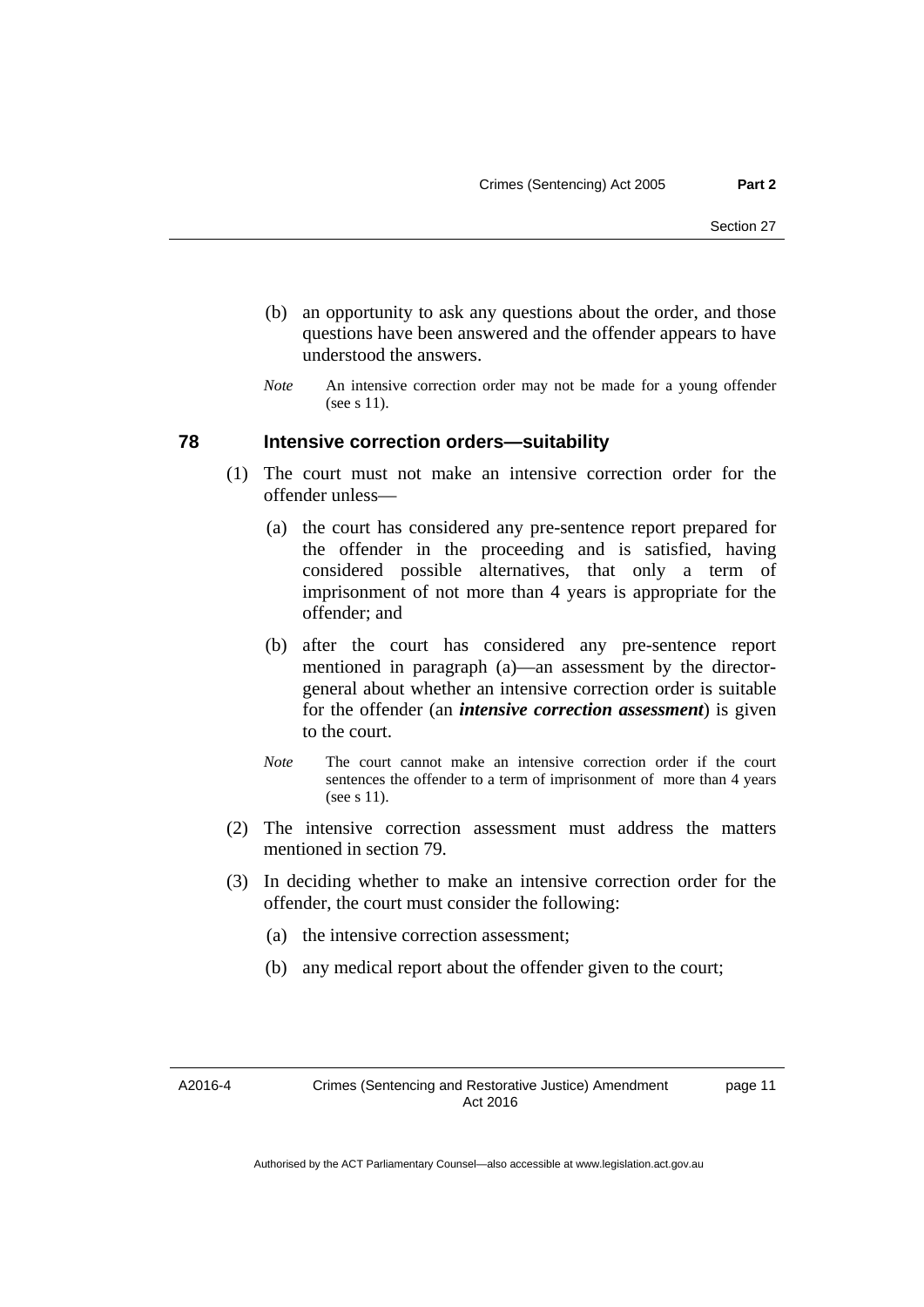- (c) any evidence given by the person who prepared the intensive correction assessment;
- (d) any evidence given by a corrections officer about the offender.
- (4) Subsection (3) does not limit the matters that the court may consider.
- (5) In considering the intensive correction assessment, the court must consider any indicators of unsuitability mentioned in table 79, column 3 that are stated in the assessment to apply to the offender.
- (6) The court may make, or decline to make, an intensive correction order for the offender despite—
	- (a) any recommendation in the intensive correction assessment; or
	- (b) any evidence given by the person who prepared the intensive correction assessment or a corrections officer.
- (7) The court must record reasons for its decision to make, or decline to make, an intensive correction order for the offender if the intensive correction assessment recommends that the offender—
	- (a) is suitable but the court decides not to make an intensive correction order for the offender; or
	- (b) is not suitable but the court decides to make an intensive correction order for the offender.
- (8) Failure to comply with subsection (7) does not invalidate the intensive correction order.
- (9) A regulation may make provision in relation to the preparation of an intensive correction assessment.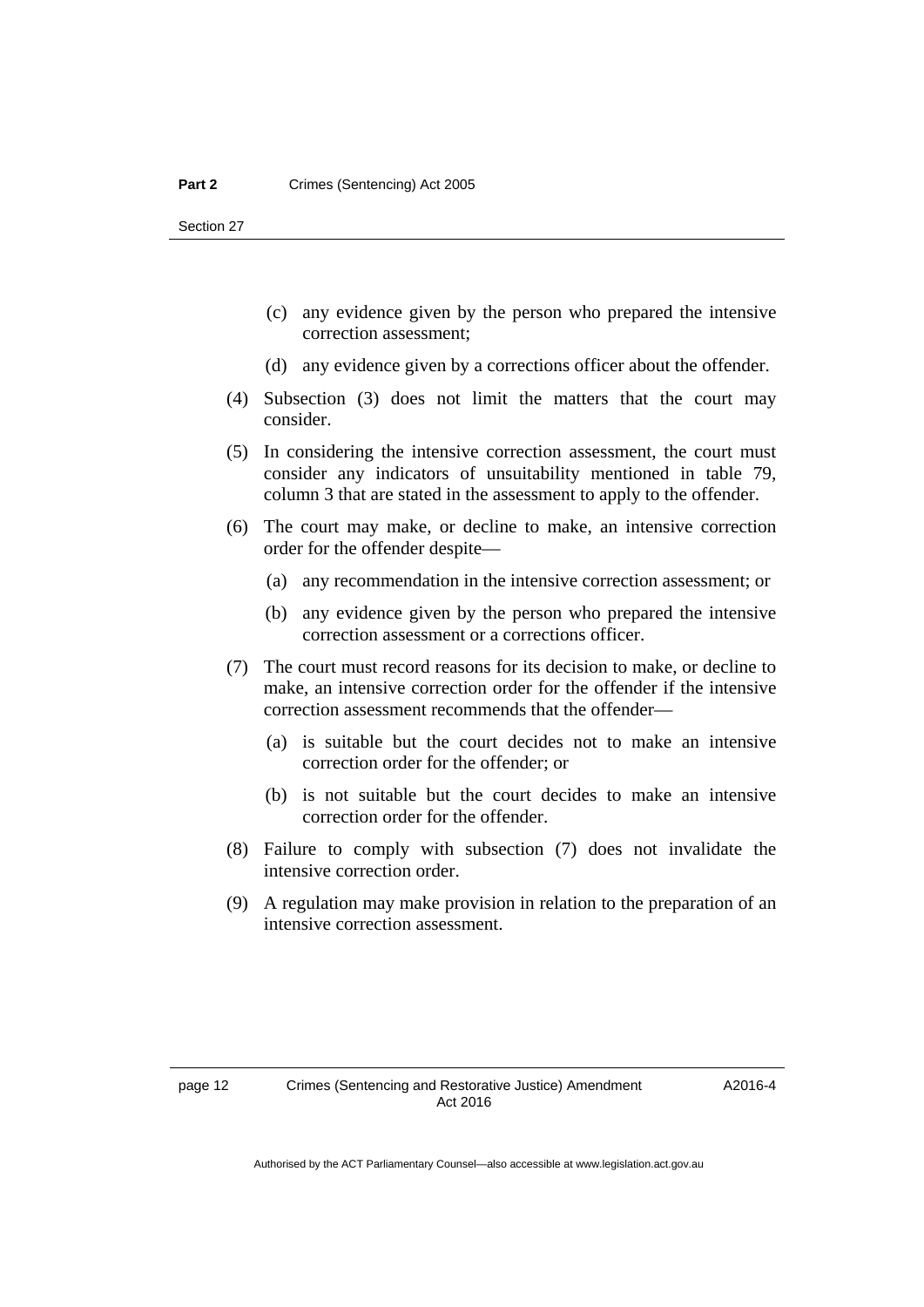### **79 Intensive correction orders—intensive correction assessment matters**

For section 78 (2), the matters for assessing the offender's suitability to serve a sentence by intensive correction order are the matters mentioned in table 79, column 2.

| column 1       | column 2                                                                             | column 3                                                                                                                                                                                                                             |
|----------------|--------------------------------------------------------------------------------------|--------------------------------------------------------------------------------------------------------------------------------------------------------------------------------------------------------------------------------------|
| item           | matter                                                                               | indication of unsuitability                                                                                                                                                                                                          |
| 1              | degree of dependence<br>on alcohol or a<br>controlled drug                           | major problem with alcohol or a controlled drug                                                                                                                                                                                      |
| 2              | psychiatric or<br>psychological<br>condition                                         | major psychiatric or psychological disorder                                                                                                                                                                                          |
| 3              | medical condition                                                                    | potential unfitness to comply with an intensive<br>correction order                                                                                                                                                                  |
| $\overline{4}$ | criminal record and<br>response to previous<br>court orders                          | serious criminal record or substantial noncompliance<br>with previous court orders                                                                                                                                                   |
| 5              | employment and<br>personal circumstances                                             | potential impracticability of compliance with intensive<br>correction order                                                                                                                                                          |
| 6              | participation and<br>degree of compliance<br>with intensive<br>correction assessment | substantial noncompliance with assessment                                                                                                                                                                                            |
| 7              | living circumstances of<br>the offender                                              | member of offender's household does not consent to<br>living with the offender while the offender is serving<br>intensive correction                                                                                                 |
|                |                                                                                      | someone with parental responsibility or guardianship<br>for a person who is a member of the offender's<br>household does not consent to the person living with<br>the offender while the offender is serving intensive<br>correction |

**Table 79 Assessment of suitability—intensive correction order** 

A2016-4

Crimes (Sentencing and Restorative Justice) Amendment Act 2016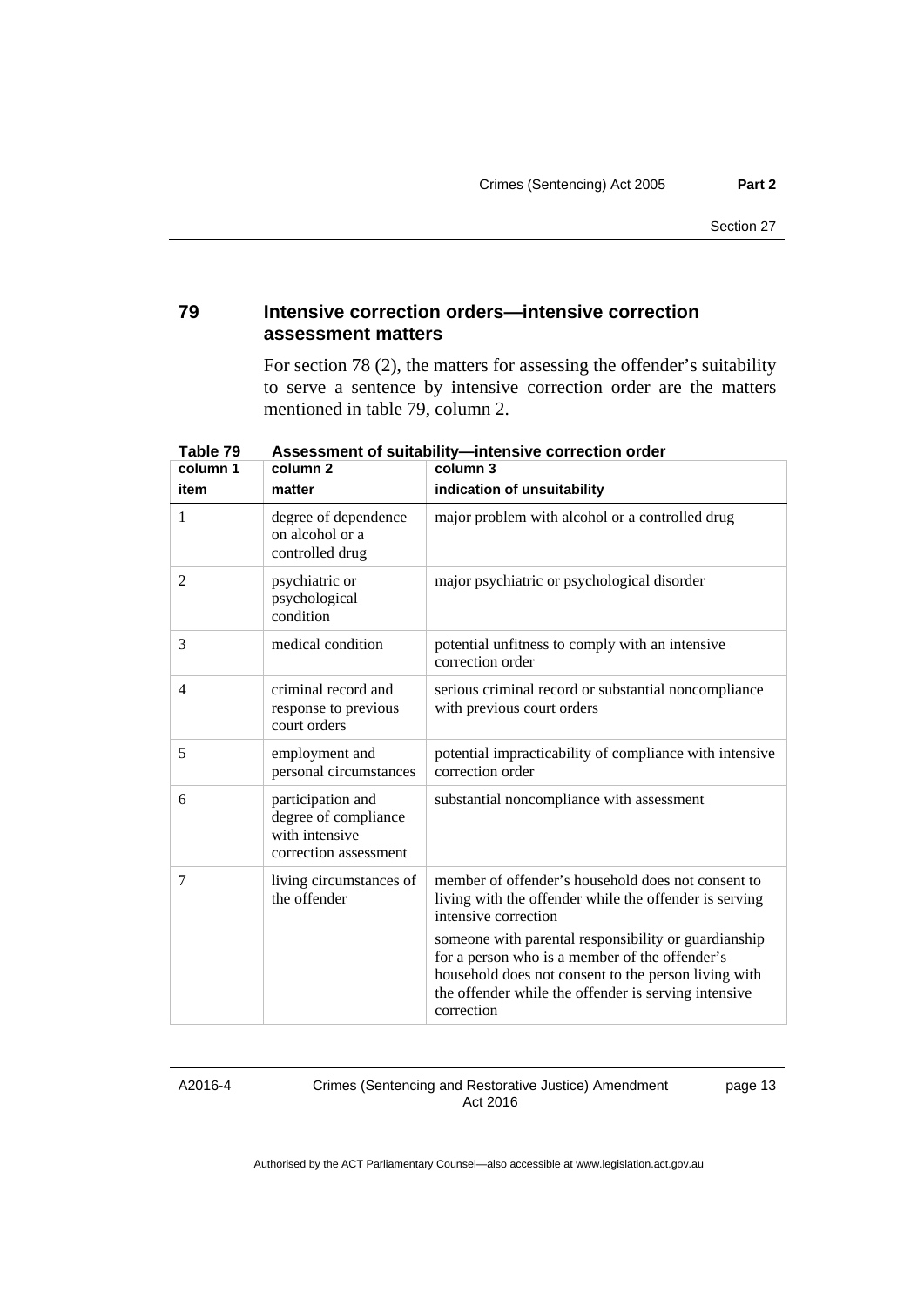### **80 Intensive correction orders—concurrent and consecutive periods**

- (1) A court must not make an intensive correction order with intensive correction to be served concurrently or consecutively with a sentence of full-time imprisonment, a suspended sentence of imprisonment, a sentence of default imprisonment or a good behaviour order.
- (2) However, a court may make an intensive correction order with intensive correction to be served concurrently with a good behaviour order if—
	- (a) an offender is under a good behaviour order but not under a suspended sentence order; and
	- (b) the offender is convicted of an offence that was committed before the offence to which the order relates.
- (3) If subsection (2) applies, the sentencing court may sentence the offender to serve a term of imprisonment by intensive correction to be served concurrently with the offender's good behaviour order.
- (4) A court may also make an intensive correction order if—
	- (a) an offender is under a suspended sentence order but not in fulltime detention; and
	- (b) the offender is convicted of an offence that was committed before the offence to which the order relates.
- (5) If the sentencing court makes an order under subsection (4), the court must cancel the offender's suspended sentence order and resentence the offender to serve a term of imprisonment by intensive correction.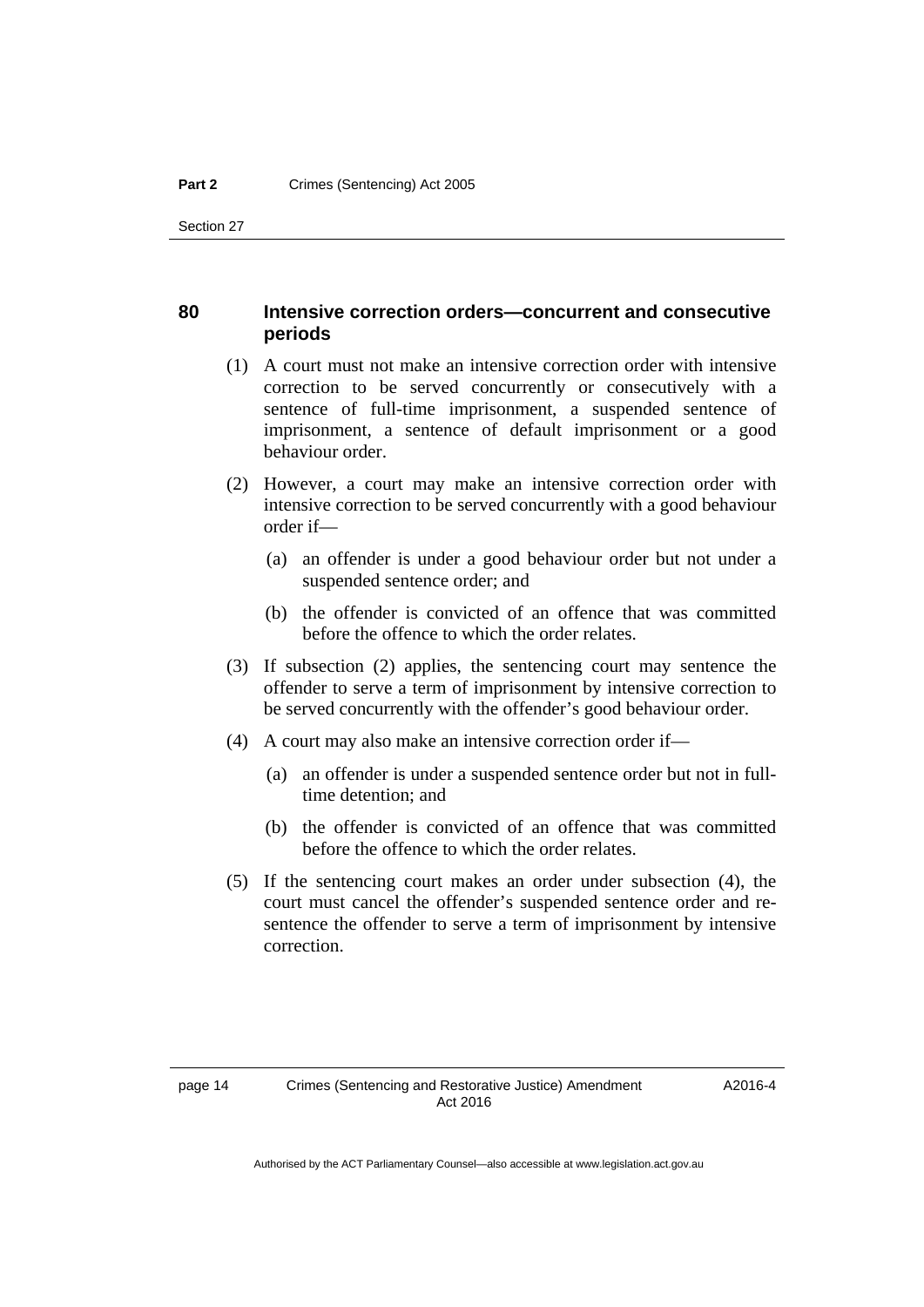### **Division 5.4.2 Intensive correction orders community service conditions**

### **80A Meaning of** *community service condition***—div 5.4.2**

In this division:

*community service condition*, of an intensive correction order for an offender, means a condition included in the order that the offender perform community service work.

**80B Application—div 5.4.2** 

This division applies if a court is considering whether to include a community service condition in an intensive correction order for an offender.

### **80C Intensive correction orders—community service eligibility**

- (1) The court must not include a community service condition in the intensive correction order unless satisfied that—
	- (a) community service work is suitable for the offender under section 80D; and
	- (b) it is appropriate that the offender be required to perform community service work.
- (2) The court may decline to include a community service condition in the intensive correction order if—
	- (a) the court asks the offender to undergo a medical examination by a doctor, as directed by the court; and
	- (b) the offender fails to comply with the direction.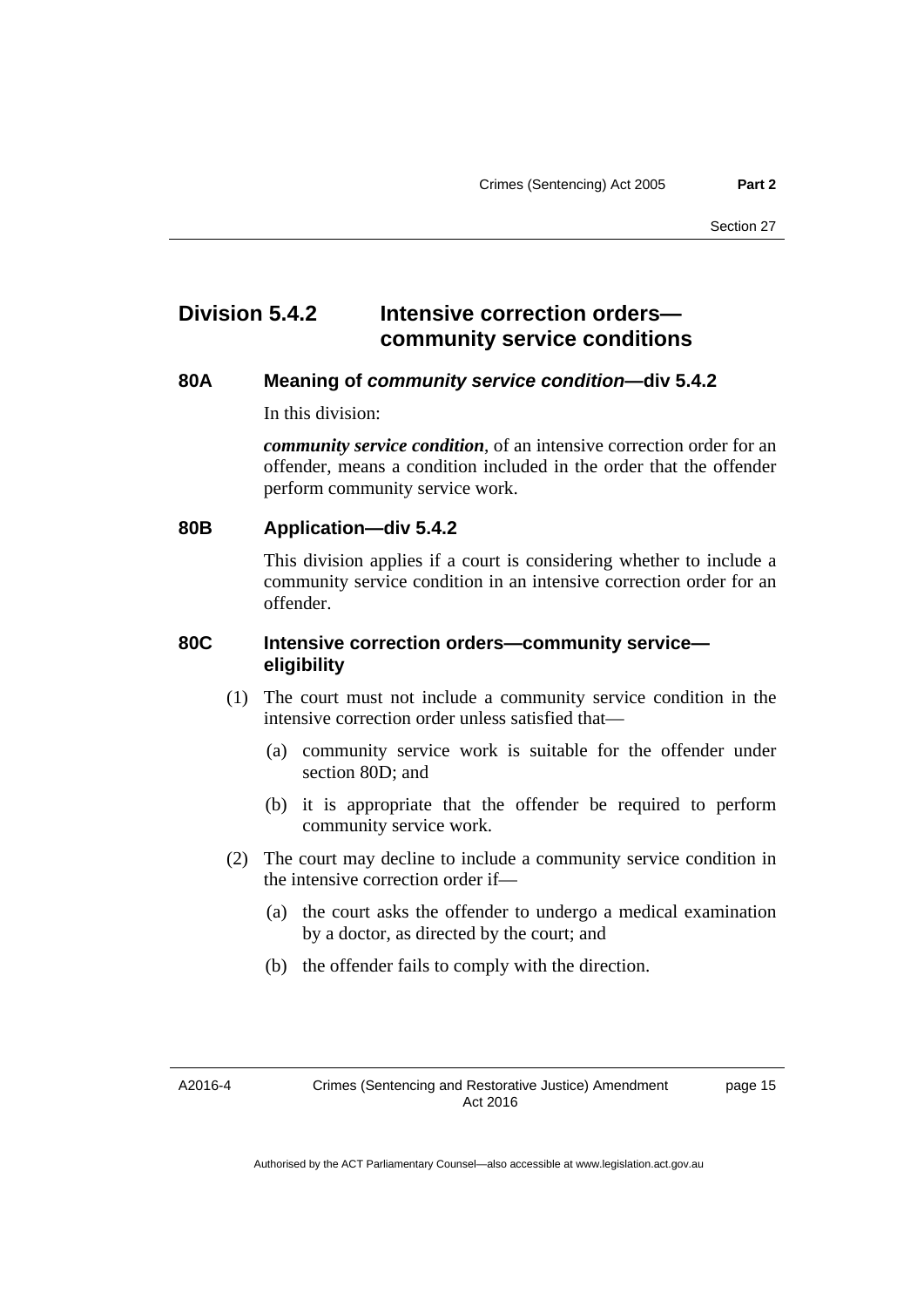### **80D Intensive correction order—community service suitability**

- (1) The court must not include a community service condition in the intensive correction order unless an assessment by the directorgeneral about whether a community service condition is suitable for the offender (an *intensive correction assessment*) is given to the court.
- (2) In deciding whether to include a community service condition in the intensive correction order, the court must consider the following:
	- (a) the intensive correction assessment;
	- (b) any medical report about the offender given to the court;
	- (c) any evidence given by the person who prepared the intensive correction assessment;
	- (d) any evidence given by a corrections officer about the offender.
- (3) Subsection (2) does not limit the matters the court may consider.
- (4) In considering the intensive correction assessment, the court must consider any of the following indicators of unsuitability that are stated in the assessment to apply to the offender:
	- (a) any major problem with alcohol or a controlled drug;
	- (b) any major psychiatric or psychological disorder;
	- (c) any serious criminal record;
	- (d) any potential impracticability of regular reporting for community service work;
	- (e) any potential unfitness to perform community service work.

A2016-4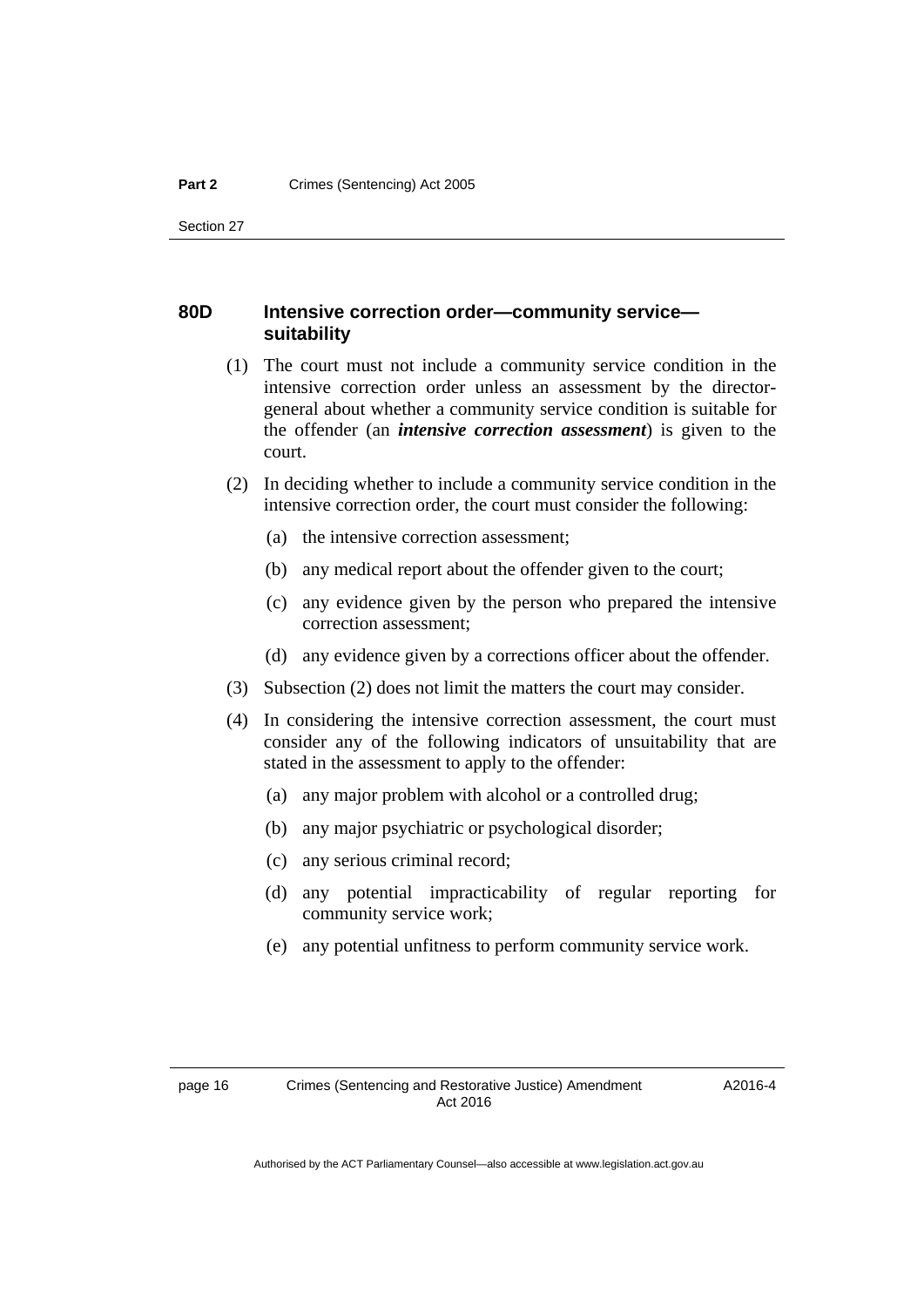- (5) The court may include, or decline to include, a community service condition in an intensive correction order for the offender despite—
	- (a) any recommendation in the intensive correction assessment about the offender's suitability to serve a sentence (or a part of a sentence) by performing community service work; or
	- (b) any evidence given by the person who prepared the intensive correction assessment or a corrections officer.
- (6) The court must record reasons for its decision to include, or decline to include, a community service condition in the intensive correction order if the intensive correction assessment recommends that the offender—
	- (a) is suitable but the court decides not to include a community service condition; or
	- (b) is not suitable but the court decides to include a community service condition.
- (7) Failure to comply with subsection (6) does not invalidate the intensive correction order.

### **80E Intensive correction orders—community service—hours to be performed**

- (1) The number of hours of community service work required to be performed for a community service condition in the intensive correction order must be at least 20 hours and not more than 500 hours.
- (2) The period during which the community service work is required to be completed under the community service condition must be at least—
	- (a) if less than 125 hours work is required—6 months; or
	- (b) if 125 or more hours work but less than 250 hours work is required—12 months; or

| A2016-4 | Crimes (Sentencing and Restorative Justice) Amendment | page 17 |
|---------|-------------------------------------------------------|---------|
|         | Act 2016                                              |         |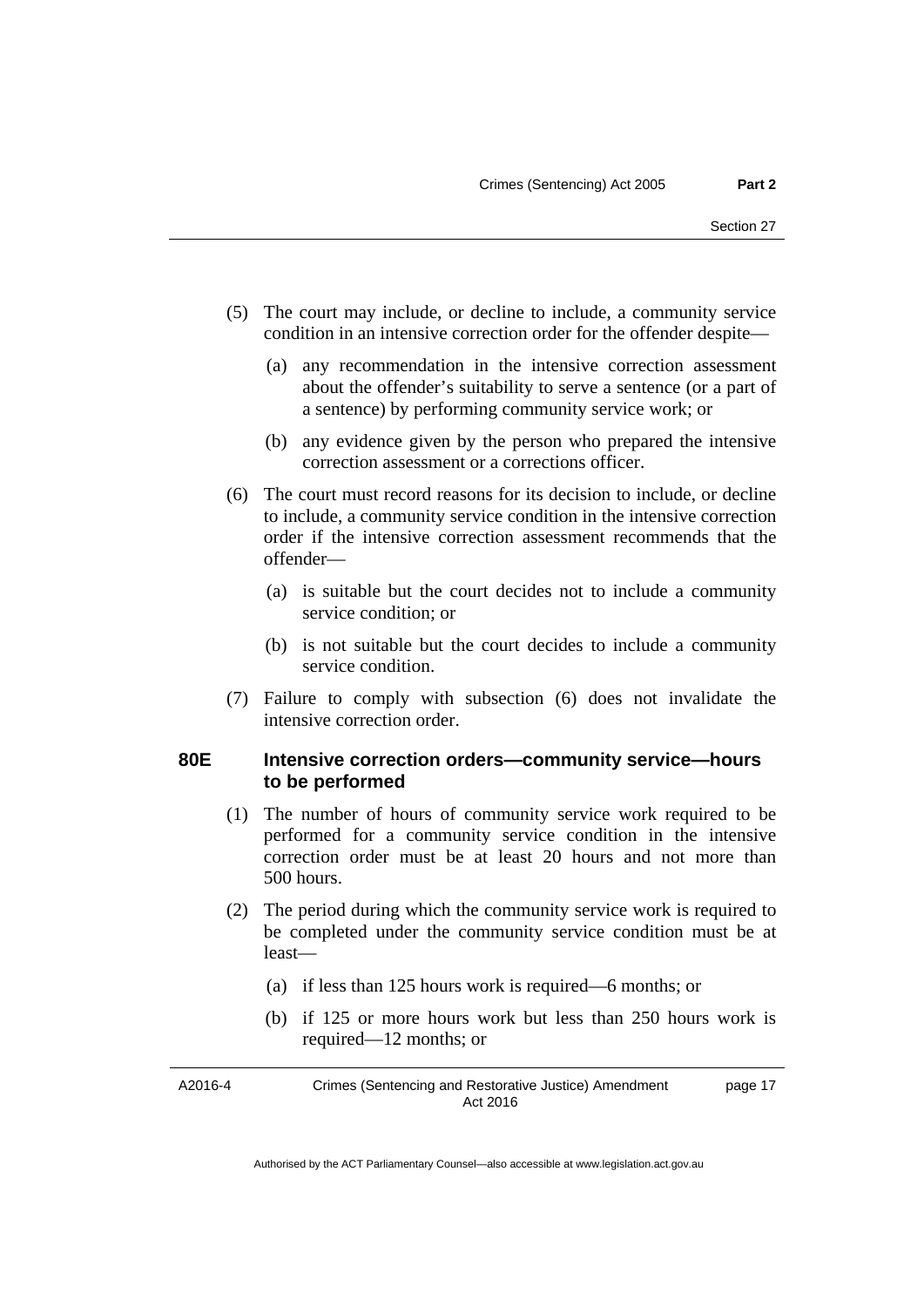(c) if 250 or more hours work is required—24 months.

### **80F Intensive correction orders—community service concurrent and consecutive orders**

- (1) This section applies if the offender is currently subject to a community service condition under an intensive correction order or a good behaviour order (an *existing order*).
- (2) If the court makes a further intensive correction order that includes a community service condition (a *new order*), the court may direct that the hours of community service work to be performed by the offender under the new order run concurrently or consecutively, or partly concurrently and partly consecutively, with the hours of community service work remaining to be performed under the existing order.
- (3) However, the total of the hours to be performed under the new order and those remaining to be performed under the existing order must not be more than 500.

## **Division 5.4.3 Intensive correction orders rehabilitation program conditions**

### **80G Definitions—div 5.4.3**

In this division:

*rehabilitation program*, for an intensive correction order, means a program prescribed by regulation for the rehabilitation of offenders.

*rehabilitation program condition*, of an intensive correction order for an offender, means a condition included in the order that the offender undertake a rehabilitation program.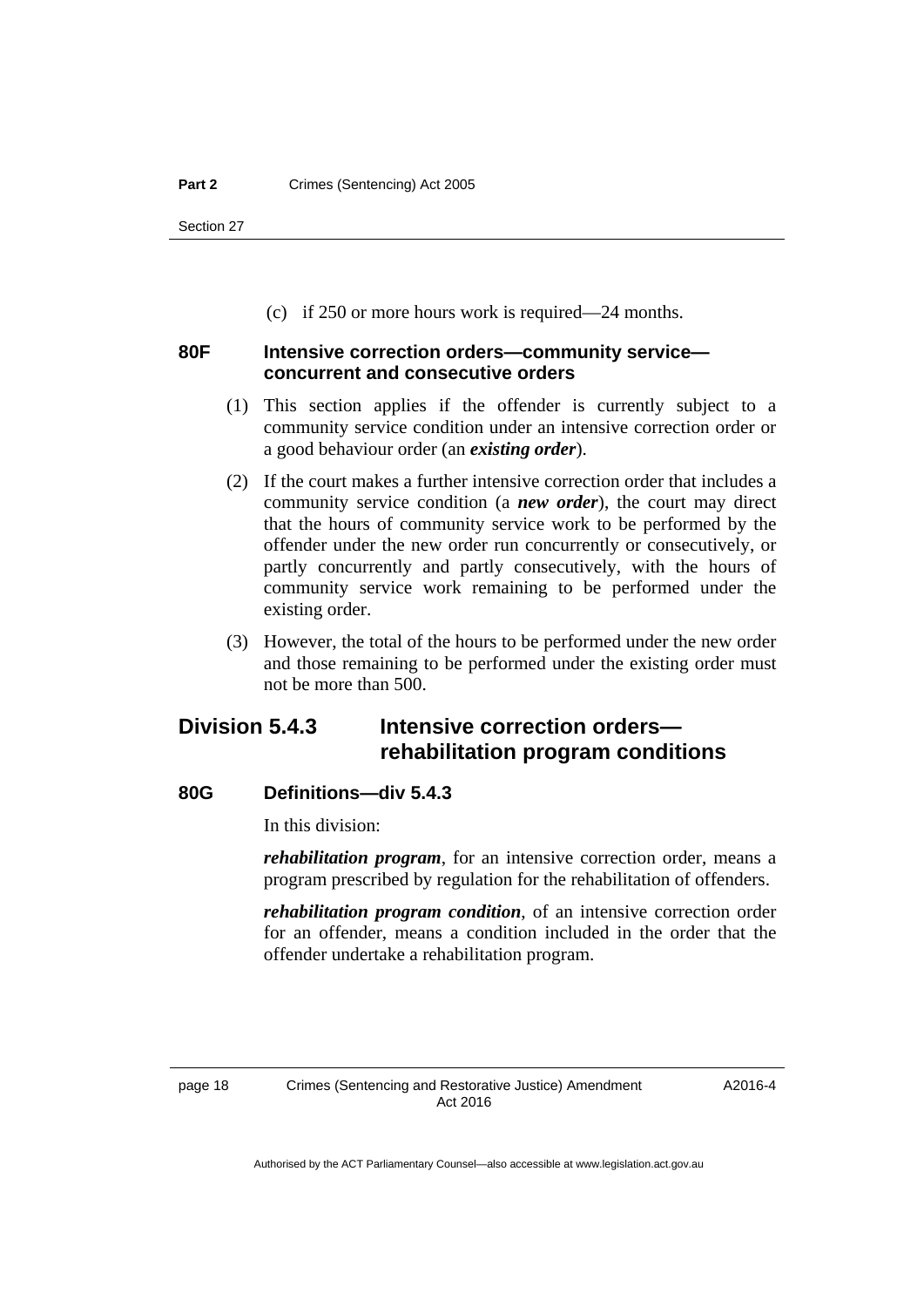### **80H Application—div 5.4.3**

This division applies if a court is considering whether to include a rehabilitation program condition in an intensive correction order for an offender.

### **80I Intensive correction orders—rehabilitation programs eligibility**

- (1) The court must not include a rehabilitation program condition in the intensive correction order unless satisfied that—
	- (a) a rehabilitation program of a particular kind is suitable for the offender; and
	- (b) it is appropriate that the offender undertake a rehabilitation program of that kind; and
	- (c) a place for the offender in a program of that kind is available or will become available within a reasonable time.
- (2) The court may decline to include a rehabilitation program condition in the intensive correction order if—
	- (a) the court directs the offender to undergo a medical examination by a doctor; and
	- (b) the offender does not undergo the examination in accordance with the direction.

### **80J Intensive correction orders—rehabilitation programs suitability**

- (1) The court must not include a rehabilitation program condition in the intensive correction order unless—
	- (a) an assessment by the director-general about whether a rehabilitation program condition is suitable for the offender (an *intensive correction assessment*) is given to the court; or

A2016-4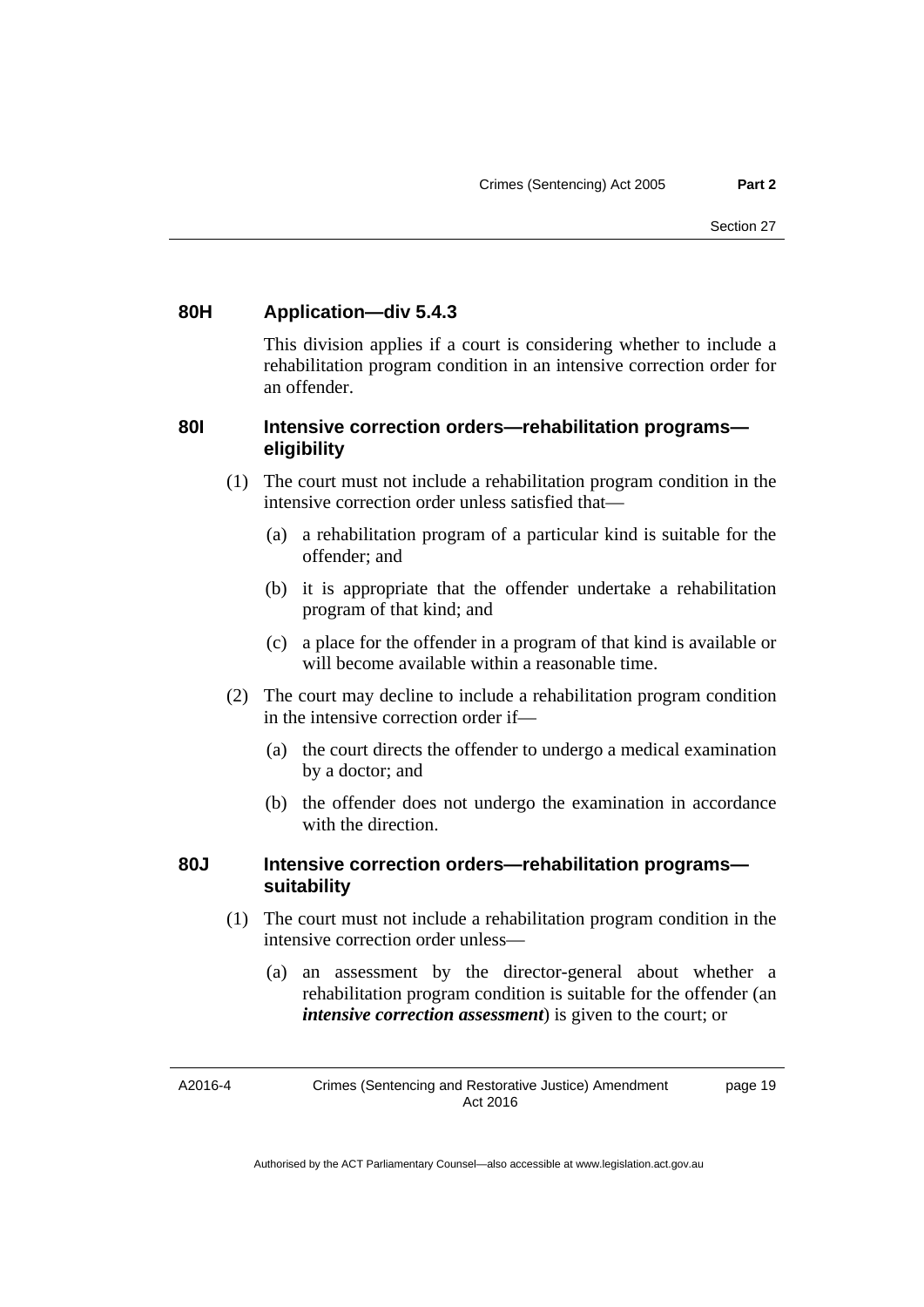- (b) there is some other information (*relevant sentencing information*) before the court about the nature of the program and its suitability for the offender that justifies including the condition in the intensive correction order.
	- *Note* For an example of relevant sentencing information, see s 97 (1) (b) (Good behaviour orders—rehabilitation programs suitability).
- (2) In deciding whether to include a rehabilitation program condition in the intensive correction order, the court must consider the following:
	- (a) the intensive correction assessment;
	- (b) any medical report about the offender given to the court;
	- (c) any evidence given by the person who prepared the intensive correction assessment;
	- (d) any evidence given by a corrections officer about the offender.
- (3) Subsection (2) does not limit the matters that the court may consider.
- (4) The court may include, or decline to include, a rehabilitation program condition in the intensive correction order despite—
	- (a) any recommendation in the intensive correction assessment about the offender's suitability to serve a sentence (or part of a sentence) by taking part in a rehabilitation program; or
	- (b) any evidence given by the person who prepared the intensive correction assessment for the offender or who gave relevant sentencing information to the court; or
	- (c) any evidence given by a corrections officer.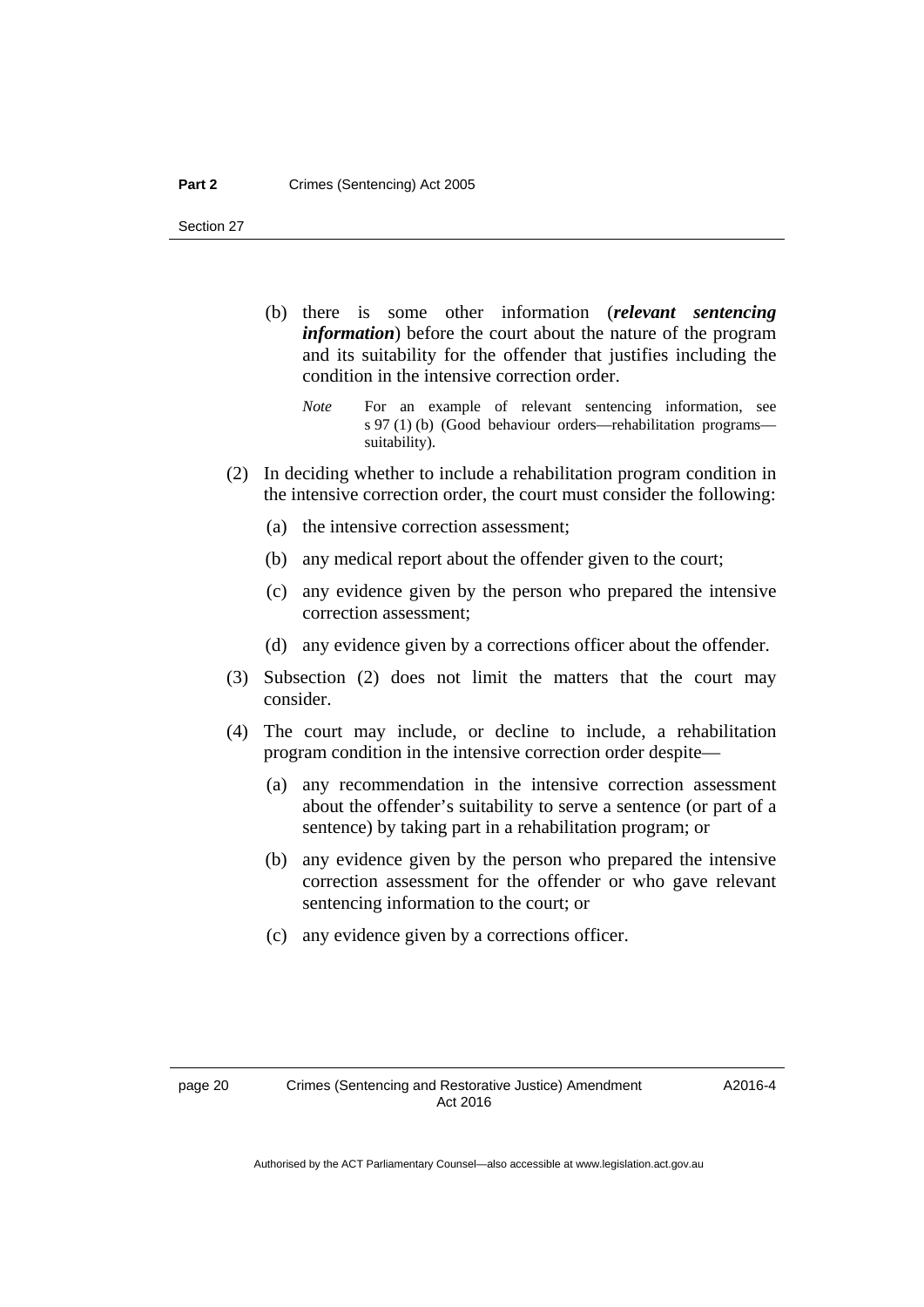- (5) The court must record reasons for its decisions to include, or decline to include, a rehabilitation program condition in the intensive correction order if the intensive correction assessment recommends that the offender—
	- (a) is suitable but the court decides not to include a rehabilitation program condition; or
	- (b) is not suitable but the court decides to include a rehabilitation program condition.
- (6) Failure to comply with subsection (5) does not invalidate the intensive correction order.

### **80K Intensive correction orders—rehabilitation programs maximum period**

A rehabilitation program condition included in the intensive correction order must not require the offender to take part in a rehabilitation program for longer than 2 years.

### **80L Intensive correction orders—rehabilitation programs concurrent and consecutive orders**

- (1) This section applies if the offender is currently subject to a rehabilitation condition under an intensive correction order or a good behaviour order (an *existing order*).
- (2) If the court makes a further intensive correction order that includes a rehabilitation program condition (a *new order*), the court may direct that the new order operate concurrently or consecutively, or partly concurrently and partly consecutively, with the existing order.
- (3) However, the new order must not be stated to end later than 2 years after the day the new order is made, irrespective of when the order is to take effect.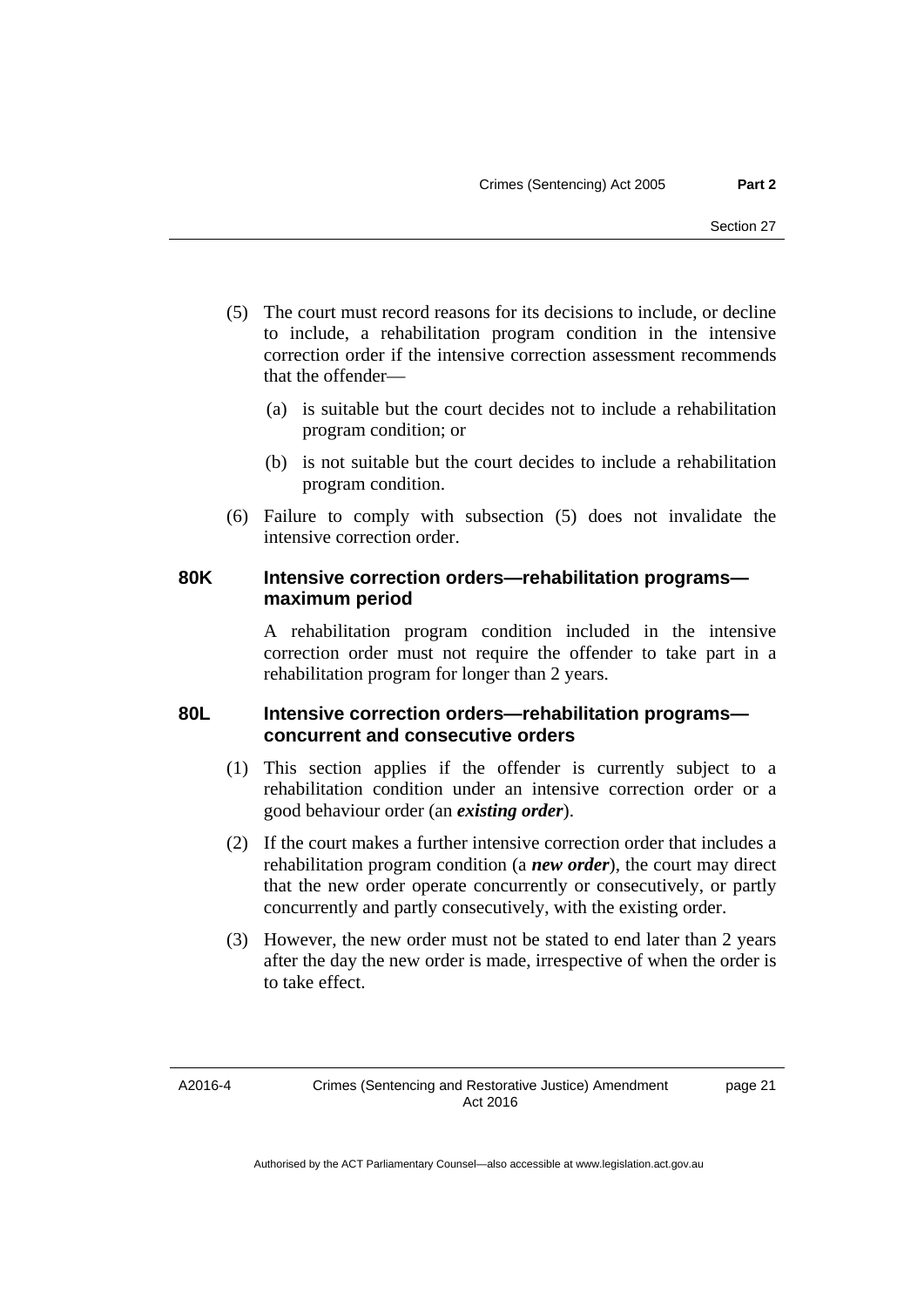### **Part 2 Crimes (Sentencing) Act 2005**

Section 28

### <span id="page-27-0"></span>**28 Imprisonment—explanation to offender Section 82 (1) (d)**

### *substitute*

 (d) if the court makes an intensive correction order—in general terms, the offender's obligations under the *[Crimes \(Sentence](http://www.legislation.act.gov.au/a/2005-59)  [Administration\) Act 2005](http://www.legislation.act.gov.au/a/2005-59)* and the consequences if the offender breaches the obligations; and

### <span id="page-27-1"></span>**29 Imprisonment—official notice of sentence Section 84 (1) (c)**

### *omit*

periodic detention period or

### <span id="page-27-2"></span>**30 Section 84 (2) (c)**

### *substitute*

 (c) whether the sentence is to be served as full-time detention or by intensive correction;

### <span id="page-27-3"></span>**31 Section 84 (2) (f)**

### *substitute*

 (f) if the court makes an intensive correction order—any conditions made by the court for the intensive correction order;

### <span id="page-27-4"></span>**32 Section 84 (3)**

### *substitute*

 (3) If the court makes an intensive correction order for the offender, the court may remand the offender in custody until the offender is given the notice.

page 22 Crimes (Sentencing and Restorative Justice) Amendment Act 2016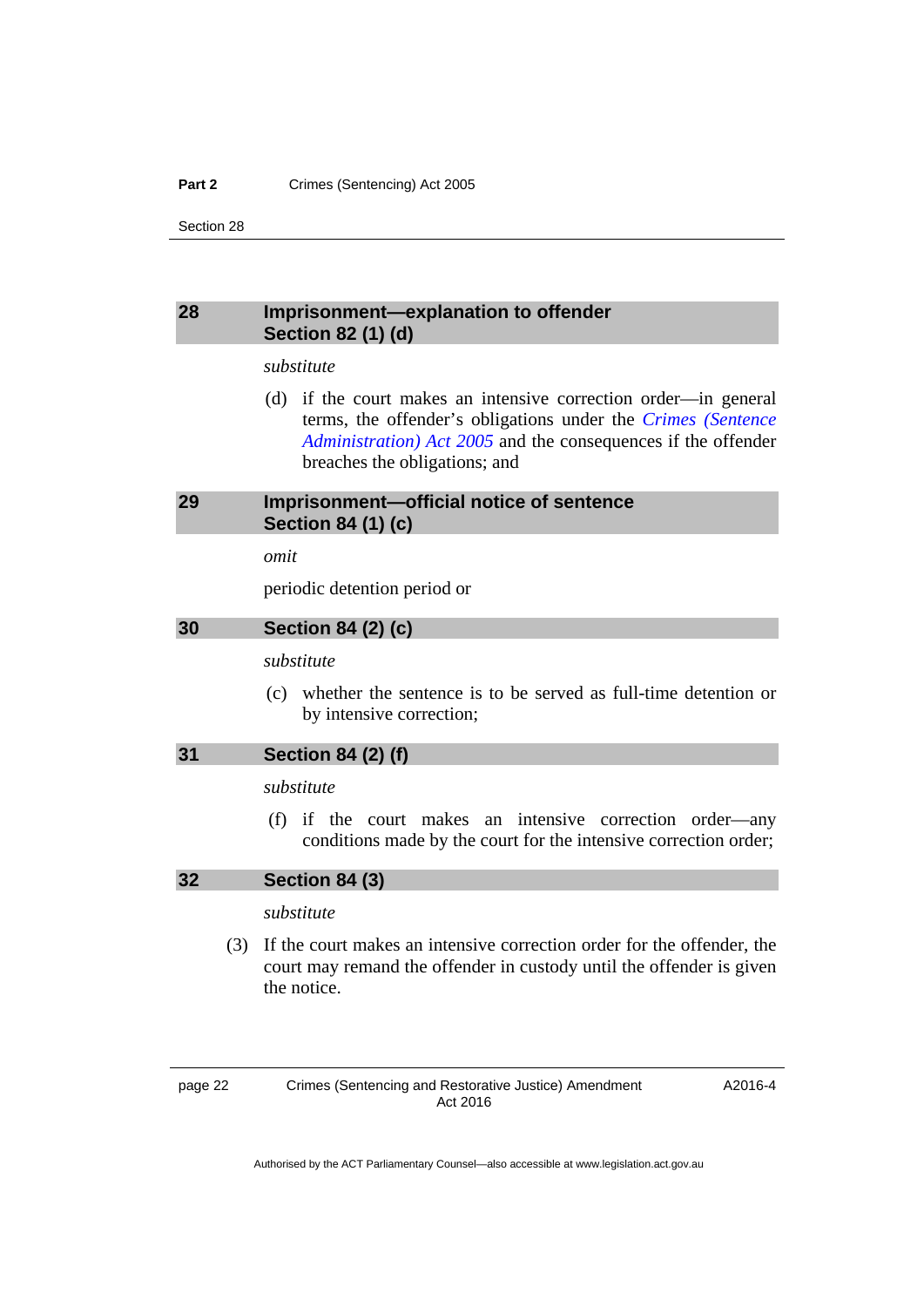<span id="page-28-5"></span><span id="page-28-4"></span><span id="page-28-3"></span><span id="page-28-2"></span><span id="page-28-1"></span><span id="page-28-0"></span>

| 33      | <b>Section 85 heading</b>                                                    |  |
|---------|------------------------------------------------------------------------------|--|
|         | substitute                                                                   |  |
| 85      | Good behaviour orders-meaning of community service<br>condition              |  |
| 34      | <b>Section 87 heading</b>                                                    |  |
|         | substitute                                                                   |  |
| 87      | Good behaviour orders-community service-convicted<br>offenders only          |  |
| 35      | <b>Section 88 heading</b>                                                    |  |
|         | substitute                                                                   |  |
| 88      | Good behaviour orders-community service-eligibility                          |  |
| 36      | <b>Section 89 heading</b>                                                    |  |
|         | substitute                                                                   |  |
| 89      | Good behaviour orders-community service-suitability                          |  |
| 37      | <b>Section 90 heading</b>                                                    |  |
|         | substitute                                                                   |  |
| 90      | Good behaviour orders-community service-<br>pre-sentence report matters      |  |
| 38      | <b>Section 91 heading</b>                                                    |  |
|         | substitute                                                                   |  |
| 91      | Good behaviour orders-community service-hours to<br>be performed             |  |
| A2016-4 | Crimes (Sentencing and Restorative Justice) Amendment<br>page 23<br>Act 2016 |  |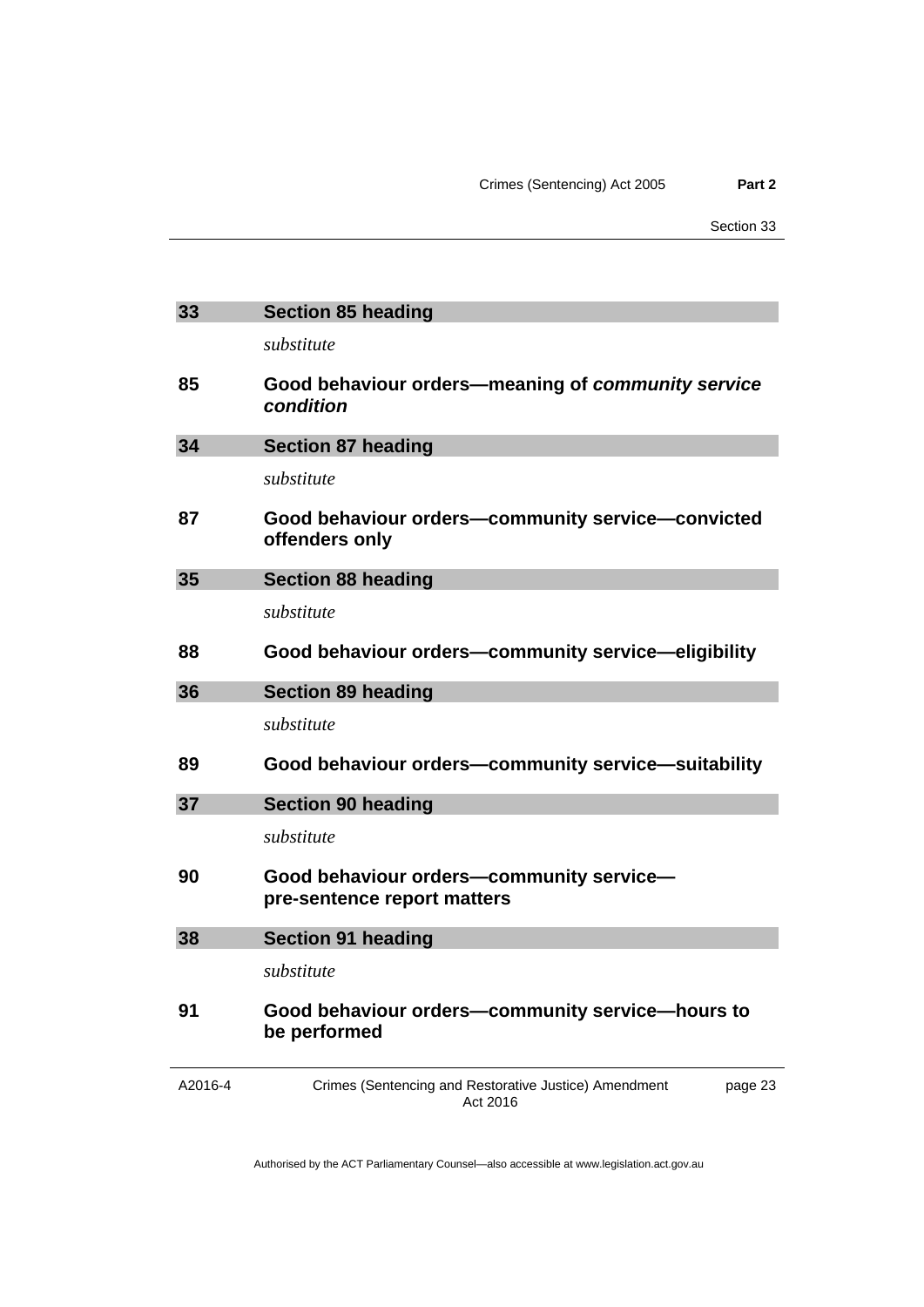### Part 2 **Crimes (Sentencing)** Act 2005

Section 39

<span id="page-29-4"></span><span id="page-29-3"></span><span id="page-29-2"></span><span id="page-29-1"></span><span id="page-29-0"></span>

| 39 | <b>Section 92 heading</b>                                                      |
|----|--------------------------------------------------------------------------------|
|    | substitute                                                                     |
| 92 | Good behaviour orders-community service-concurrent<br>and consecutive orders   |
| 40 | <b>Section 95 heading</b>                                                      |
|    | substitute                                                                     |
| 95 | Good behaviour orders-rehabilitation programs-<br>probation condition required |
| 41 | <b>Section 96 heading</b>                                                      |
|    | substitute                                                                     |
| 96 | Good behaviour orders—rehabilitation programs—<br>eligibility                  |
| 42 | <b>Section 97 heading</b>                                                      |
|    | substitute                                                                     |
| 97 | Good behaviour orders—rehabilitation programs—<br>suitability                  |
| 43 | <b>Section 98 heading</b>                                                      |
|    | substitute                                                                     |
| 98 | Good behaviour orders—rehabilitation programs—<br>pre-sentence report matters  |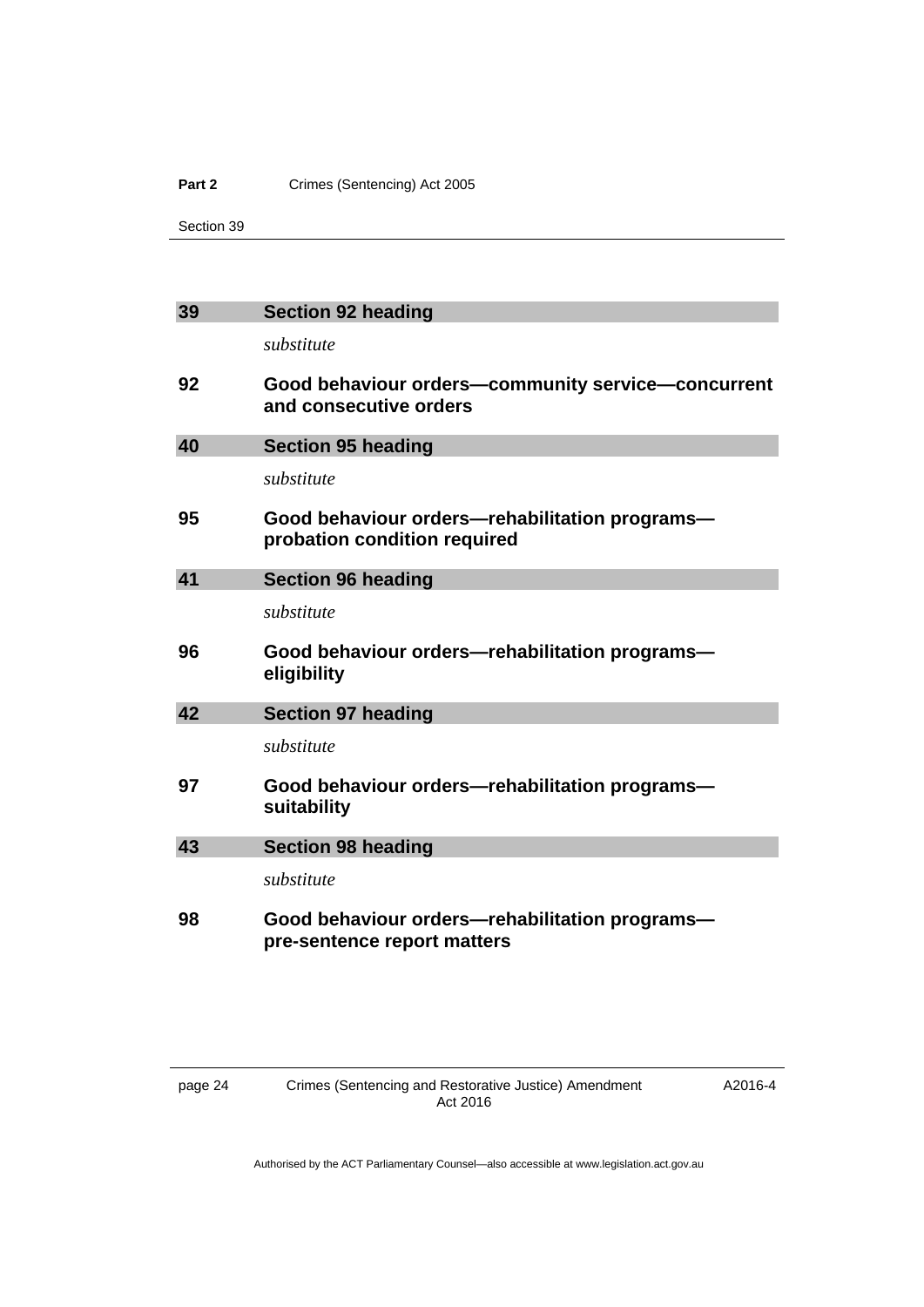<span id="page-30-3"></span><span id="page-30-2"></span><span id="page-30-1"></span><span id="page-30-0"></span>

| 44                                                          | <b>Section 99 heading</b>                                                                                                                                  |  |  |
|-------------------------------------------------------------|------------------------------------------------------------------------------------------------------------------------------------------------------------|--|--|
|                                                             | substitute                                                                                                                                                 |  |  |
| 99                                                          | Good behaviour orders—rehabilitation programs—<br>maximum period                                                                                           |  |  |
| 45                                                          | <b>Section 100 heading</b>                                                                                                                                 |  |  |
|                                                             | substitute                                                                                                                                                 |  |  |
| 100                                                         | Good behaviour orders-rehabilitation programs-<br>concurrent and consecutive orders                                                                        |  |  |
| 46                                                          | Young offenders-community service-hours to be<br>performed<br><b>Section 133L (3)</b>                                                                      |  |  |
|                                                             | omit                                                                                                                                                       |  |  |
|                                                             | (Community service—concurrent and consecutive orders)                                                                                                      |  |  |
|                                                             | substitute                                                                                                                                                 |  |  |
|                                                             | (Good behaviour orders—community service—concurrent and<br>consecutive orders)                                                                             |  |  |
| 47<br>Dictionary, definition of community service condition |                                                                                                                                                            |  |  |
|                                                             | substitute                                                                                                                                                 |  |  |
|                                                             | community service condition-                                                                                                                               |  |  |
|                                                             | (a) of a good behaviour order for an offender, for this Act<br>generally—see section 85; and                                                               |  |  |
|                                                             | (b) of an intensive correction order for an offender, for<br>division 5.4.2 (Intensive correction orders—community service<br>conditions)—see section 80A. |  |  |
| A2016-4                                                     | Crimes (Sentencing and Restorative Justice) Amendment<br>page 25<br>Act 2016                                                                               |  |  |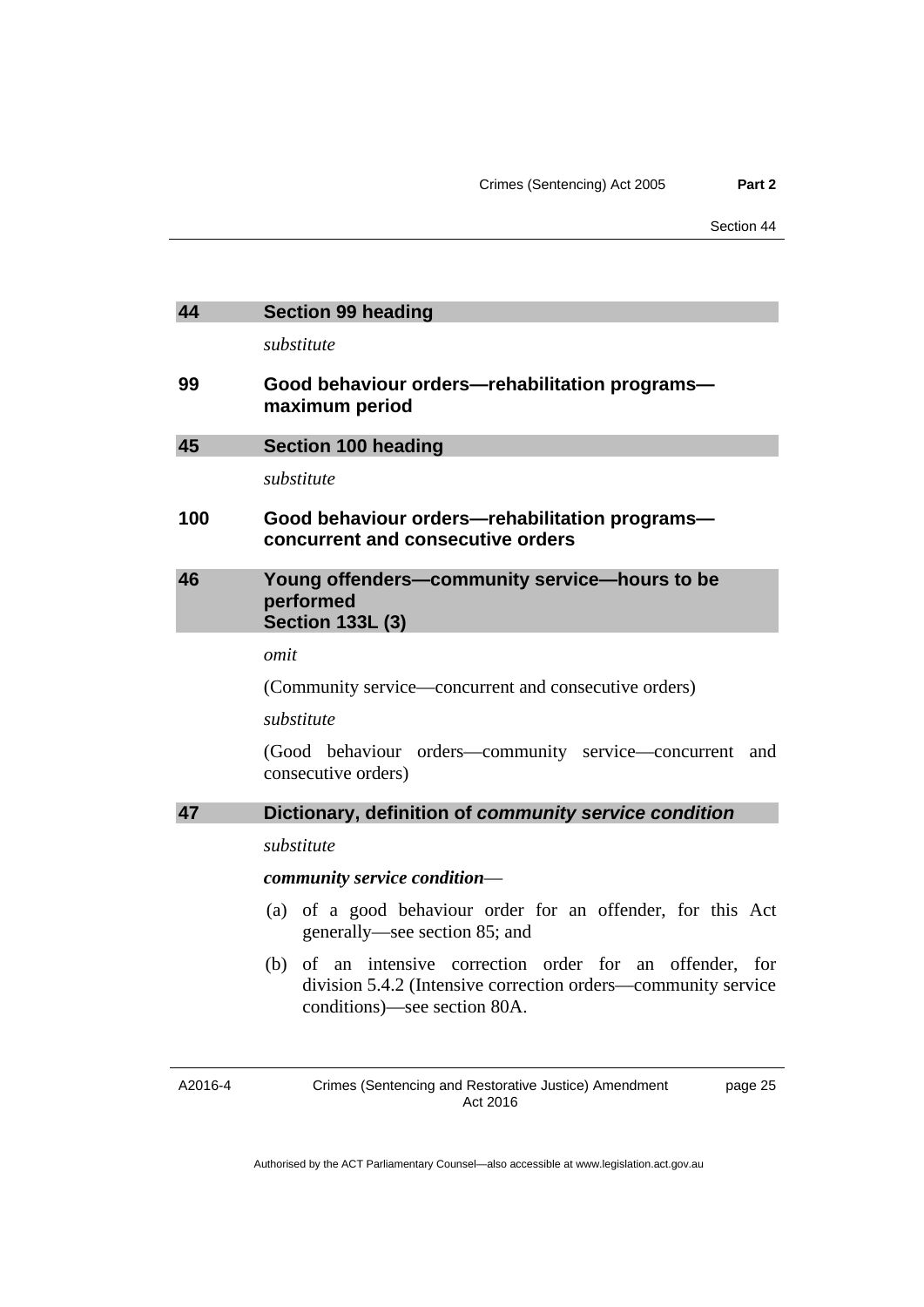### **Part 2 Crimes (Sentencing) Act 2005**

Section 48

### <span id="page-31-0"></span>**48 Dictionary, new definitions**

*insert* 

*intensive correction* means intensive correction in the community under an intensive correction order.

*intensive correction order*—see section 11.

### <span id="page-31-1"></span>**49 Dictionary, definitions of** *periodic detention* **and** *periodic detention period*

*omit* 

### <span id="page-31-2"></span>**50 Dictionary, definitions of** *rehabilitation program* **and**  *rehabilitation program condition*

#### *substitute*

### *rehabilitation program*—

- (a) for a good behaviour order, for this Act generally—see section 93; and
- (b) for an intensive correction order, for division 5.4.3 (Intensive correction orders—rehabilitation program conditions)—see section 80G.

### *rehabilitation program condition*—

- (a) of a good behaviour order for an offender, for this Act generally—see section 93; and
- (b) of an intensive correction order for an offender, for division 5.4.3 (Intensive correction orders—rehabilitation program conditions)—see section 80G.

A2016-4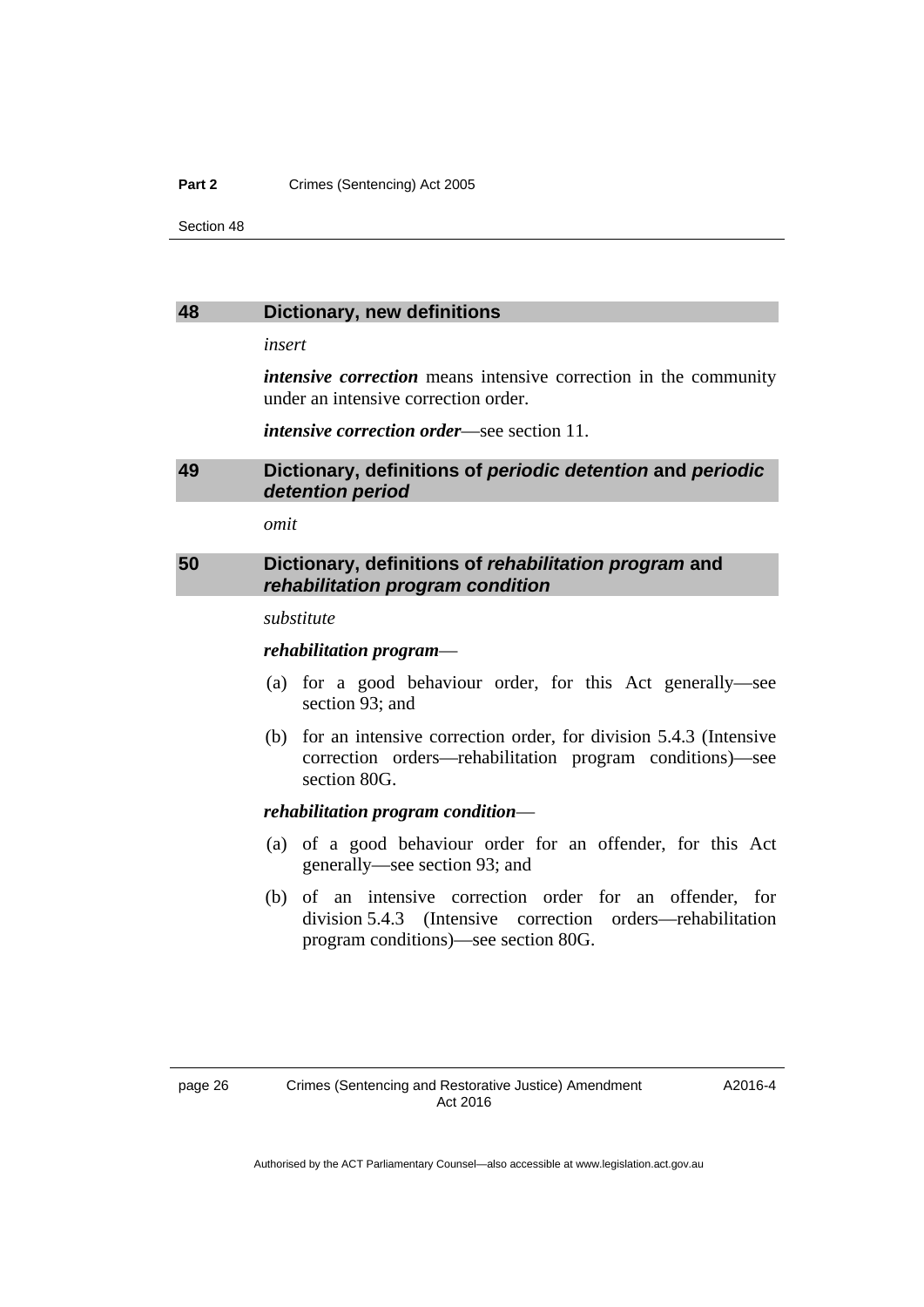## <span id="page-32-0"></span>**Part 3 Crimes (Sentence Administration) Act 2005**

<span id="page-32-3"></span><span id="page-32-2"></span><span id="page-32-1"></span>

| 51               | <b>Treatment of sentenced offenders</b><br>Section 7 (2)                     |
|------------------|------------------------------------------------------------------------------|
|                  | omit                                                                         |
|                  | (whether by full-time or periodic detention)                                 |
| 52               | <b>Application-pt 3.1</b><br>Section 10 (1) (b) (i)                          |
|                  | omit                                                                         |
| 53               | Definitions-ch 4<br>Section 23 (1), definition of recommitted, paragraph (a) |
|                  | omit                                                                         |
| 54               | <b>Chapter 5</b>                                                             |
|                  | substitute                                                                   |
| <b>Chapter 5</b> | Intensive correction orders                                                  |

# <span id="page-32-4"></span>**Part 5.1** Preliminary

| 39 | <b>Application–ch 5</b> |  |
|----|-------------------------|--|
|----|-------------------------|--|

This chapter applies to an offender sentenced to imprisonment if the sentencing court makes an intensive correction order in relation to the offender.

### A2016-4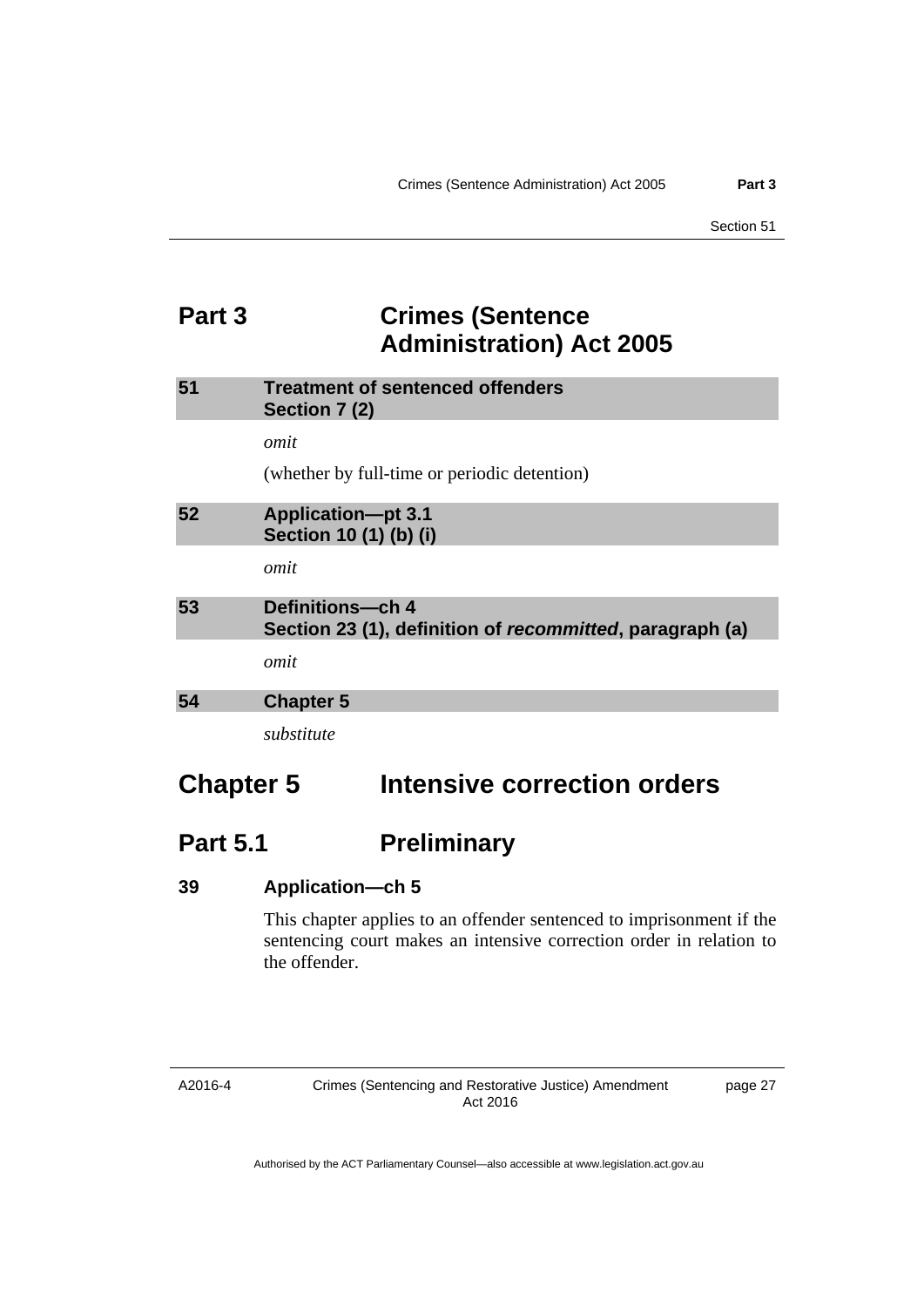### **40 Definitions—ch 5**

In this chapter:

*additional condition*, of an offender's intensive correction order, means—

- (a) a condition of the order made by the sentencing court under the *[Crimes \(Sentencing\) Act 2005](http://www.legislation.act.gov.au/a/2005-58)*, section 11 after the court has considered an intensive correction assessment for the order; or
- (b) a condition of the order imposed under—
	- (i) part 5.6 (Supervising intensive correction orders); or
	- (ii) part 5.7 (Intensive correction orders—amendment and discharge); or
- (c) if a condition is amended under part 5.6 or part 5.7—the condition as amended.

*community service condition*, of an intensive correction order for an offender—see the *[Crimes \(Sentencing\) Act 2005](http://www.legislation.act.gov.au/a/2005-58)*, section 80A.

*core condition*, of an offender's intensive correction order, means a core condition under section 42.

*intensive correction*—see the *[Crimes \(Sentencing\) Act 2005](http://www.legislation.act.gov.au/a/2005-58)*, dictionary.

*intensive correction assessment* means an assessment by the director-general about whether an intensive correction order is suitable for the offender.

*intensive correction order*—see the *[Crimes \(Sentencing\) Act 2005](http://www.legislation.act.gov.au/a/2005-58)*, section 11.

A2016-4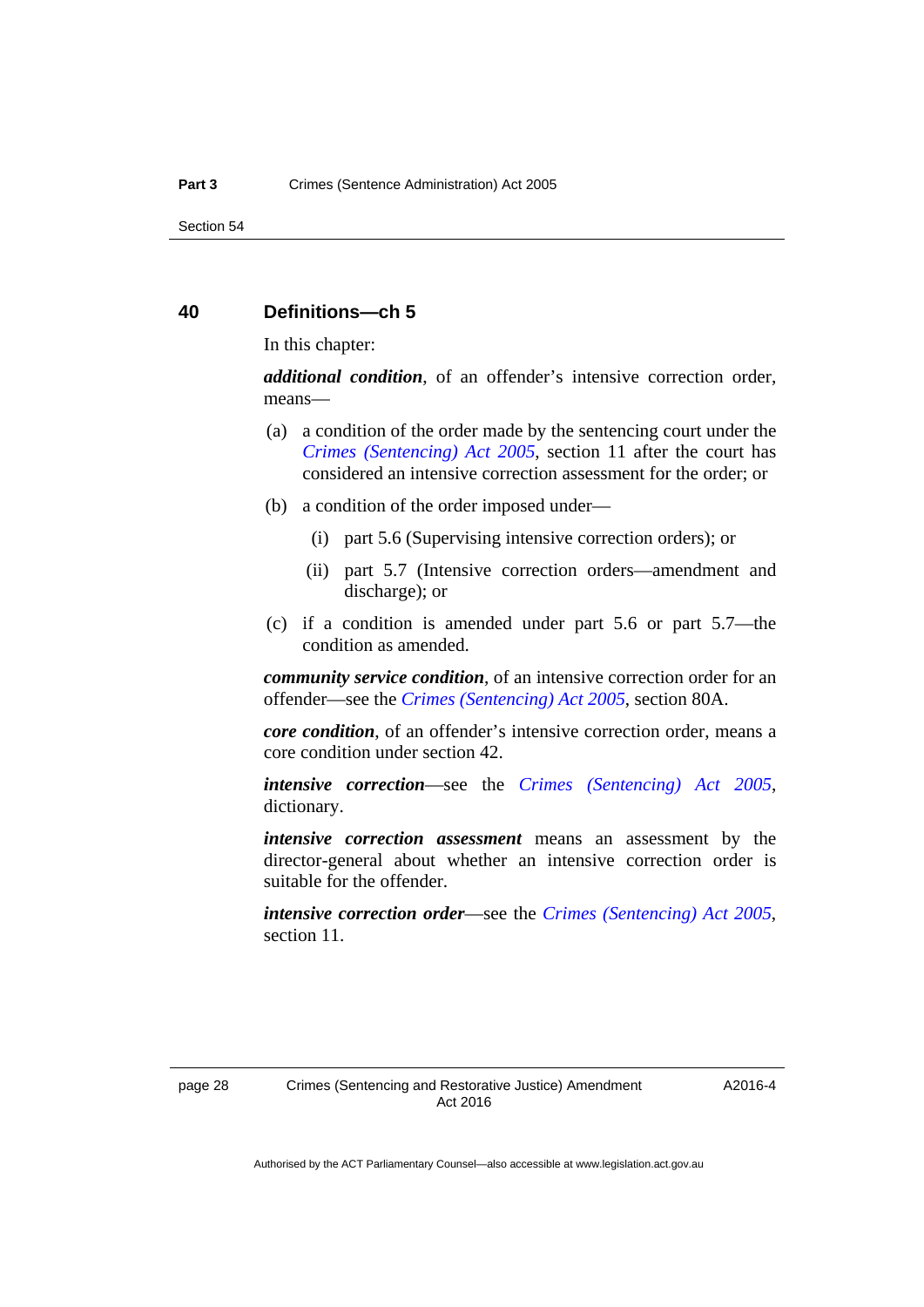*interested person*, for an offender's intensive correction order, means any of the following:

- (a) the offender;
- (b) the director-general;
- (c) the director of public prosecutions.

*rehabilitation program condition*, of an intensive correction order for an offender—see the *[Crimes \(Sentencing\) Act 2005](http://www.legislation.act.gov.au/a/2005-58)*, section 80G.

## **Part 5.2 Serving intensive correction**

### **41 Intensive correction order obligations**

- (1) An offender must serve intensive correction in the period of the offender's sentence in accordance with this part.
- (2) To serve intensive correction, the offender must, during the period of the offender's sentence comply with—
	- (a) the core conditions of the offender's order; and
	- (b) any additional condition of the offender's order; and
	- (c) any non-association order or place restriction order made by the sentencing court for the offender; and
	- (d) any requirement prescribed by regulation; and
	- (e) any other requirement under this Act or the *[Corrections](http://www.legislation.act.gov.au/a/2007-15)  [Management Act 2007](http://www.legislation.act.gov.au/a/2007-15)* that applies to the offender.
	- *Note* A reference to an Act includes a reference to the statutory instruments made or in force under the Act, including any regulation (see [Legislation Act,](http://www.legislation.act.gov.au/a/2001-14) s 104).

A2016-4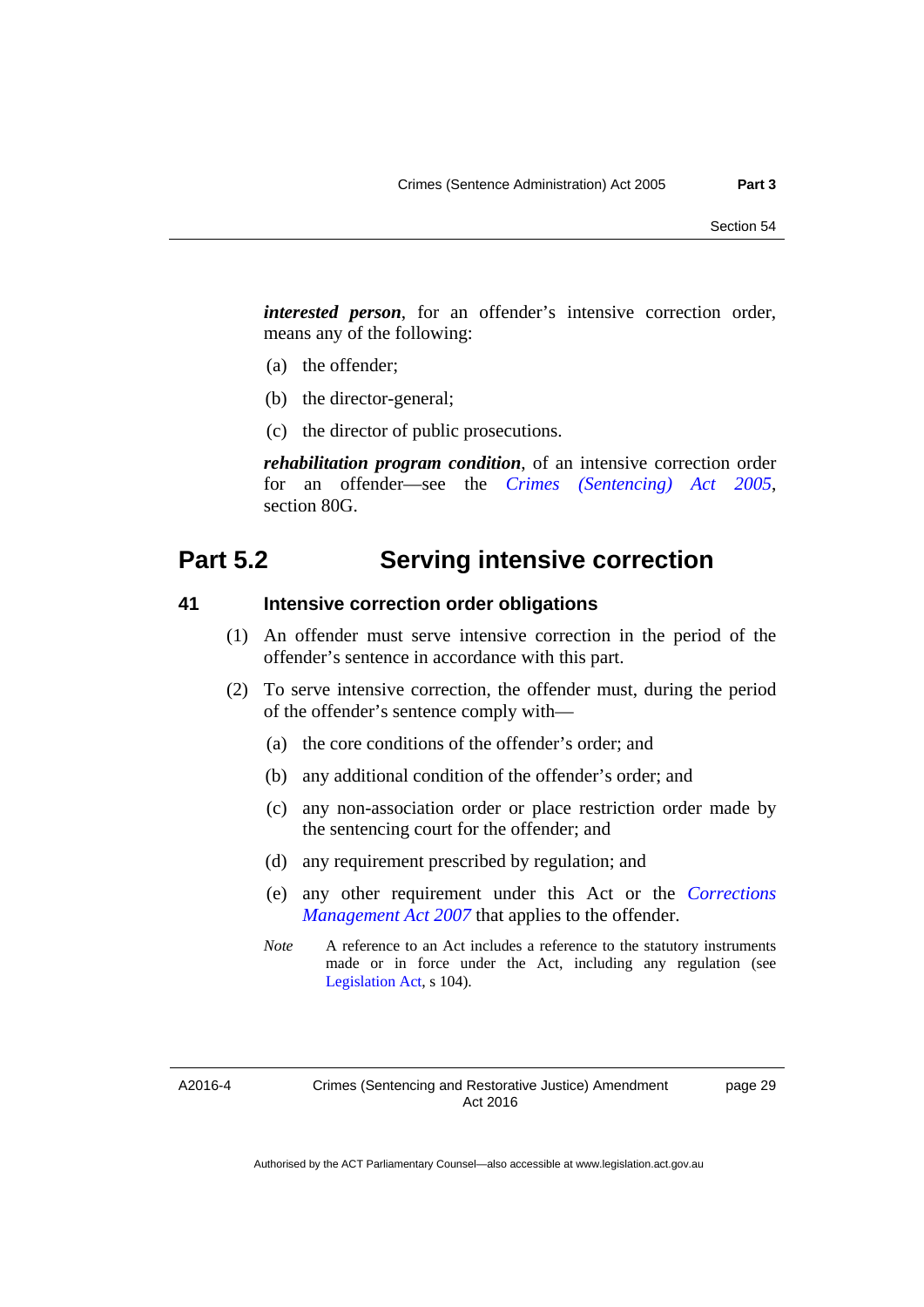(3) A regulation may make provision in relation to electronic monitoring to monitor the offender's compliance with a condition of the offender's intensive correction order.

### **42 Intensive correction order—core conditions**

- (1) The core conditions of an offender's intensive correction order are as follows:
	- (a) the offender must not commit—
		- (i) an offence against a territory law, or a law of the Commonwealth, a State or another Territory, that is punishable by imprisonment; or
		- (ii) an offence outside Australia against a law of a place outside Australia that, if it had been committed in Australia, would be punishable by imprisonment;
	- (b) if the offender is charged with an offence against a law in force in Australia or elsewhere—the offender must tell the directorgeneral about the charge as soon as possible, but within 2 days after the day the offender becomes aware of the charge;
	- (c) if the offender's contact details change—the offender must tell the director-general about the change as soon as possible, but not later than 1 day after the day the offender becomes aware of the change of details;
	- (d) the offender must comply with any direction given to the offender by the director-general under this Act or the *[Corrections Management Act 2007](http://www.legislation.act.gov.au/a/2007-15)* in relation to the intensive correction order;
	- (e) the offender must comply with the offender's probation condition;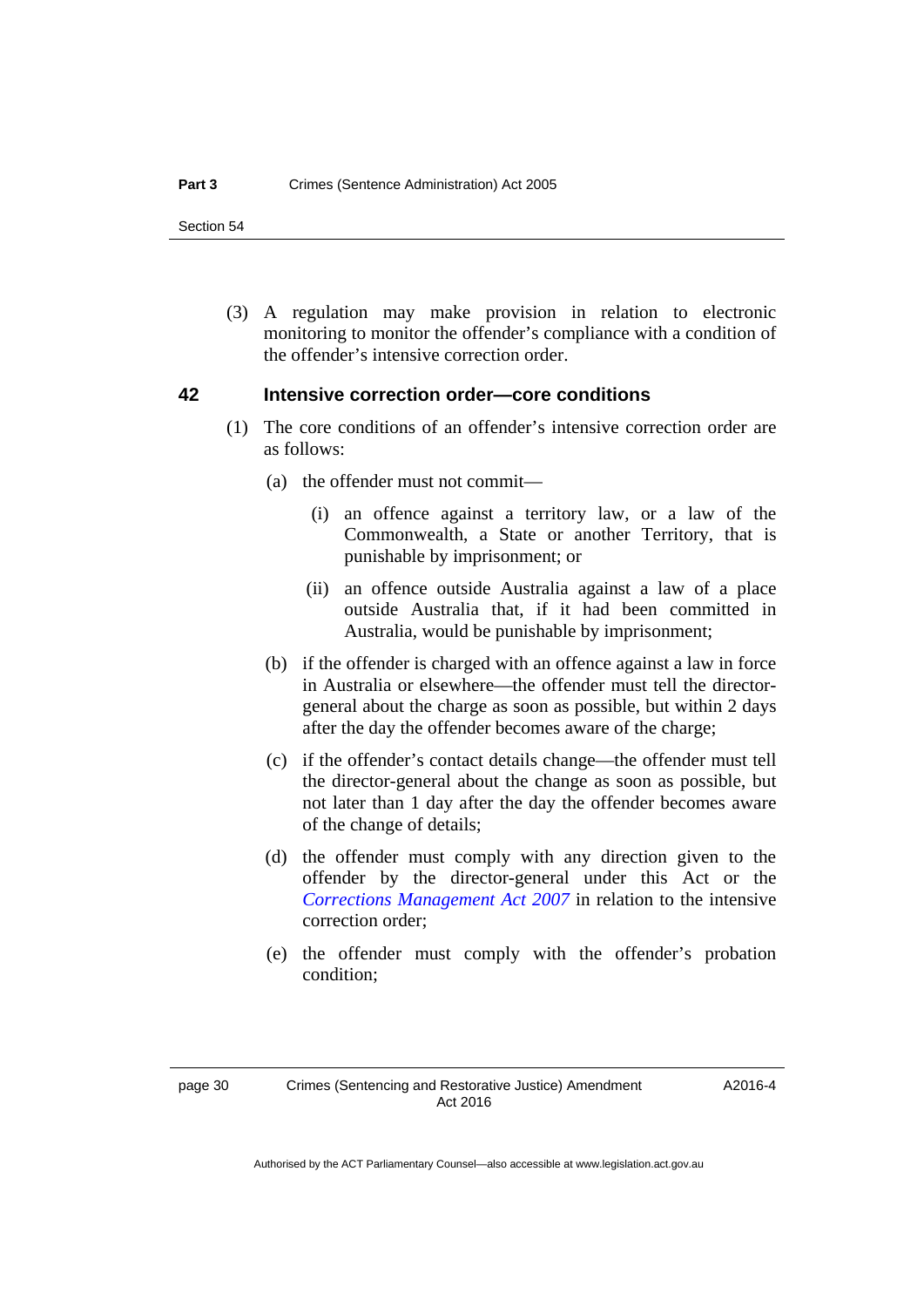- (f) any test sample given by the offender under a direction under section 43 (Intensive correction order—alcohol and drug tests) must not be positive;
- (g) the offender must not use or obtain a drug;

```
Note Drug—see the Corrections Management Act 2007, s 132.
```
- (h) the offender must not—
	- (i) leave the ACT without the director-general's approval; or
	- (ii) leave Australia without the board's written approval;
- (i) if leaving the ACT or Australia, the offender must comply with any condition of the approval to leave;
- (j) the offender must comply with any direction given to the offender by the director-general to—
	- (i) live at any premises; or
	- (ii) undertake any program; or
	- (iii) report to a corrections officer; or
	- (iv) allow a corrections officer to visit the place where the offender lives at any reasonable time;
- (k) the offender must comply with any notice made under section 63 to attend a hearing of the board;
- (l) any condition prescribed by regulation that applies to the offender.
- (2) If an offender applies to the director-general for approval for a change in the offender's contact details, the director-general must—
	- (a) approve, or refuse to approve, the change to which the application relates; and
	- (b) give the offender notice of the decision, orally or in writing.

A2016-4 Crimes (Sentencing and Restorative Justice) Amendment Act 2016 page 31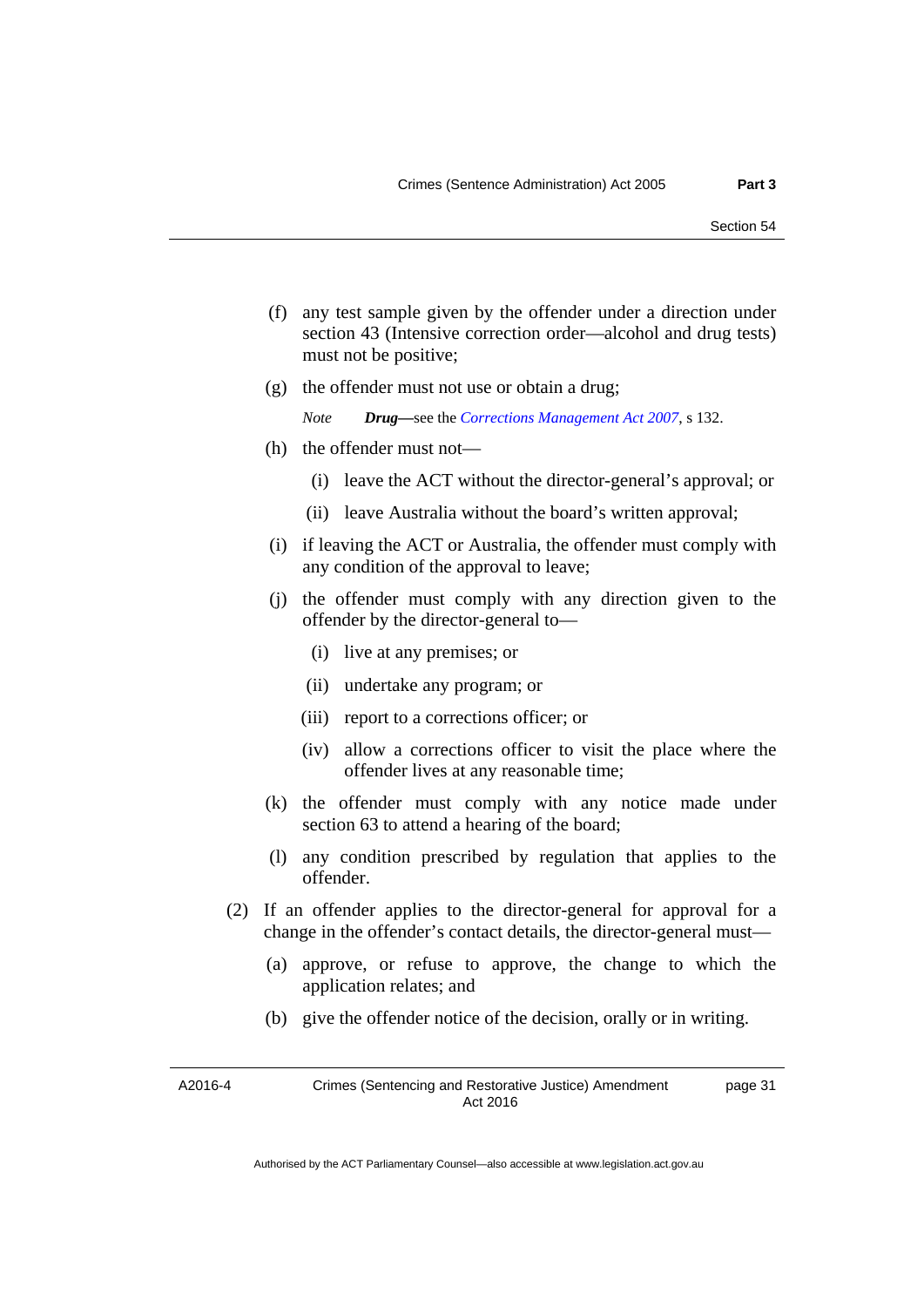- (3) An application for approval under subsection (2)—
	- (a) may be made orally or in writing; and
	- (b) must be made—
		- (i) before the change to which it applies; or
		- (ii) if it is not possible to apply before the change—as soon as possible after, but not later than 1 day after, the day of the change.
- (4) In this section:

*contact details* means the offender's—

- (a) home address or phone number; and
- (b) work address or phone number; and
- (c) mobile phone number.

*probation condition*, of an intensive correction order for an offender, means a condition included in the order that, during the period of the order, the offender is—

- (a) to be on probation subject to the supervision of the director-general; and
- (b) to obey all reasonable directions of the director-general.

## **43 Intensive correction order—alcohol and drug tests**

- (1) The director-general may direct an offender, orally or in writing, to give a test sample during the offender's sentence of imprisonment by intensive correction.
- (2) The provisions of the *[Corrections Management Act 2007](http://www.legislation.act.gov.au/a/2007-15)* relating to alcohol and drug tests apply in relation to a direction under this section and any sample given under the direction.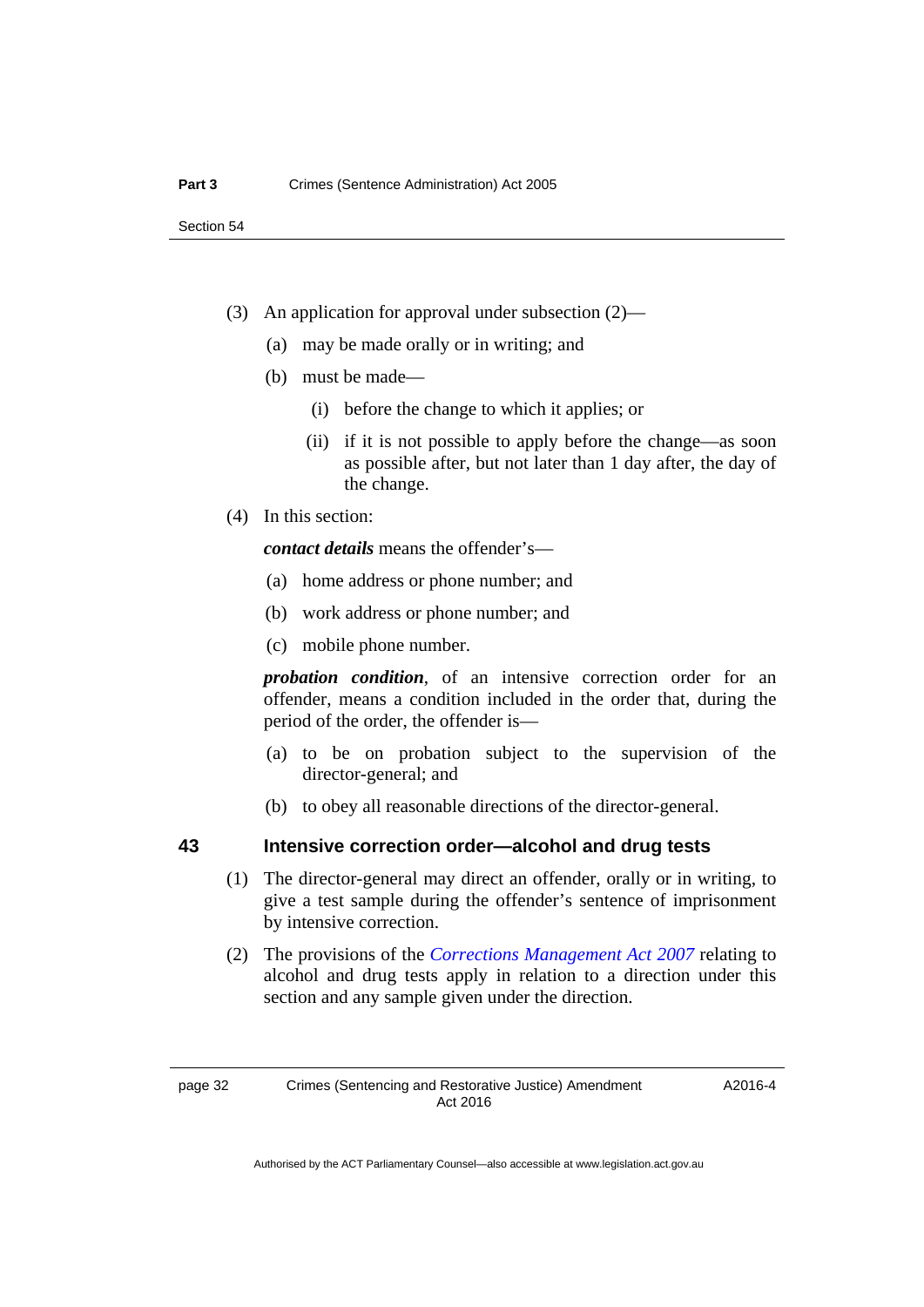# **Part 5.3 Intensive correction order community service work**

# **44 Application—pt 5.3**

This part applies if an offender's intensive correction order is subject to a community service condition.

# **45 Intensive correction orders—compliance with community service condition**

To comply with a community service condition of an offender's intensive correction order, the offender must comply with the requirements of this part.

# **46 Intensive correction orders—community service work director-general directions**

- (1) The director-general may direct an offender, orally or in writing, to do community service work that the director-general considers suitable for the offender.
- (2) The direction must include details of the following:
	- (a) the community service work the offender must do;
	- (b) the place to which the offender must report for the work (the *reporting place*);
	- (c) the time when the offender must report;
	- (d) the person (if any) to whom the offender must report (the *work supervisor*);
	- (e) the person the offender must tell if subsection (8) applies (the *corrections supervisor*).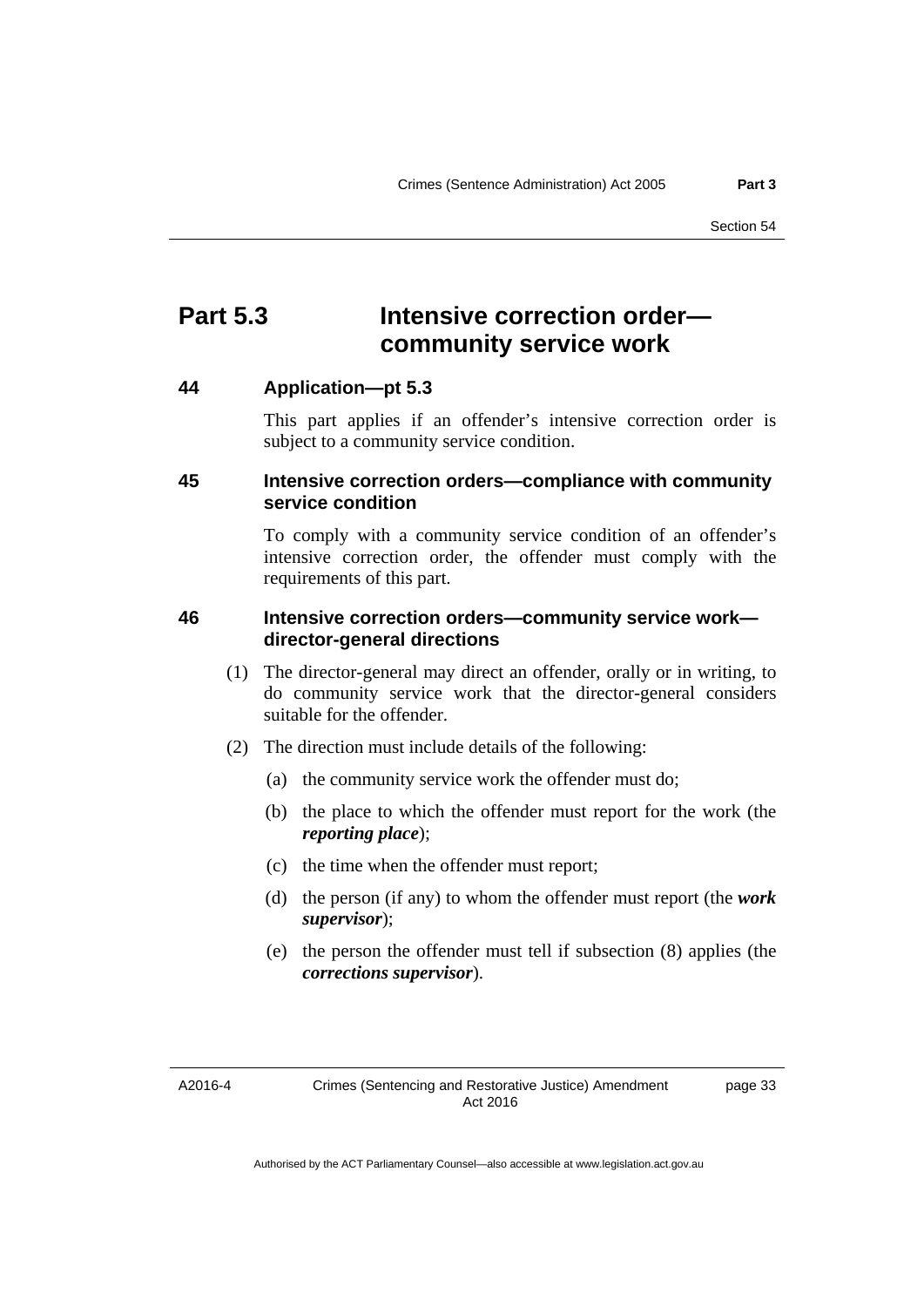- (3) The direction may also include a requirement that the offender must comply with when reporting to do the community service work.
	- *Note* For examples of reporting requirements directed by the director-general, see s 91 (3) (Good behaviour orders—community service work director-general directions).
- (4) A direction under this section takes effect—
	- (a) when it is given to the offender; or
	- (b) if a later date of effect is stated in the direction—on the date stated.
- (5) The offender must comply with the direction.
- (6) However—
	- (a) the offender is not required to do work the offender is not capable of doing; and
	- (b) the direction must, as far as practicable, avoid any interference with the offender's normal attendance at another place for work or at an educational institution.
- (7) The offender must also comply with any reasonable direction given to the offender, orally or in writing, by the work supervisor in relation to the community service work.
- (8) If the offender cannot comply with the director-general's direction under this section, the offender must—
	- (a) tell the corrections supervisor as soon as possible; and
	- (b) comply with the corrections supervisor's directions.
	- *Note* For examples where the offender cannot comply, see s 91 (8) (Good behaviour orders—community service work—director-general directions).

A2016-4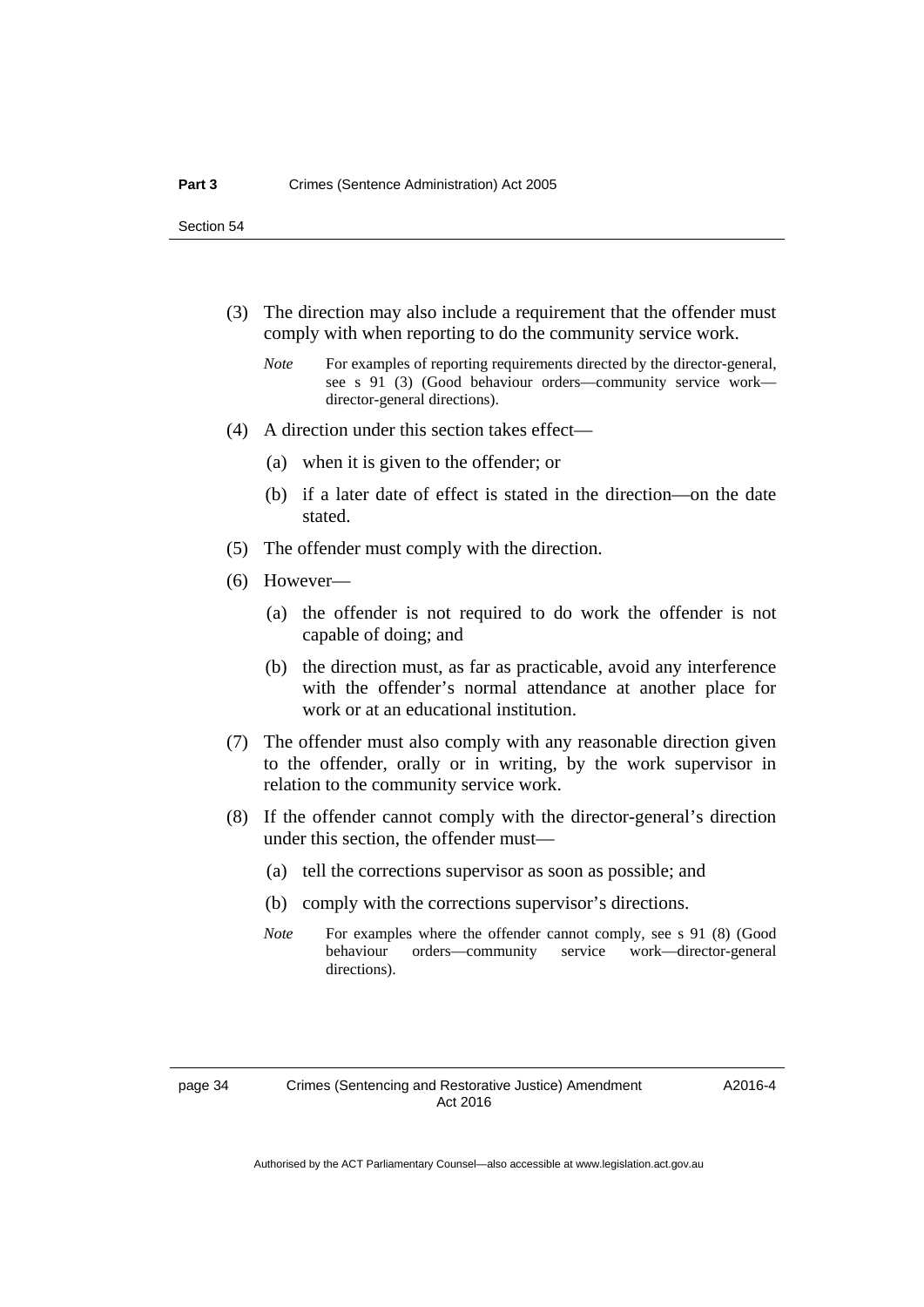# **47 Intensive correction orders—community service work failure to report etc**

- (1) Subsection (2) applies if an offender fails to—
	- (a) report to do community service work in accordance with a direction under section 46; or
	- (b) do community service work in accordance with a direction under section 46; or
	- (c) comply with a reasonable direction given to the offender by the work supervisor under section 46 in relation to the work.
- (2) The director-general may direct the offender, orally or in writing, not to do the community service work and to leave the place where it was to be done.
- (3) Subsection (4) applies if—
	- (a) an offender fails to report to do community service work for a period (a *work period*) in accordance with a direction under section 46; and
	- (b) the offender is at the time of the work period—
		- (i) remanded in custody under a territory law or a law of the Commonwealth or a State; or
		- (ii) detained at a place under the *[Mental Health Act 2015](http://www.legislation.act.gov.au/a/2015-38/default.asp)*.
- (4) The offender is taken to have performed community service work in accordance with the direction for the work period.

A2016-4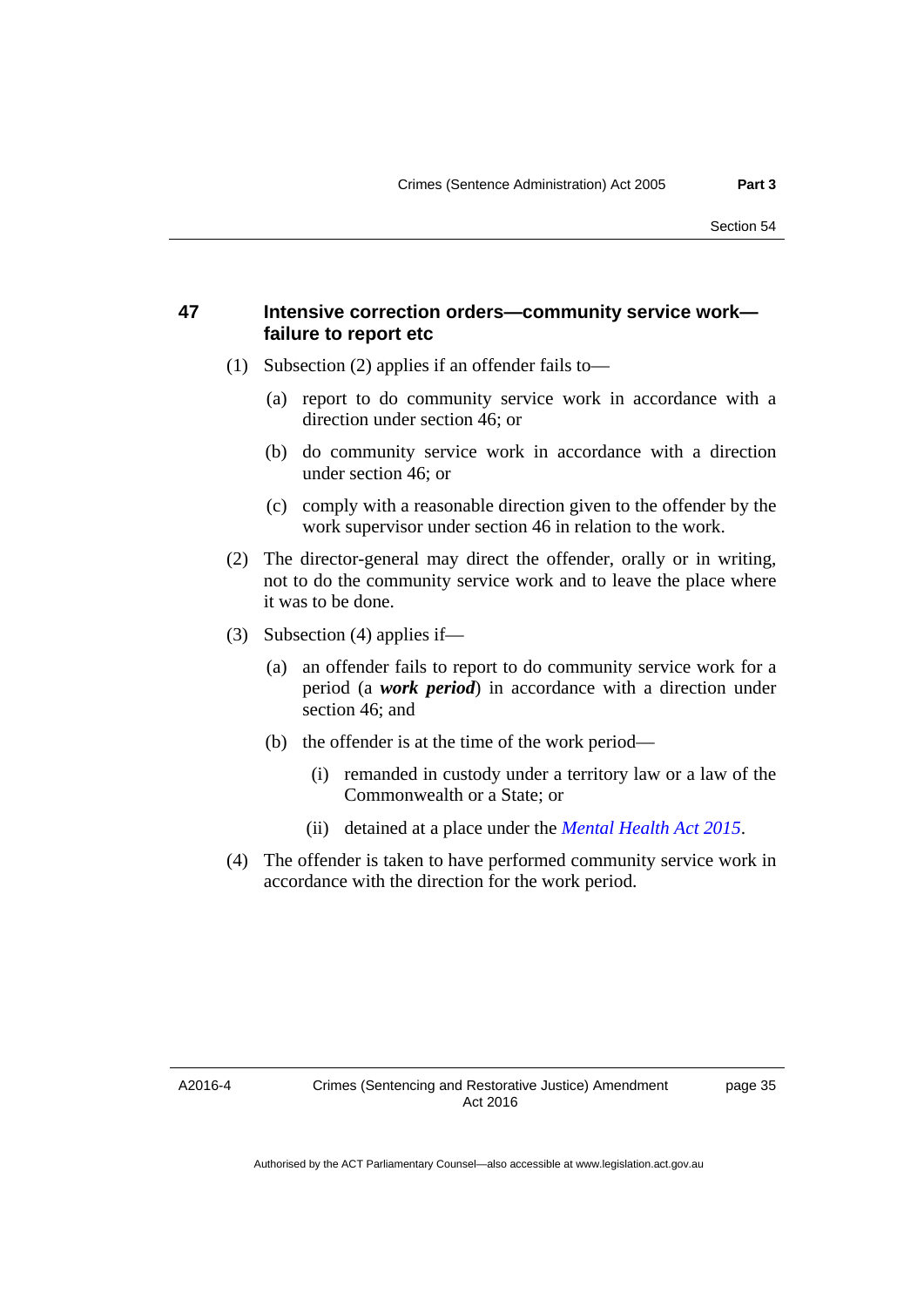## **48 Intensive correction orders—community service work maximum daily hours**

- (1) An offender must not do, or be credited with, more than 8 hours of community service work on any day.
- (2) To work out the time spent by the offender doing community service work—
	- (a) only actual work time, and any breaks from work approved by the work supervisor or corrections supervisor under section 46, is counted; and
	- (b) if the total work time on any day includes part of an hour, that part is counted as 1 hour.
	- *Note* For examples of maximum daily hours, see s 93 (2) (Good behaviour orders—community service work—maximum daily hours).

# **49 Intensive correction orders—community service work health disclosures**

An offender must tell the director-general as soon as possible about any change of which the offender is aware in the offender's physical or mental condition that affects the offender's ability to do community service work safely.

#### **Example—unsuitability**

The indicators of unsuitability for community service set out in the *[Crimes](http://www.legislation.act.gov.au/a/2005-58)  [\(Sentencing\) Act 2005](http://www.legislation.act.gov.au/a/2005-58)*, s 80D.

*Note* An example is part of the Act, is not exhaustive and may extend, but does not limit, the meaning of the provision in which it appears (see [Legislation Act,](http://www.legislation.act.gov.au/a/2001-14) s 126 and s 132).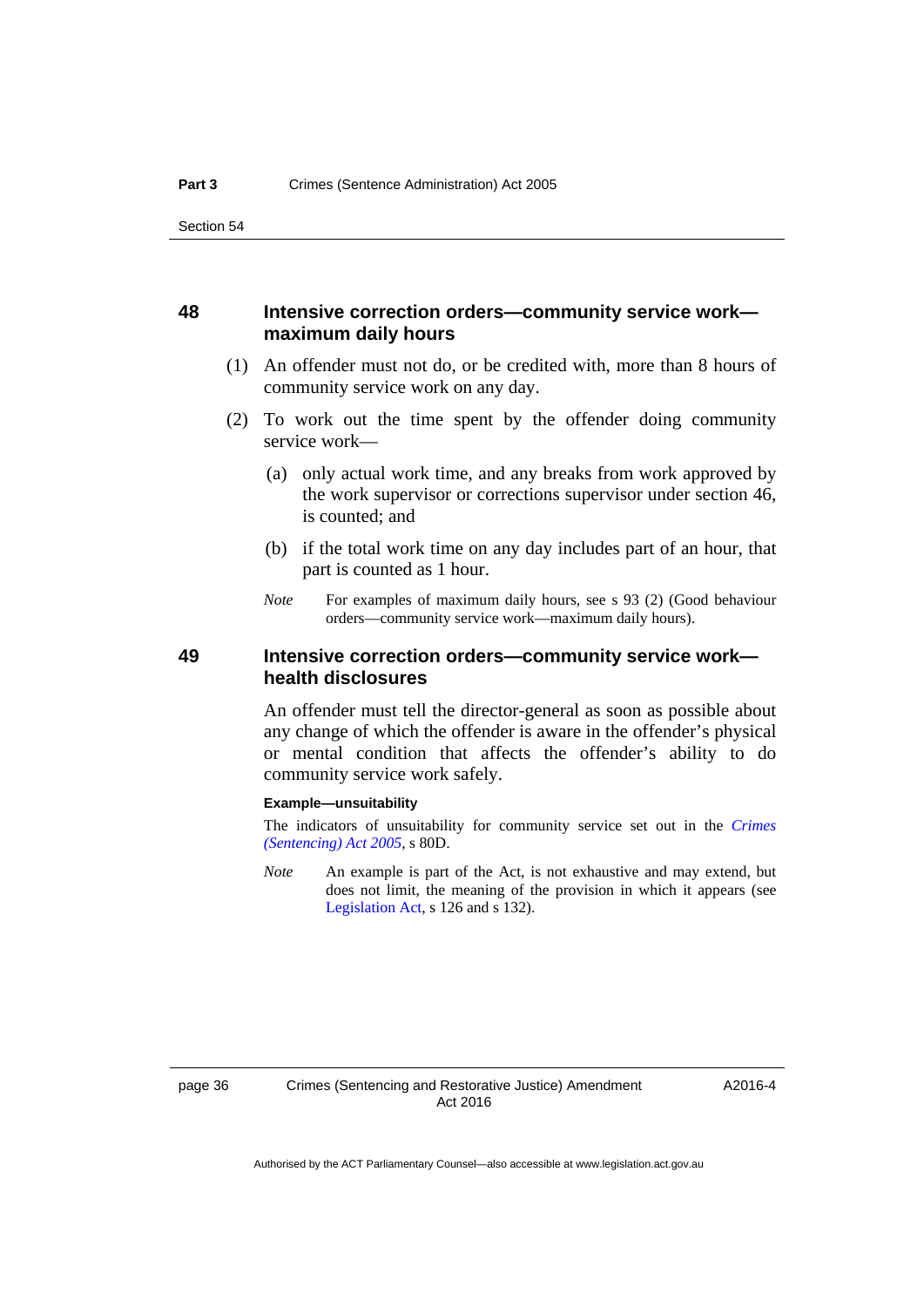# **50 Intensive correction orders—community service work alcohol and drug tests**

- (1) The director-general may direct an offender, orally or in writing, to give a test sample when reporting to do community service work.
- (2) The provisions of the *[Corrections Management Act 2007](http://www.legislation.act.gov.au/a/2007-15)* relating to alcohol and drug tests apply in relation to a direction under this section and any sample given under the direction.

# **51 Intensive correction orders—community service work reports by entities**

- (1) This section applies if the Territory makes an agreement with an entity under which the offender may participate in community service work for the entity.
- (2) The director-general must ensure that the agreement requires the entity, on the director-general's request, to give the director-general written reports about the offender's participation in the community service work.

# **Part 5.4 Intensive correction order rehabilitation programs**

**52 Application—pt 5.4** 

This part applies if an offender's intensive correction order is subject to a rehabilitation program condition.

# **53 Intensive correction orders—rehabilitation program condition—compliance**

To comply with a rehabilitation program condition of an offender's intensive correction order, the offender must comply with the requirements of this part.

A2016-4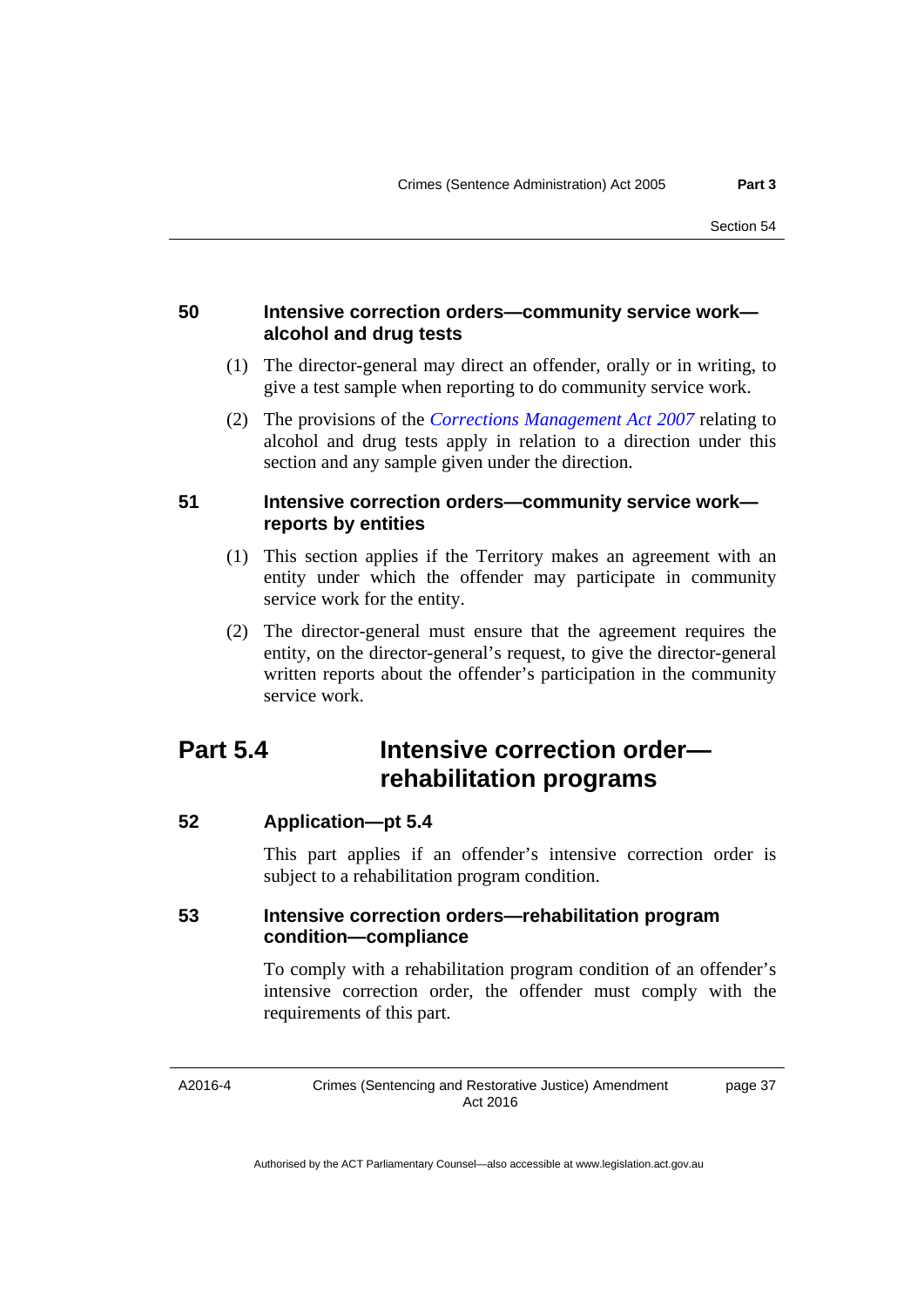# **54 Intensive correction orders—rehabilitation programs director-general directions**

- (1) The director-general may give an offender directions, orally or in writing, in relation to a rehabilitation program condition to which the offender's intensive correction order is subject.
- (2) Without limiting subsection (1), a direction may include details of the following:
	- (a) the program the offender must attend;
	- (b) the place to which the offender must report for the program;
	- (c) the time when the offender must report;
	- (d) the person (if any) to whom the offender must report.

# **55 Intensive correction orders—rehabilitation program providers—reports by providers**

- (1) This section applies if the Territory makes an agreement with an entity under which an offender may participate in a rehabilitation program provided by the entity.
- (2) The director-general must ensure that the agreement requires the entity, on the director-general's request, to give the director-general written reports about the offender's participation in the rehabilitation program.

# **Part 5.5 Intensive correction order curfew**

# **56 Application—pt 5.5**

This part applies if an offender's intensive correction order is subject to a curfew condition.

page 38 Crimes (Sentencing and Restorative Justice) Amendment Act 2016

A2016-4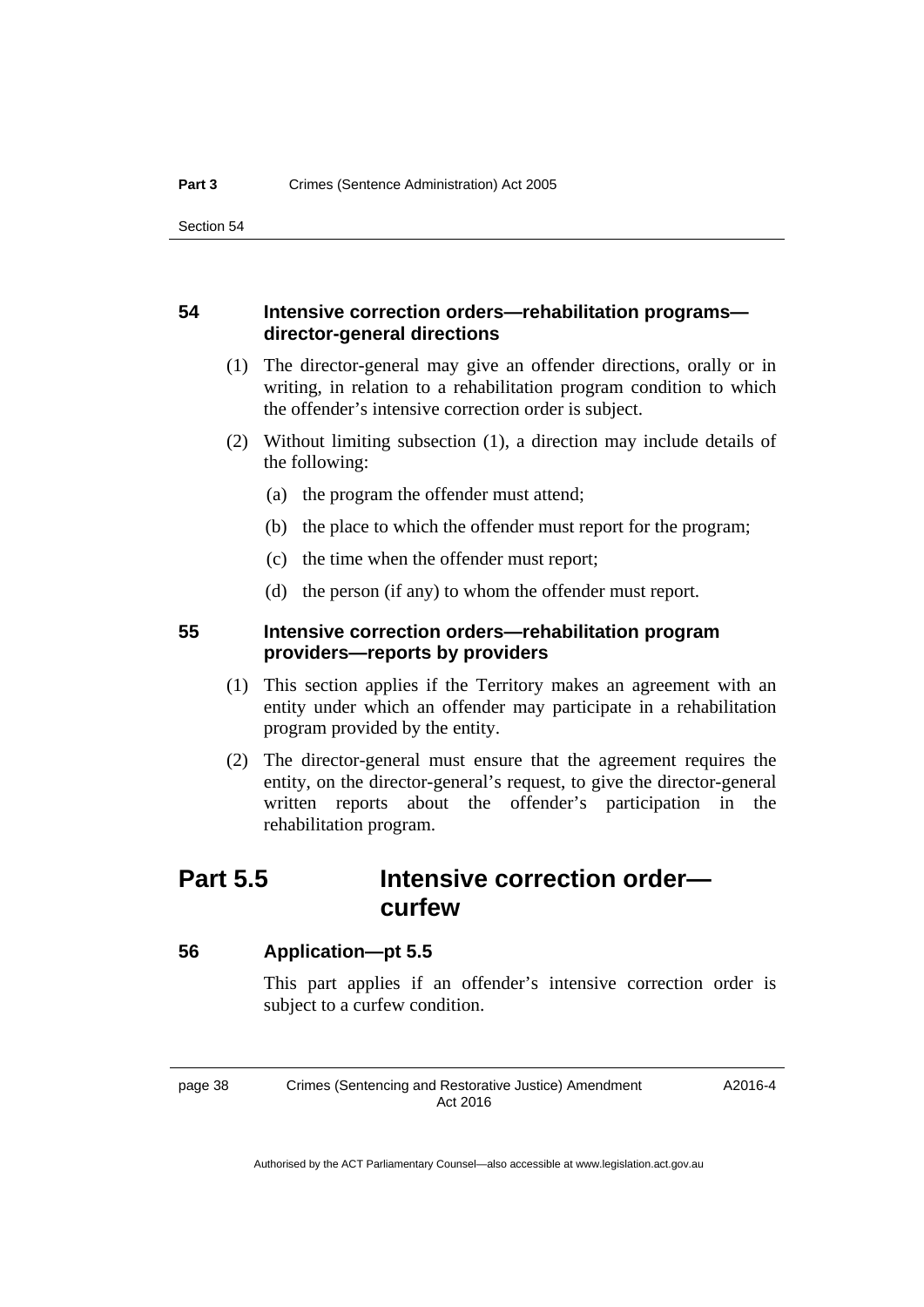### **57 Compliance with curfew**

To comply with a curfew condition of an offender's intensive correction order, the offender must comply with the requirements of this part.

### **58 Curfew—directions**

- (1) A curfew condition of an intensive correction order must include details of the following:
	- (a) the place where the offender must remain for the curfew (the *curfew place*);
	- (b) the period of time (not longer than the offender's sentence) that the curfew will be in place.
- (2) The sentencing court may recommend an amount of time that the offender should remain at the curfew place each day.
- (3) The director-general may, after taking into account any recommendation of the sentencing court, direct the offender, orally or in writing, to remain at the curfew place for a period of time (not more than 12 hours in a 24-hour period) each day.

#### **Example**

Max is directed to comply with a curfew. Max may be required to remain at the curfew place between 10 pm and 7 am, and between 3 pm and 6 pm on Mondays, Wednesdays and Fridays.

- *Note* An example is part of the Act, is not exhaustive and may extend, but does not limit, the meaning of the provision in which it appears (see [Legislation Act,](http://www.legislation.act.gov.au/a/2001-14) s 126 and s 132).
- (4) A direction under this section takes effect—
	- (a) when it is given to the offender; or
	- (b) if a later date of effect is stated in the direction—on the date stated.
- (5) The offender must comply with a direction under this section.

| A2016-4 | Crimes (Sentencing and Restorative Justice) Amendment | page 39 |
|---------|-------------------------------------------------------|---------|
|         | Act 2016                                              |         |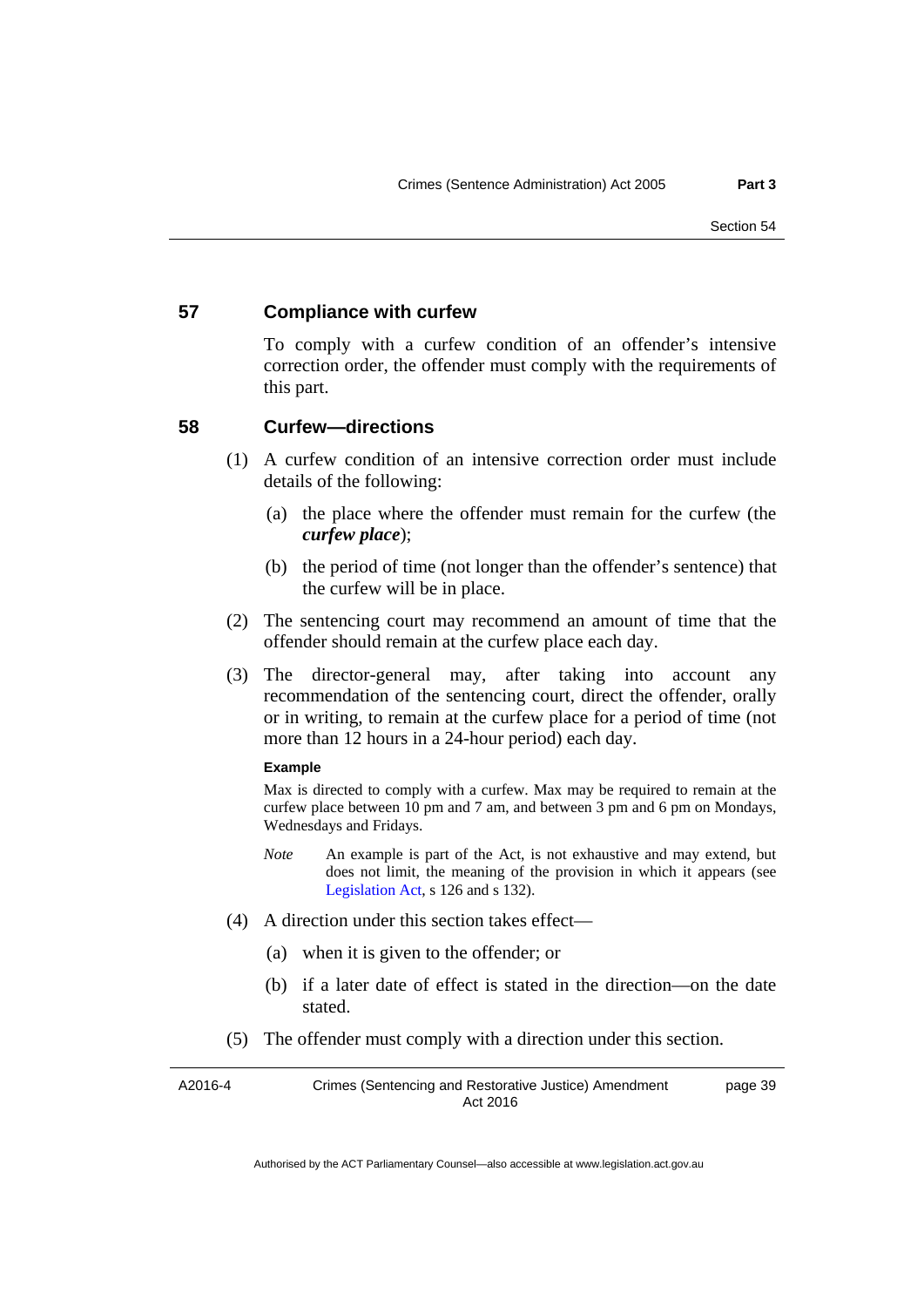# **Part 5.6 Supervising intensive correction orders**

# **Division 5.6.1 Intensive correction orders supervision**

# **59 Corrections officers to report breach of intensive correction order obligations**

- (1) This section applies if a corrections officer believes on reasonable grounds that an offender has breached any of the offender's intensive correction order obligations.
- (2) The corrections officer must report the belief to the board.
- (3) A report under this section must be made in writing and set out the grounds for the corrections officer's belief.

# **60 Arrest without warrant—breach of intensive correction order obligations**

- (1) This section applies if a police officer believes on reasonable grounds that an offender has breached any of the offender's intensive correction order obligations.
- (2) The police officer may arrest the offender without a warrant.
- (3) If the police officer arrests the offender, the police officer must, as soon as practicable, bring the offender before—
	- (a) the board; or
	- (b) if the board is not sitting—a magistrate.

*Note* For remanding or granting bail to the offender, see the *[Bail Act 1992](http://www.legislation.act.gov.au/a/1992-8)*.

 (4) If the offender is brought before a magistrate under subsection (3) (b), the magistrate must adjourn the matter until the offender can be brought before the board.

page 40 Crimes (Sentencing and Restorative Justice) Amendment Act 2016 A2016-4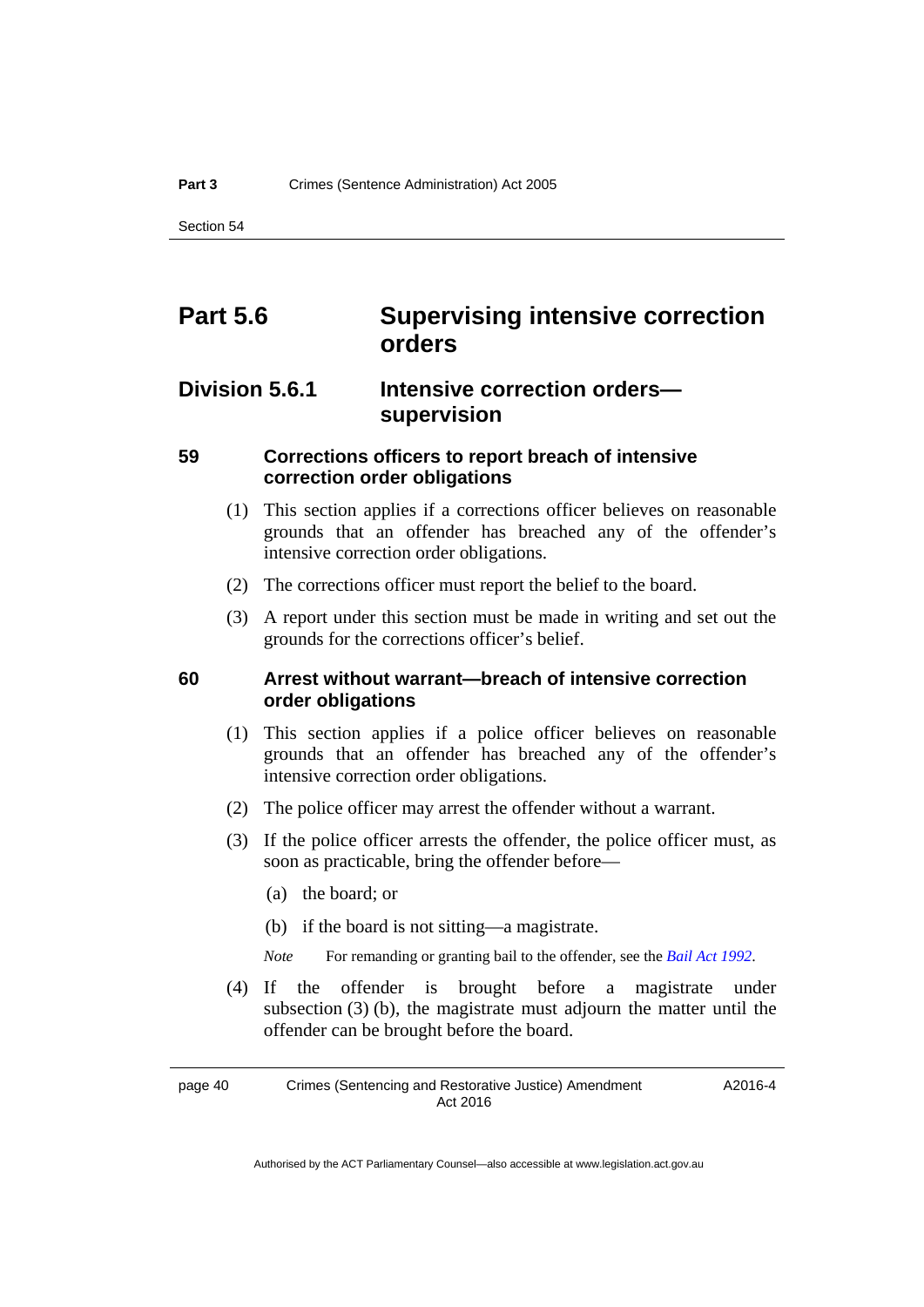# **61 Arrest warrant—breach of intensive correction order obligations**

- (1) A judge or magistrate may issue a warrant for an offender's arrest if satisfied, by information on oath that there are reasonable grounds for suspecting that the offender has breached, or will breach, any of the offender's intensive correction order obligations.
- (2) The warrant must—
	- (a) be in writing signed by the judge or magistrate; and
	- (b) be directed to all police officers or a named police officer; and
	- (c) state briefly the matter on which the information is based; and
	- (d) order the arrest and bringing of the offender before the board.
- (3) A police officer who arrests the offender under the warrant must, as soon as practicable, bring the offender before—
	- (a) the board; or
	- (b) if the board is not sitting—a magistrate.
	- *Note* For remanding or granting bail to the offender, see the *[Bail Act 1992](http://www.legislation.act.gov.au/a/1992-8)*.

# **Division 5.6.2 Intensive correction orders—breach**

# **62 Board inquiry—breach of intensive correction order obligations**

- (1) The board may conduct an inquiry to decide whether an offender has breached any of the offender's intensive correction order obligations.
- (2) The board must hold a hearing for an inquiry—
	- (a) on application by the director-general; or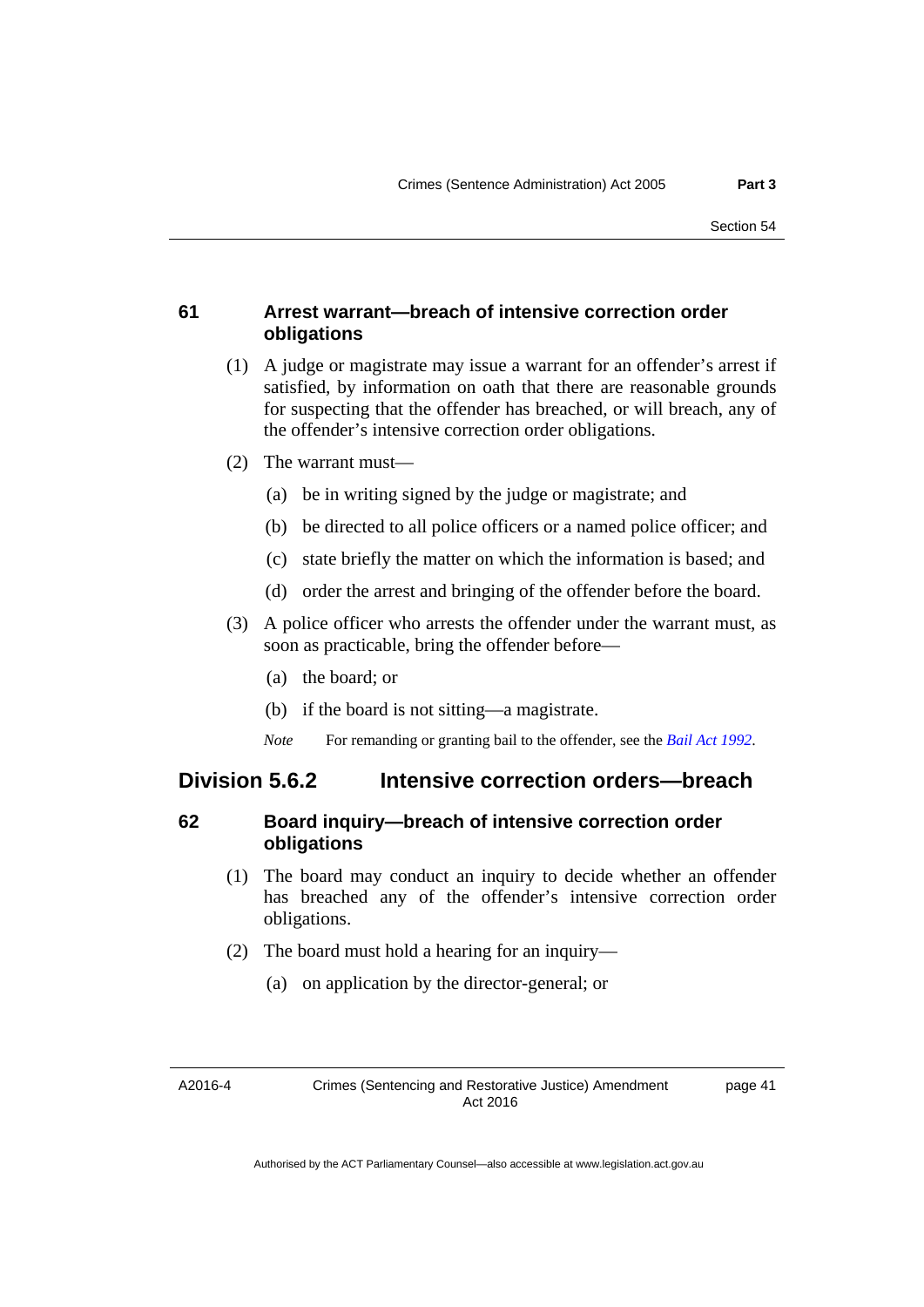- (b) after receiving a report from a corrections officer under section 59 (Corrections officers to report breach of intensive correction order obligations); or
- (c) if the offender is arrested under section 60 (Arrest without warrant—breach of intensive correction order obligations) or section 61 (Arrest warrant—breach of intensive correction order obligations).
- (3) This section does not apply if the offender has been convicted of a new offence punishable by imprisonment.
	- *Note* Section 65 requires the sentencing court to cancel the offender's intensive correction order in certain circumstances.
- (4) To remove any doubt, the board may conduct the inquiry in conjunction with any other inquiry under this Act in relation to the offender.
- (5) The board must, as soon as practicable—
	- (a) tell the director-general of an inquiry conducted under subsection (2) (c); and
	- (b) conduct the inquiry.

# **63 Notice of inquiry—breach of intensive correction order obligations**

- (1) Before the board starts an inquiry under section 62 in relation to an offender, the director-general must give written notice of the inquiry to—
	- (a) the offender; and
	- (b) the director of public prosecutions.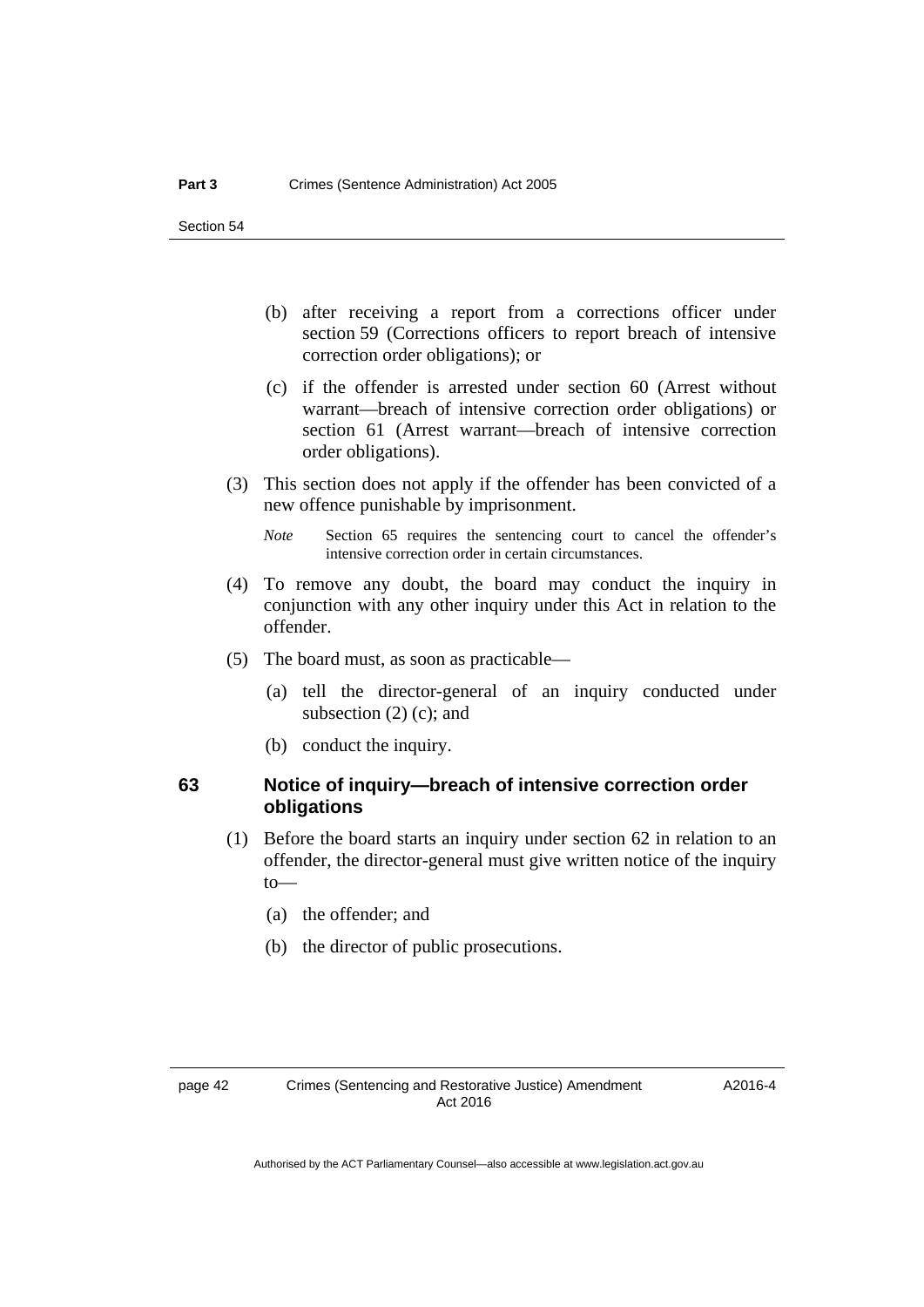- (2) The notice must include—
	- (a) the reasons for the inquiry; and
	- (b) an invitation for the offender to make submissions to the board by a stated date for the inquiry; and
	- (c) if a board hearing is to be held in relation to the inquiry—
		- (i) the date, time and location of the hearing; and
		- (ii) a statement about the effect of section 209 (Offender's rights at board hearing).
- (3) An offender who is given notice of a hearing under this section must appear at the hearing.
- (4) The director-general must, as soon as practicable, tell the board of the offender being given written notice under subsection (1) (a).

# **64 Board powers—breach of intensive correction order obligations**

- (1) This section applies if, after conducting an inquiry under section 62 (Board inquiry—breach of intensive correction order obligations) in relation to an offender, the board is satisfied that the offender has breached any of the offender's intensive correction order obligations.
- (2) The board may do 1 or more of the following:
	- (a) give the offender a warning about the need to comply with the offender's intensive correction order obligations;
	- (b) suspend the offender's intensive correction order for—
		- (i) if the offender admits that the offender has breached an obligation—3 days to be served by imprisonment by full-time detention, but not past the end of the offender's sentence; or

A2016-4

page 43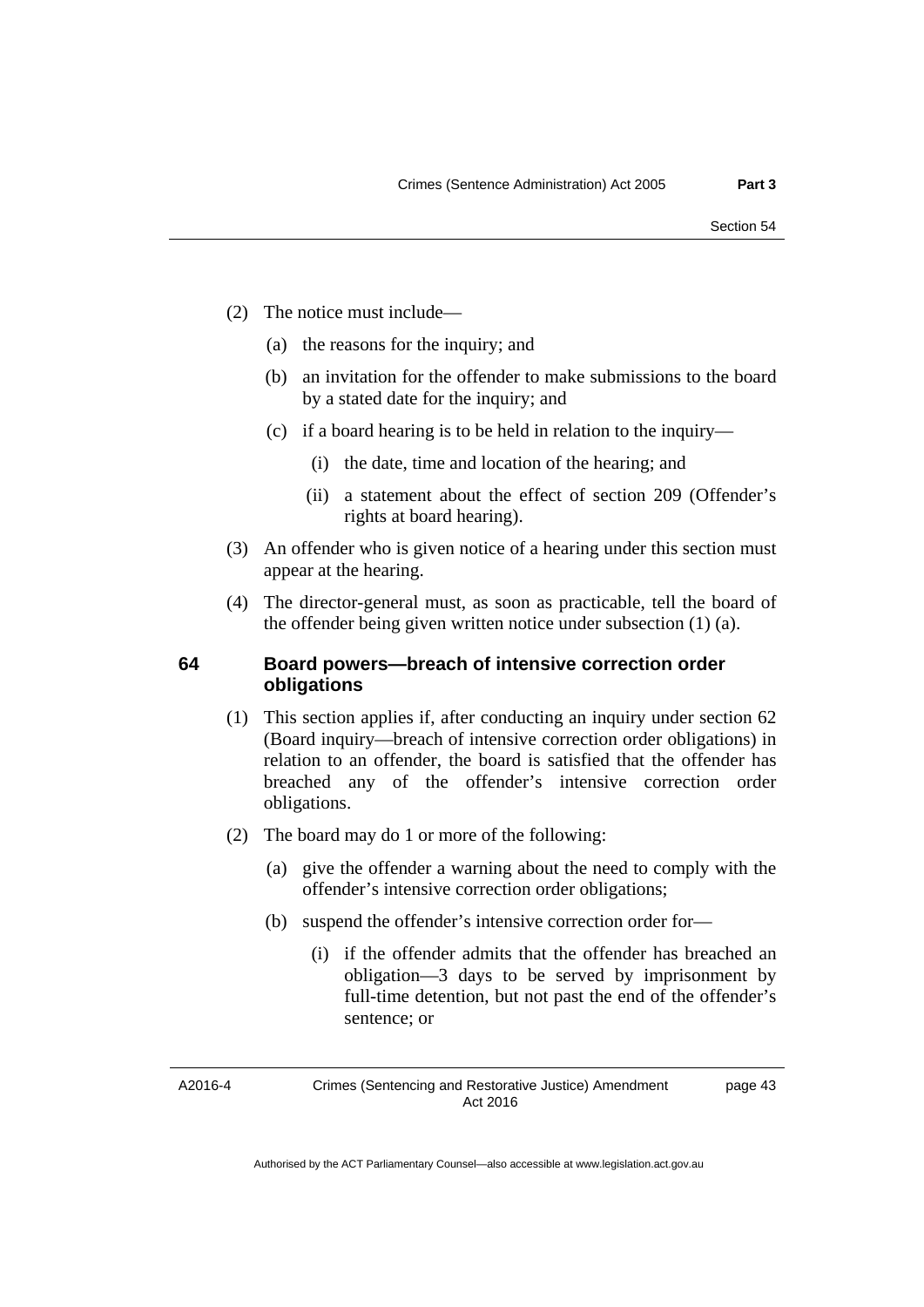- (ii) in any other case—7 days to be served by imprisonment by full-time detention, but not past the end of the offender's sentence;
- (c) cancel the offender's intensive correction order;
	- *Note* Section 65 requires the sentencing court to cancel the offender's intensive correction order in certain circumstances and s 66 requires the board to cancel the order if the offender withdraws consent.
- (d) refer the offender to a court for amendment or discharge of the intensive correction order if the board decides that the offender is unlikely to be able to serve the remainder of the order by intensive correction, having regard to—
	- (i) the offender's health; or
	- (ii) any exceptional circumstances affecting the offender.
- (3) The board must not give more than 3 warnings under subsection (2) (a) in a 12-month period.
- (4) To remove any doubt, if an inquiry under section 62 in relation to an offender is conducted in conjunction with another inquiry under this Act in relation to the offender, the board may exercise its powers under this division with any other powers of the board in relation to the other inquiry.

# **65 Cancellation of intensive correction order on further conviction etc**

- (1) This section applies if, after an offender was sentenced to serve intensive correction, the offender commits, and is convicted or found guilty of—
	- (a) an offence against a territory law, or a law of the Commonwealth, a State or another Territory, that is punishable by imprisonment; or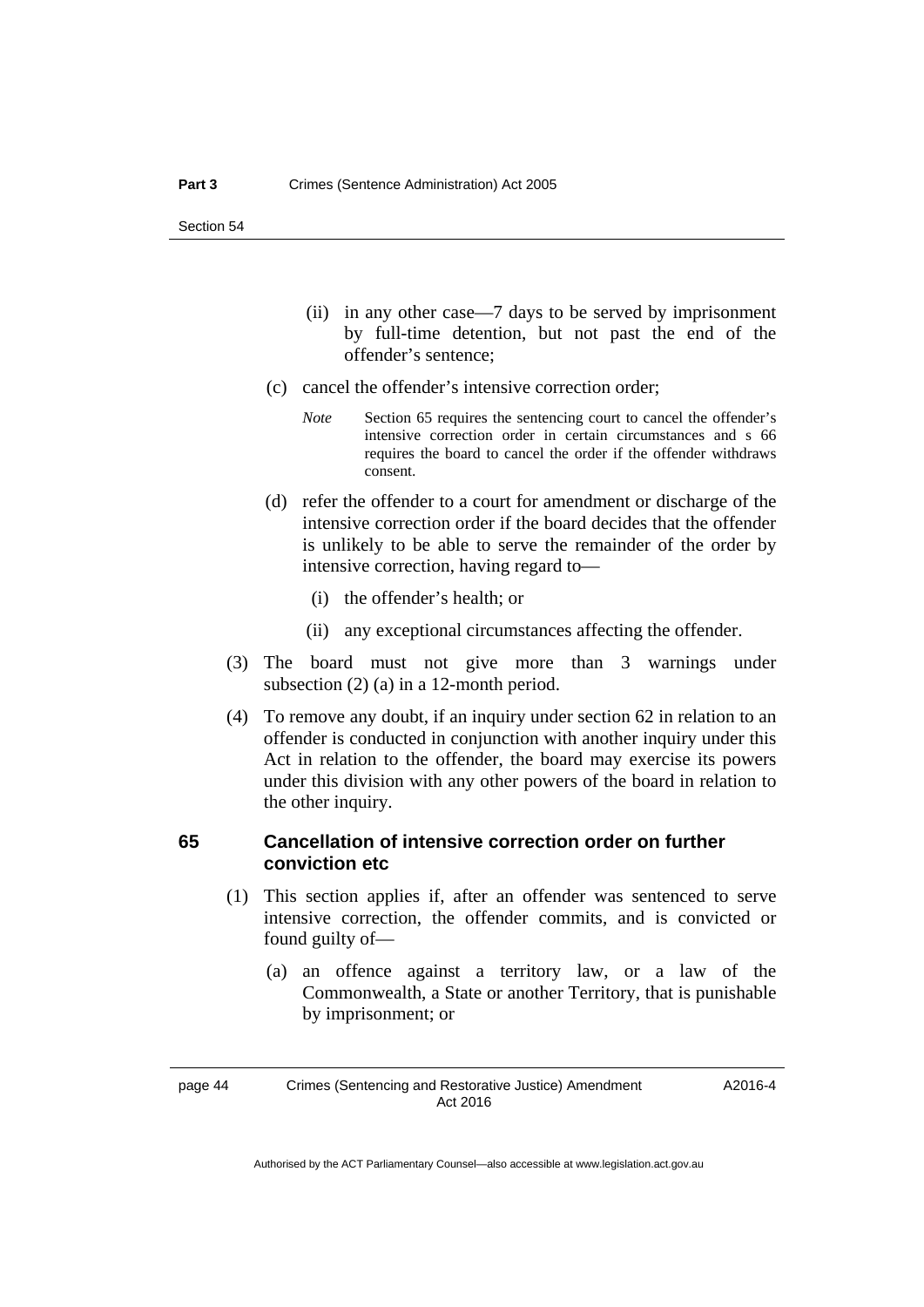- (b) an offence outside Australia that, if it had been committed in Australia, would be punishable by imprisonment.
- (2) The sentencing court must, as soon as practicable, cancel the offender's intensive correction order and order that the remainder of the offender's sentence be served in full or in part by full-time detention, unless it is not in the interests of justice to do so.
- (3) If the court considers that it is not in the interests of justice to make an order under subsection (2), the court must give reasons for its decision not to make the order.

# **66 Cancellation of intensive correction order if offender withdraws consent**

- (1) This section applies if the board is satisfied that the offender has withdrawn the offender's consent to serve the offender's sentence by intensive correction.
- (2) The board must cancel the offender's intensive correction order.

# **Division 5.6.3 Suspension and cancellation of intensive correction order**

# **67 Application—div 5.6.3**

This division applies to a decision made by the board under section 64 or section 66.

# **68 Notice of board decisions about intensive correction order**

The board must give written notice of its decision to each interested person.

A2016-4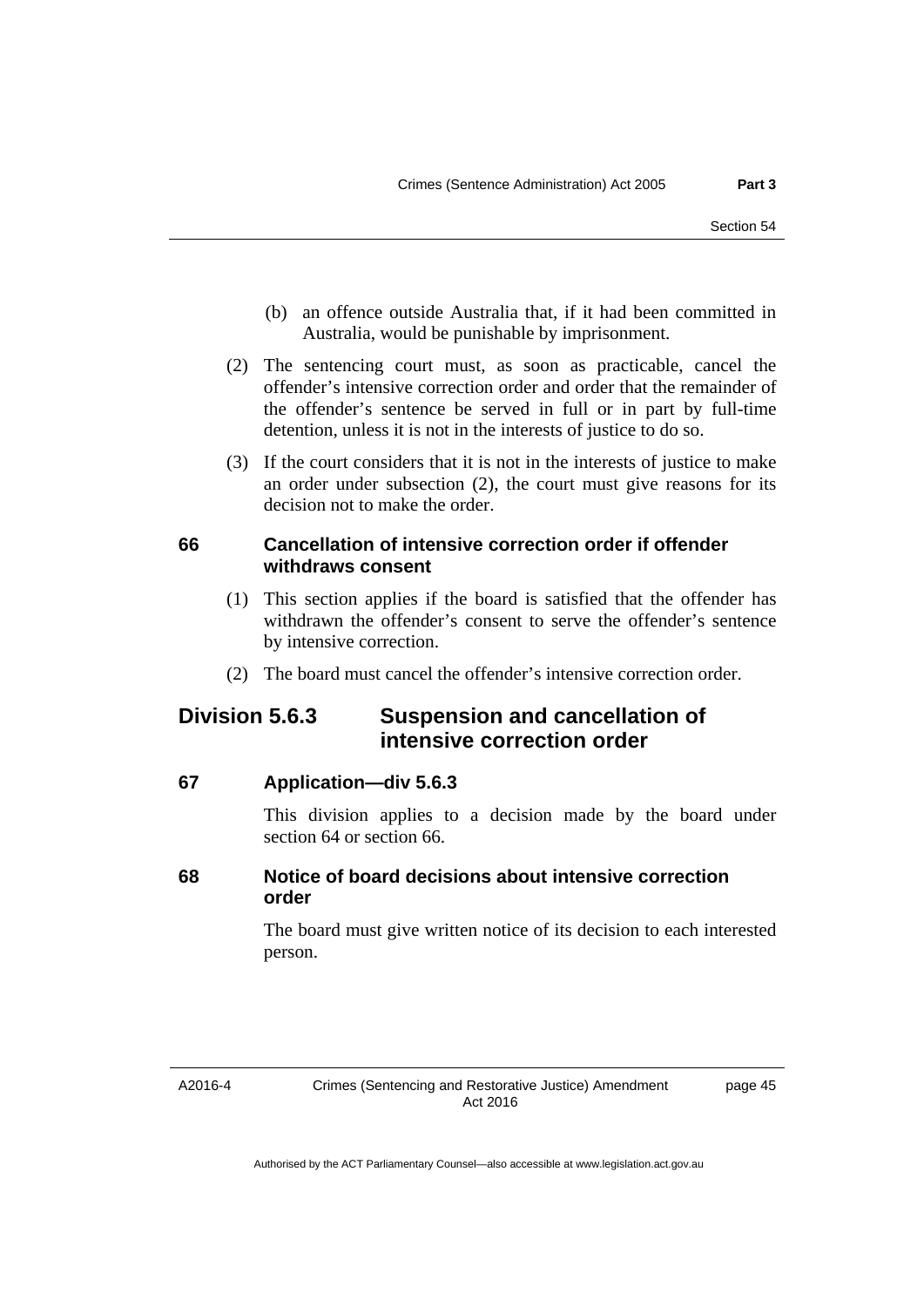### **69 Intensive correction order—effect of suspension or cancellation**

- (1) This section applies to a decision of the board to suspend or cancel the offender's intensive correction order.
- (2) The decision takes effect—
	- (a) when written notice of the decision is given to the offender under section 68; or
	- (b) if a later date of effect is stated in the notice—on the date stated.
- (3) If the decision is to suspend the offender's intensive correction order—
	- (a) during the suspension the offender must be imprisoned under full-time detention; and
	- (b) while serving the full-time detention the offender is taken to comply with the offender's intensive correction obligations.
- (4) If the decision is to cancel the offender's intensive correction order, the cancellation ends the intensive correction order and the offender must serve the remainder of the sentence of imprisonment—
	- (a) by full-time detention until when the intensive correction order would have ended apart from the cancellation; and
	- (b) otherwise in accordance with the sentence.

## **70 Intensive correction orders—effect of suspension or cancellation on other intensive correction order**

- (1) This section applies if—
	- (a) the board decides to suspend or cancel an offender's intensive correction order; and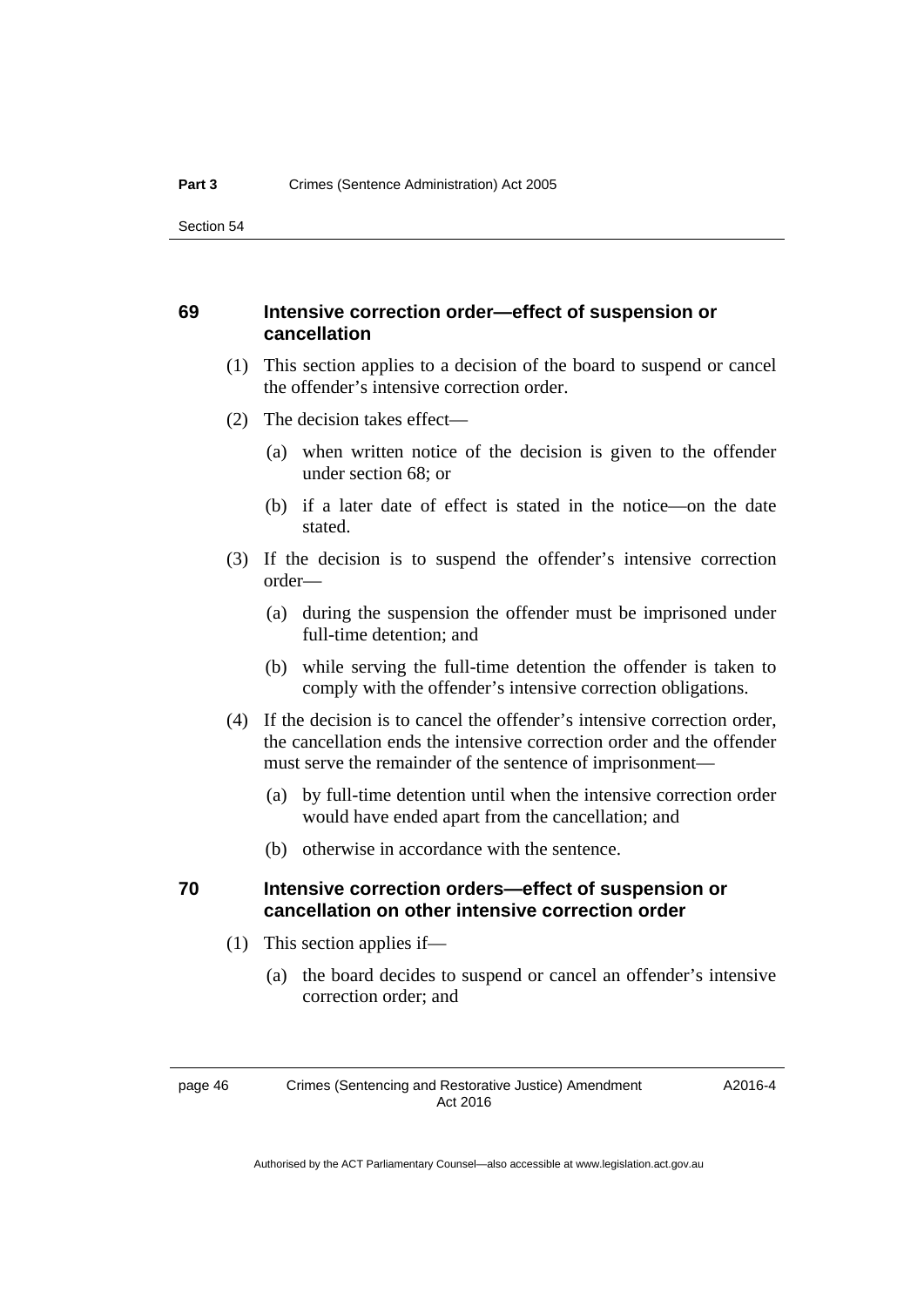- (b) when the suspension or cancellation takes effect the offender is also subject to intensive correction under another sentence of imprisonment.
- (2) To remove any doubt, at the inquiry for the suspension or cancellation under this part, the board may also exercise its powers under this part in relation to the other intensive correction order.

# **71 Intensive correction orders—effect of suspension or cancellation on parole**

- (1) This section applies if—
	- (a) the board decides to suspend or cancel an offender's intensive correction order; and
	- (b) when the suspension or cancellation takes effect a parole order applies to the offender, whether for the same or another offence.
- (2) To remove any doubt, at the inquiry for the suspension or cancellation under this part, the board may also exercise its powers under part 7.4 (Supervising parole) in relation to the offender's parole.

# **72 Suspension or cancellation of intensive correction order—recommittal to full-time detention**

- (1) This section applies if the board decides to suspend or cancel an offender's intensive correction order.
- (2) The board must order that the offender be placed in the director-general's custody to serve the relevant part of the offender's sentence by imprisonment under full-time detention.

*Note* See s 69 (Intensive correction order—effect of suspension or cancellation).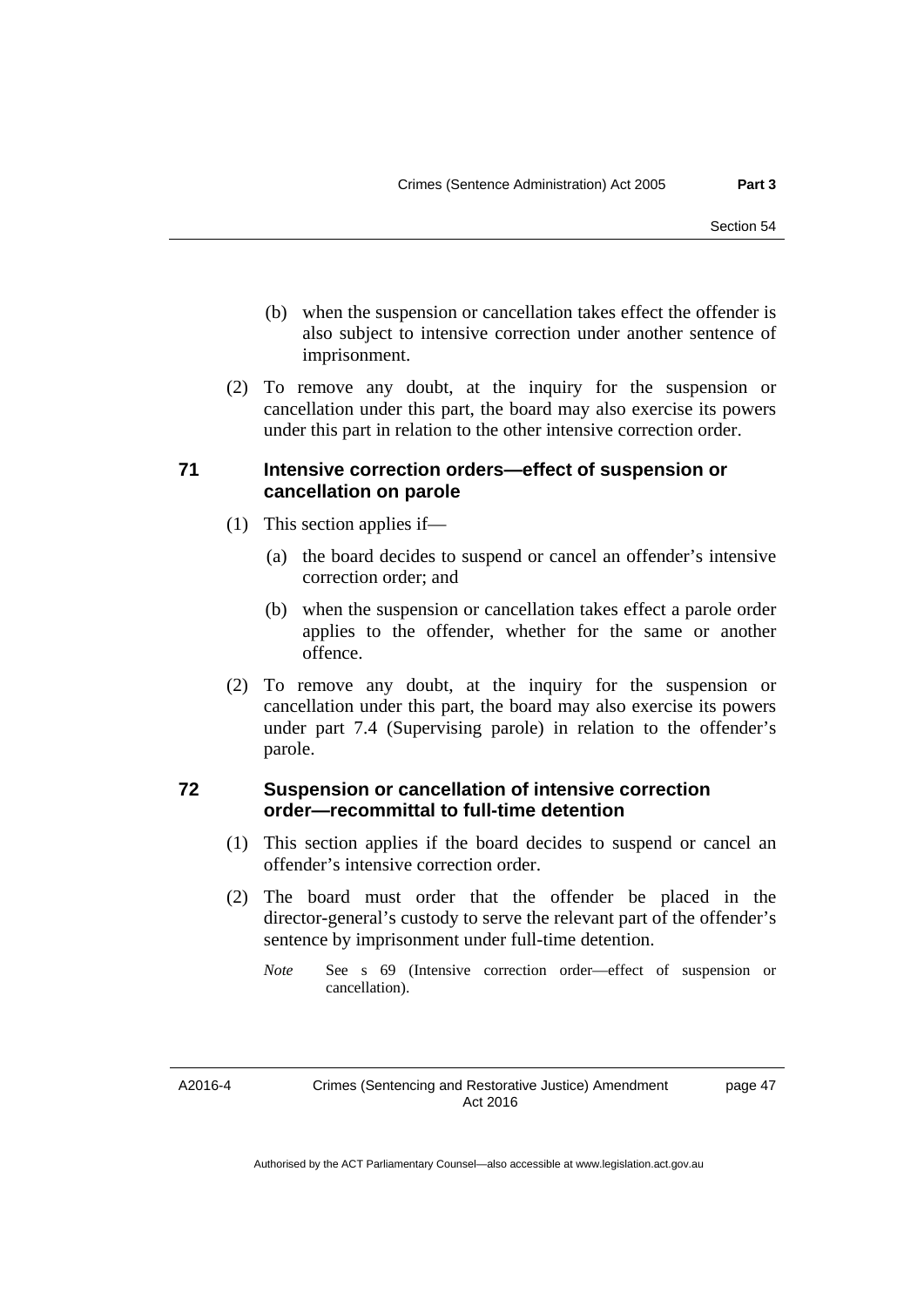- (3) If the offender is not in custody, the board may also issue a warrant for the offender to be arrested and placed in the director-general's custody.
- (4) The warrant must—
	- (a) be in writing signed by the chair, or deputy chair, of the board; and
	- (b) be directed to all escort officers or a named escort officer.
- (5) An escort officer who arrests the offender under this section must place the offender in the director-general's custody as soon as practicable.

# **73 Cancellation of intensive correction order—offender may apply for order to be reinstated**

- (1) This section applies if the board decides to cancel an offender's intensive correction order.
- (2) On application by the offender, the board may order that the offender's intensive correction order be reinstated if—
	- (a) following the cancellation of the order, the offender has served at least 30 days of the offender's sentence by imprisonment under full-time detention; and
	- (b) the board—
		- (i) is satisfied by information provided by the offender that the offender will comply with the offender's intensive correction order obligations; and
		- (ii) has considered an assessment by the director-general about whether an intensive correction order is suitable for the offender (an *intensive correction assessment*).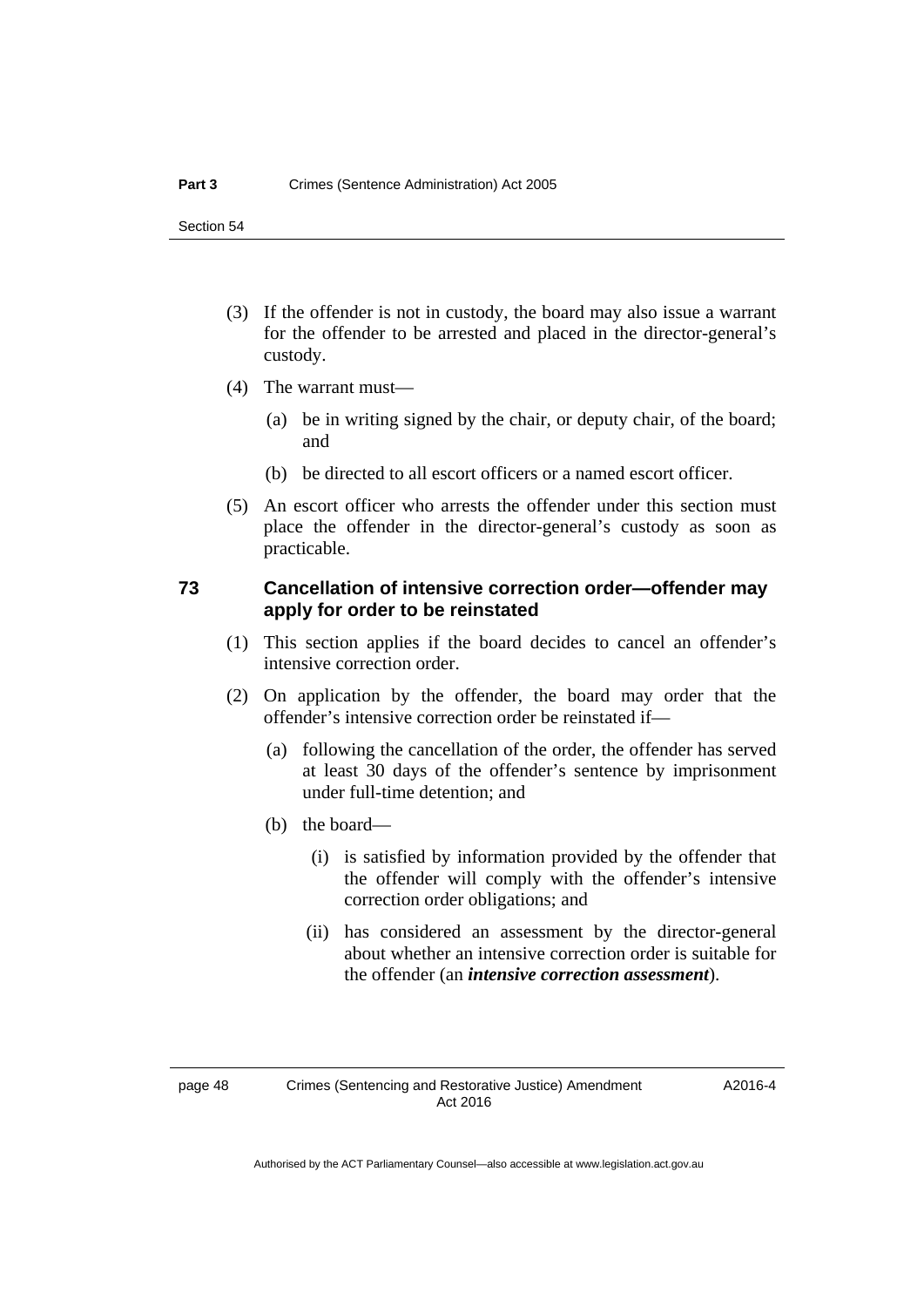- (3) If the board decides not to reinstate the offender's intensive correction order, the offender must not make another application under this section within 6 months after the day the board makes the decision.
- (4) However, if the offender believes there are exceptional circumstances, the offender may apply to the board before the day mentioned in subsection (3).
- (5) The board may refuse an application under this section if—
	- (a) satisfied the application is frivolous, vexatious or misconceived; or
	- (b) the board decided not to reinstate the offender's intensive correction order within the 6-month period before the application was made.
- (6) To remove any doubt, if an offender's intensive correction order is reinstated under this section, the period the offender served by imprisonment under full-time detention is taken to be part of the offender's sentence of imprisonment by intensive correction.

# **Part 5.7 Intensive correction orders amendment or discharge**

# **74 Court powers—amendment or discharge of intensive correction order**

- (1) A court may, by order—
	- (a) amend an offender's intensive correction order; or
	- (b) discharge an offender's intensive correction order.

#### **Example—par (a)**

impose an additional condition

A2016-4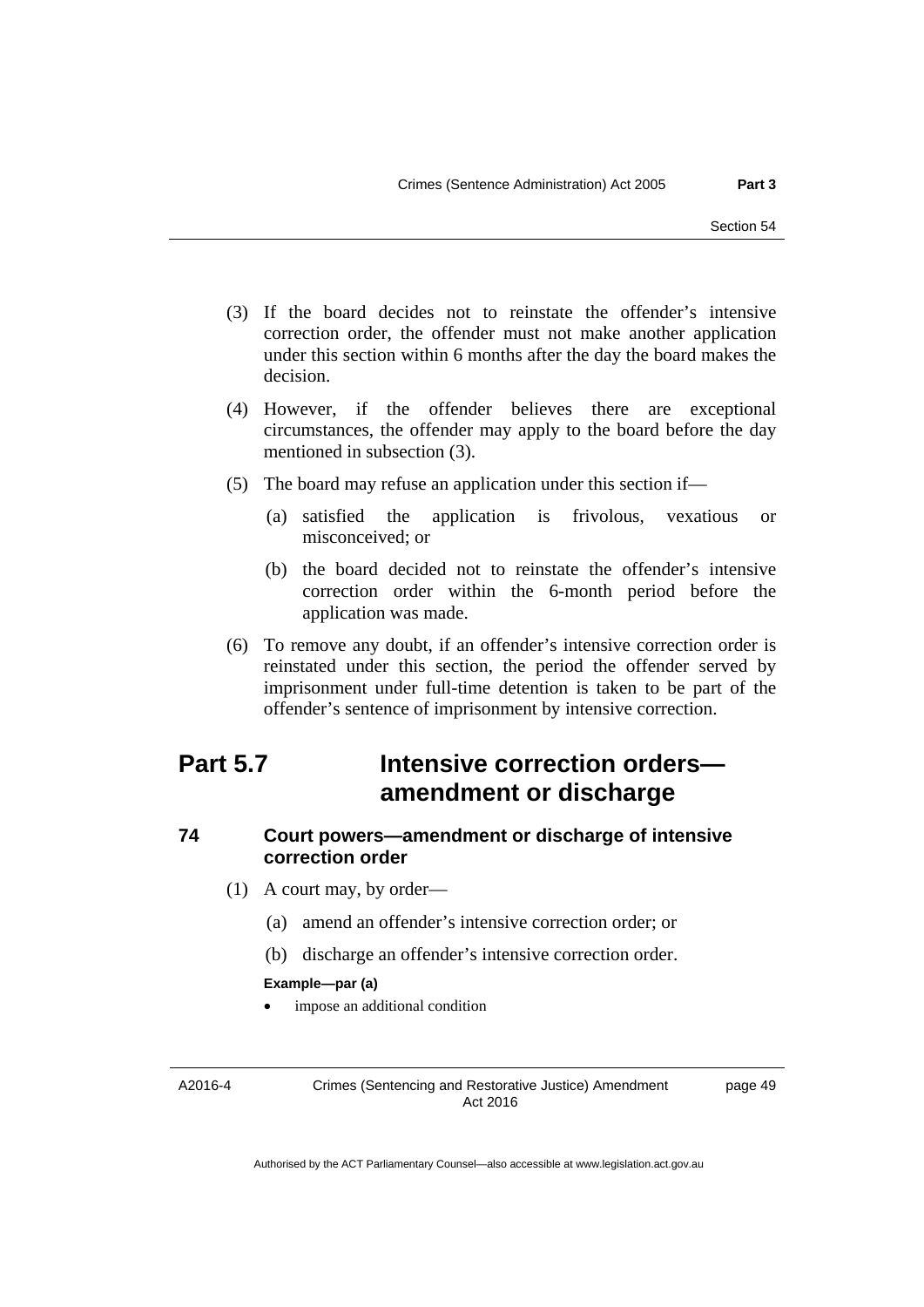- amend a condition
- *Note 1 Amend* includes omit or substitute (see [Legislation Act,](http://www.legislation.act.gov.au/a/2001-14) dict, pt 1).
- *Note 2* An example is part of the Act, is not exhaustive and may extend, but does not limit, the meaning of the provision in which it appears (see [Legislation Act,](http://www.legislation.act.gov.au/a/2001-14) s 126 and s 132).
- (2) The court may act under this part—
	- (a) on referral by the board under section 64 (2) (d) (Board powers—breach of intensive correction order obligations); or
	- (b) on application by an interested person.
- (3) However, if the court is acting on referral by the board under section 64 (2) (d), the court must consider any report given to the court by the board about the offender before making the order.
- (4) The amendment of the intensive correction order takes effect as stated in the court order.
- (5) This section is subject to section 75.

# **75 Intensive correction orders—limitations on amendment or discharge**

- (1) A court must not discharge an intensive correction order unless—
	- (a) the court is satisfied that the offender has complied with the order; and
	- (b) the offender has served at least 12 months of the offender's sentence by intensive correction; and
	- (c) the order is replaced with a—
		- (i) suspended sentence order; and
		- (ii) good behaviour order with core conditions.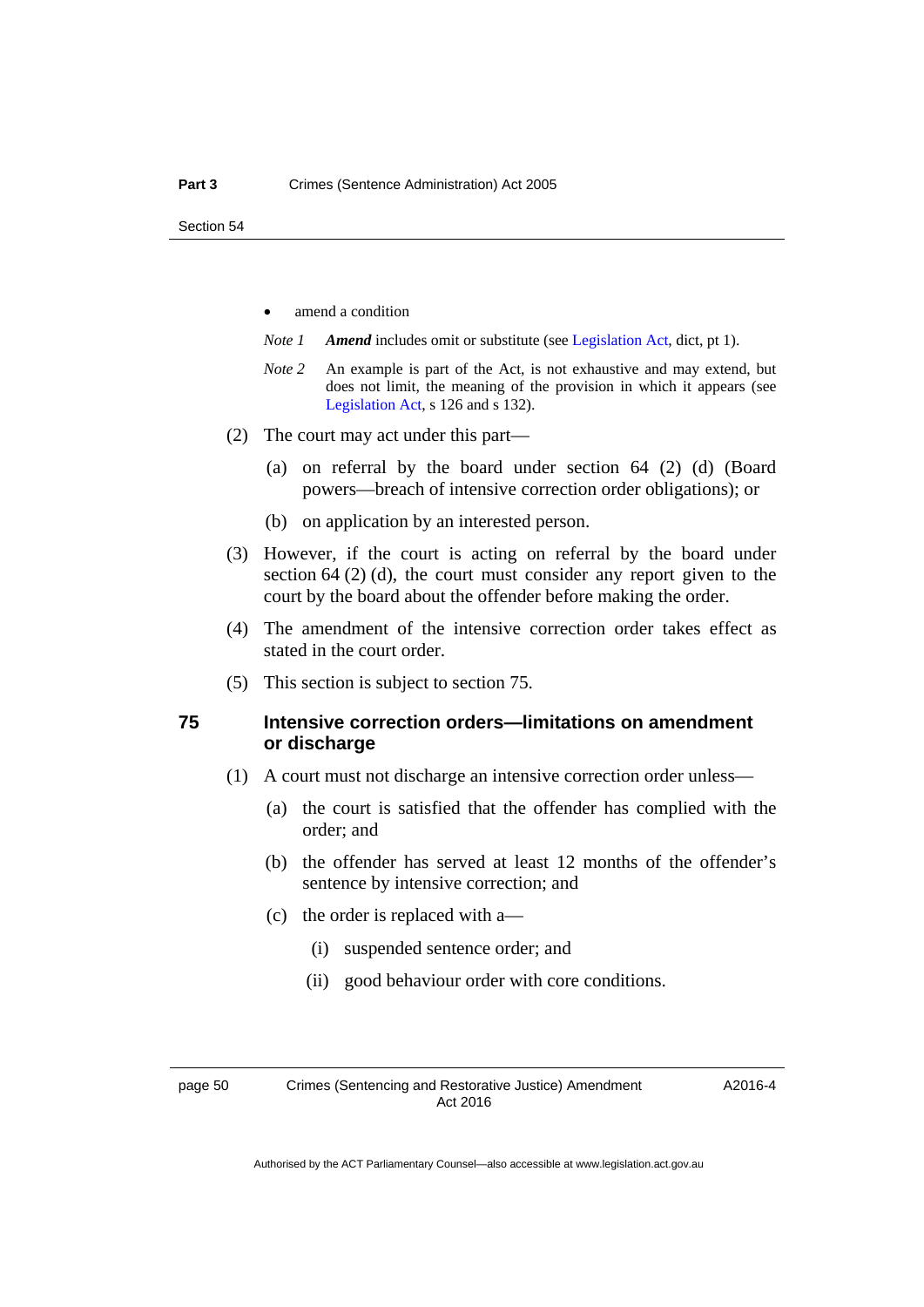- (2) Despite subsection (1) a court may, on application by the director-general or referral by the board under section 64 (2) (d), discharge an intensive correction order if—
	- (a) the court is satisfied that the offender is unlikely to be able to serve the remainder of the order by intensive correction, having regard to—
		- (i) the offender's health; or
		- (ii) any exceptional circumstances affecting the offender; and
	- (b) the order is replaced with a—
		- (i) suspended sentence order; and
		- (ii) good behaviour order with core conditions.
- (3) A court must not amend the length of an intensive correction order.

# **Part 5.8 Intensive correction orders reporting and records**

#### **76 Record-keeping by director-general**

The director-general must keep data of—

- (a) each intensive correction order made in relation to an offender; and
- (b) the offence for which an order is made; and
- (c) each order that is cancelled, suspended or discharged including the reasons for the cancellation, suspension or discharge.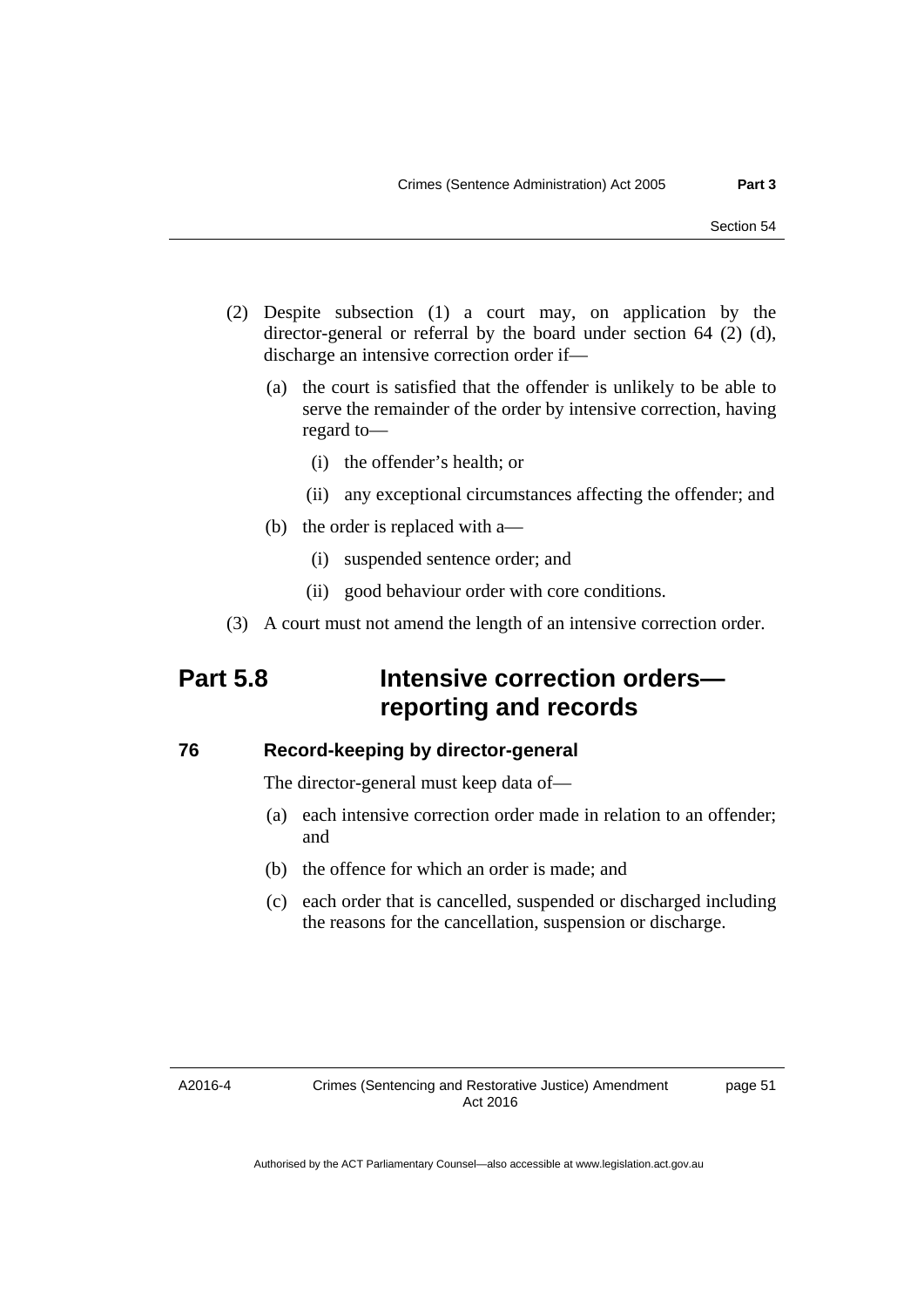### **77 Authorised person may access data**

The director-general—

- (a) may allow a person, authorised in writing by the director-general, access to the data mentioned in section 76 for research, analysis and evaluation of intensive correction orders; but
- (b) must not allow access to the data in any form that would allow the identity of anyone taking part in an intensive correction order to be worked out.

# **Part 5.9 Intensive correction orders miscellaneous**

# **78 Intensive correction order proceedings—rights of interested person**

- (1) An interested person for an intensive correction order may appear before a court in a proceeding under this chapter.
- (2) A court must—
	- (a) give each interested person for an intensive correction order (whether or not the person appeared before the court)—
		- (i) written notice of the court's decision; and
		- (ii) a copy of the order or direction by the court; and
	- (b) hear any relevant submissions put to the court by an interested person.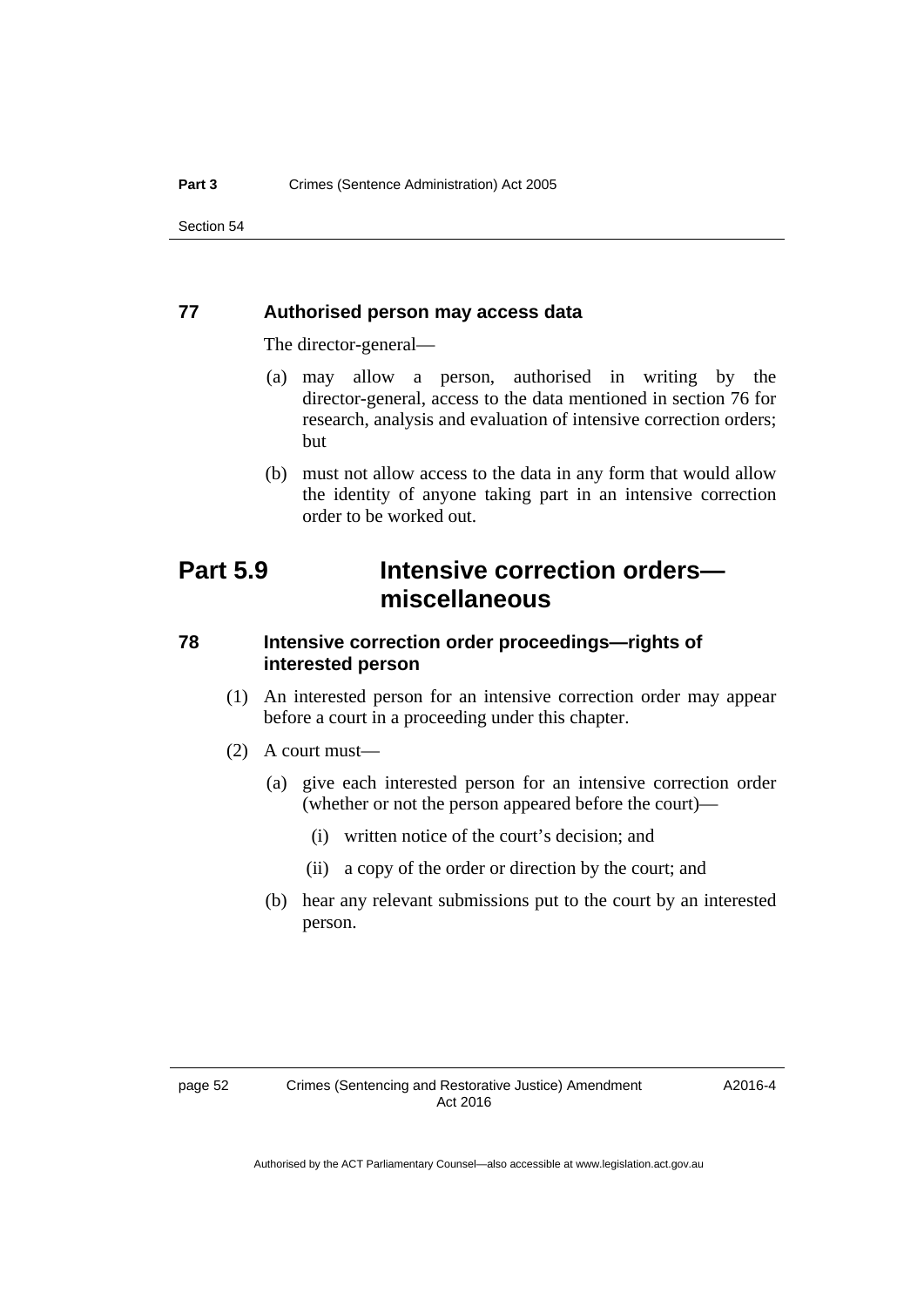# **79 Intensive correction order—court and board powers after end of order**

A court or the board may act under this chapter in relation to anything arising during the term of an intensive correction order, even if the term of the order has ended.

### **80 Intensive correction orders—outstanding warrants**

- (1) This section applies if a warrant is issued for an offender's arrest under this chapter.
- (2) Any period of time that the warrant is outstanding does not count as part of the offender's term of imprisonment by intensive correction.

## **81 Review—ch 5**

- (1) The Minister must—
	- (a) review the operation and effectiveness of this chapter at the end of its 3rd year of operation (2 March 2019); and
	- (b) present a report of the review to the Legislative Assembly before the end of the chapter's 4th year of operation (2 March 2020).
- (2) This section expires 4 years after the day it commences.

# **55 Good-behaviour—core conditions Section 86 (1) (e)**

### *omit*

(Community service work—alcohol and drug tests)

## *substitute*

(Good behaviour orders—community service work—alcohol and drug tests)

A2016-4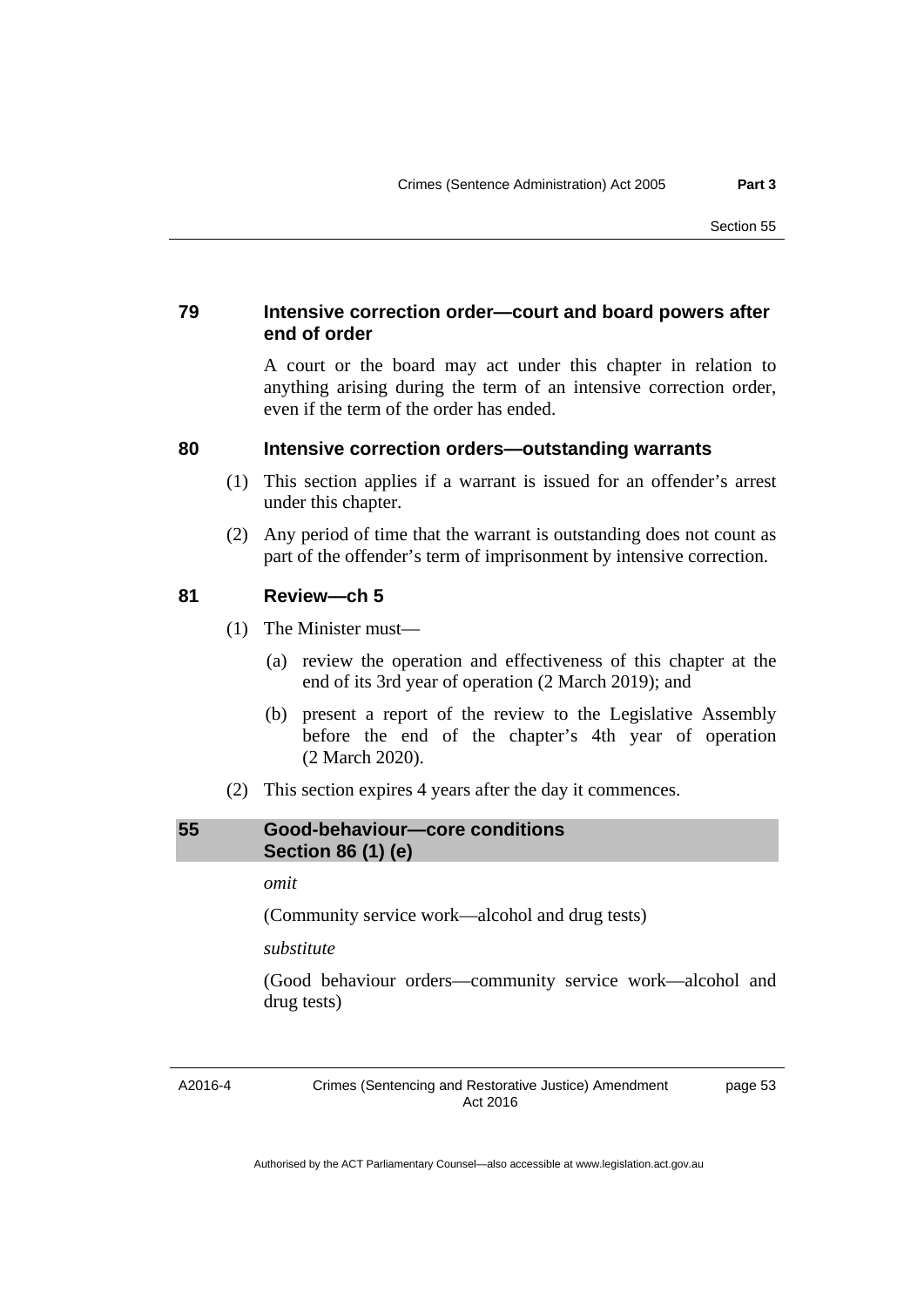#### Part 3 **Crimes (Sentence Administration) Act 2005**

Section 56

| 56 | <b>Section 90 heading</b>                                                    |
|----|------------------------------------------------------------------------------|
|    | substitute                                                                   |
| 90 | Good behaviour orders-compliance with community<br>service condition         |
| 57 | <b>Section 91 heading</b>                                                    |
|    | substitute                                                                   |
| 91 | Good behaviour orders-community service work-<br>director-general directions |
| 58 | <b>Section 92 heading</b>                                                    |
|    | substitute                                                                   |
| 92 | Good behaviour orders-community service work-<br>failure to report etc       |
| 59 | <b>Section 93 heading</b>                                                    |
|    | substitute                                                                   |
| 93 | Good behaviour orders-community service work-<br>maximum daily hours         |
| 60 | <b>Section 94 heading</b>                                                    |
|    | substitute                                                                   |
| 94 | Good behaviour orders-community service work-<br>health disclosures          |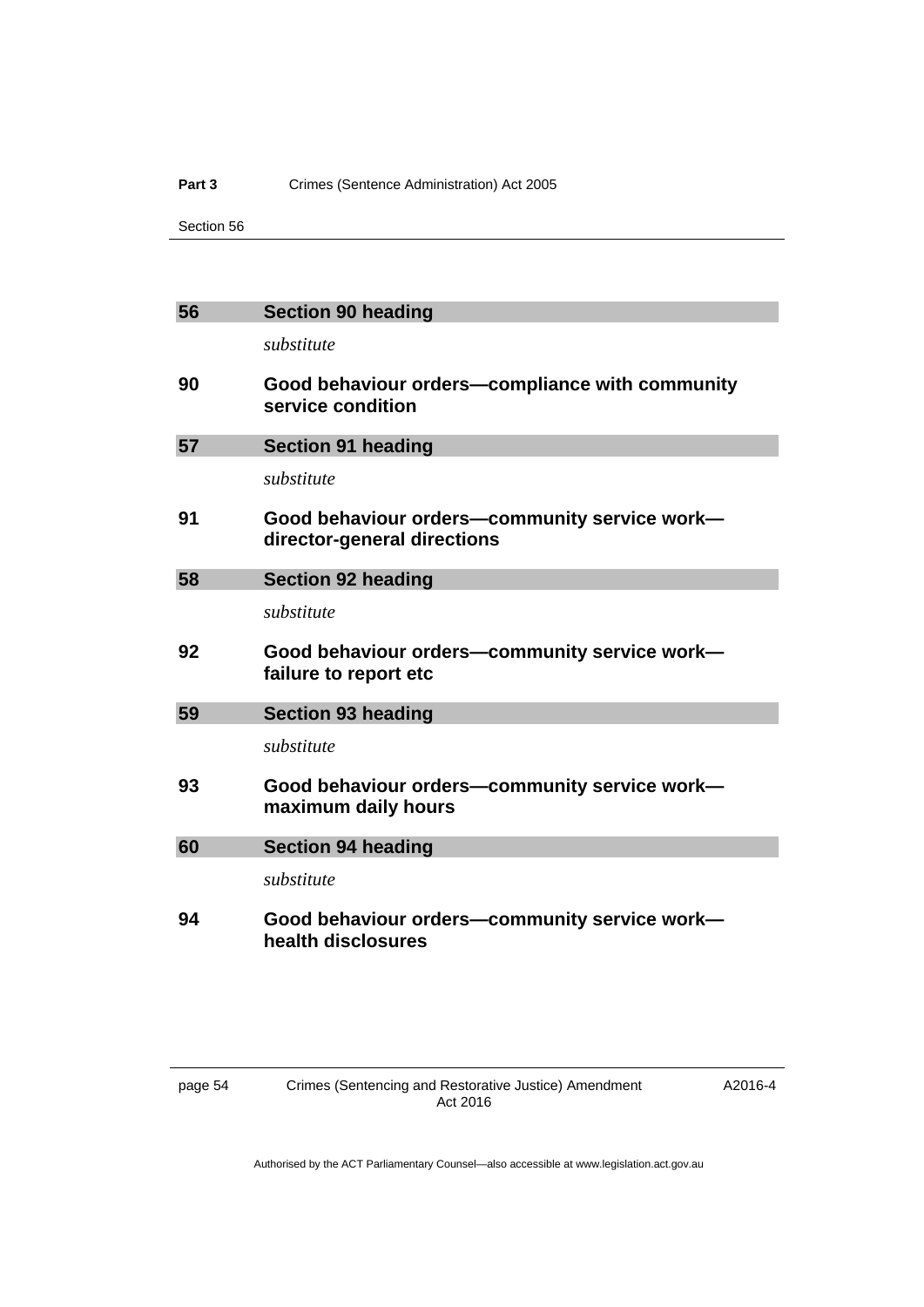| 61  | <b>Section 95 heading</b>                                                     |
|-----|-------------------------------------------------------------------------------|
|     | substitute                                                                    |
| 95  | Good behaviour orders-community service work-<br>alcohol and drug tests       |
| 62  | <b>Section 96 heading</b>                                                     |
|     | substitute                                                                    |
| 96  | Good behaviour orders-community service work-frisk<br>searches                |
| 63  | <b>Section 97 heading</b>                                                     |
|     | substitute                                                                    |
| 97  | Good behaviour orders-community service work-<br>reports by entities          |
| 64  | <b>Section 99 heading</b>                                                     |
|     | substitute                                                                    |
| 99  | Good behaviour orders—compliance with rehabilitation<br>program condition     |
| 65  | <b>Section 100 heading</b>                                                    |
|     | substitute                                                                    |
| 100 | Good behaviour orders-rehabilitation programs-<br>director-general directions |

page 55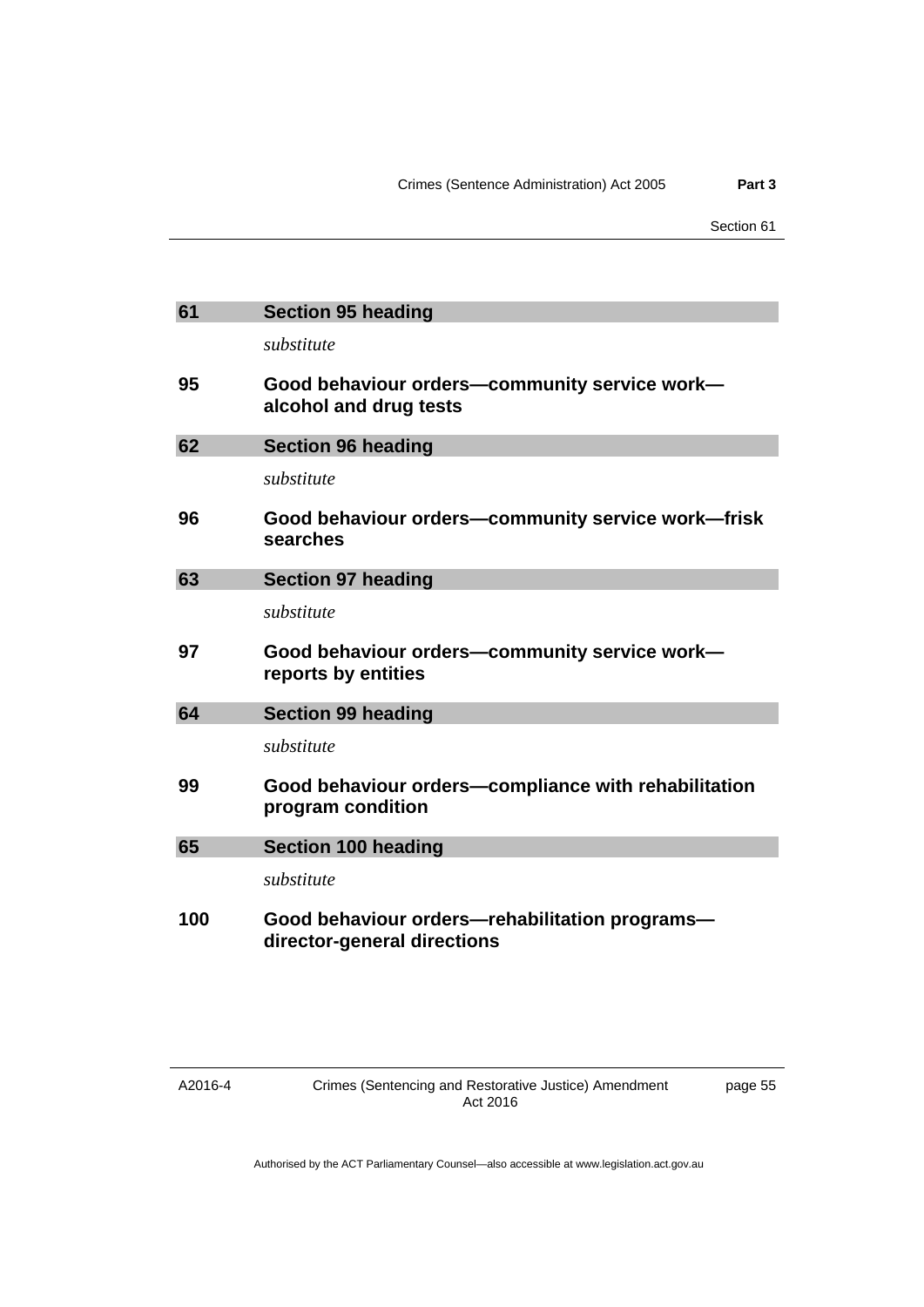#### Part 3 **Crimes (Sentence Administration) Act 2005**

Section 66

| 66  | <b>Section 101 heading</b>                                                                        |
|-----|---------------------------------------------------------------------------------------------------|
|     | substitute                                                                                        |
| 101 | Good behaviour orders-rehabilitation program<br>providers—reports by providers                    |
| 67  | Cancellation of good behaviour order with suspended<br>sentence order<br>Section 110 (4), example |
|     | omit                                                                                              |
|     | periodic detention                                                                                |
|     | substitute                                                                                        |
|     | intensive correction                                                                              |
|     |                                                                                                   |
| 68  | Imprisonment-periodic detention<br><b>Section 116ZL</b>                                           |
|     | omit                                                                                              |
| 69  | Imprisonment-rate of discharge of outstanding fine<br><b>Section 116ZM (3) and (4)</b>            |
|     | omit                                                                                              |
| 70  | <b>Functions of board</b><br><b>Section 172 (a) (i)</b>                                           |
|     | substitute                                                                                        |

A2016-4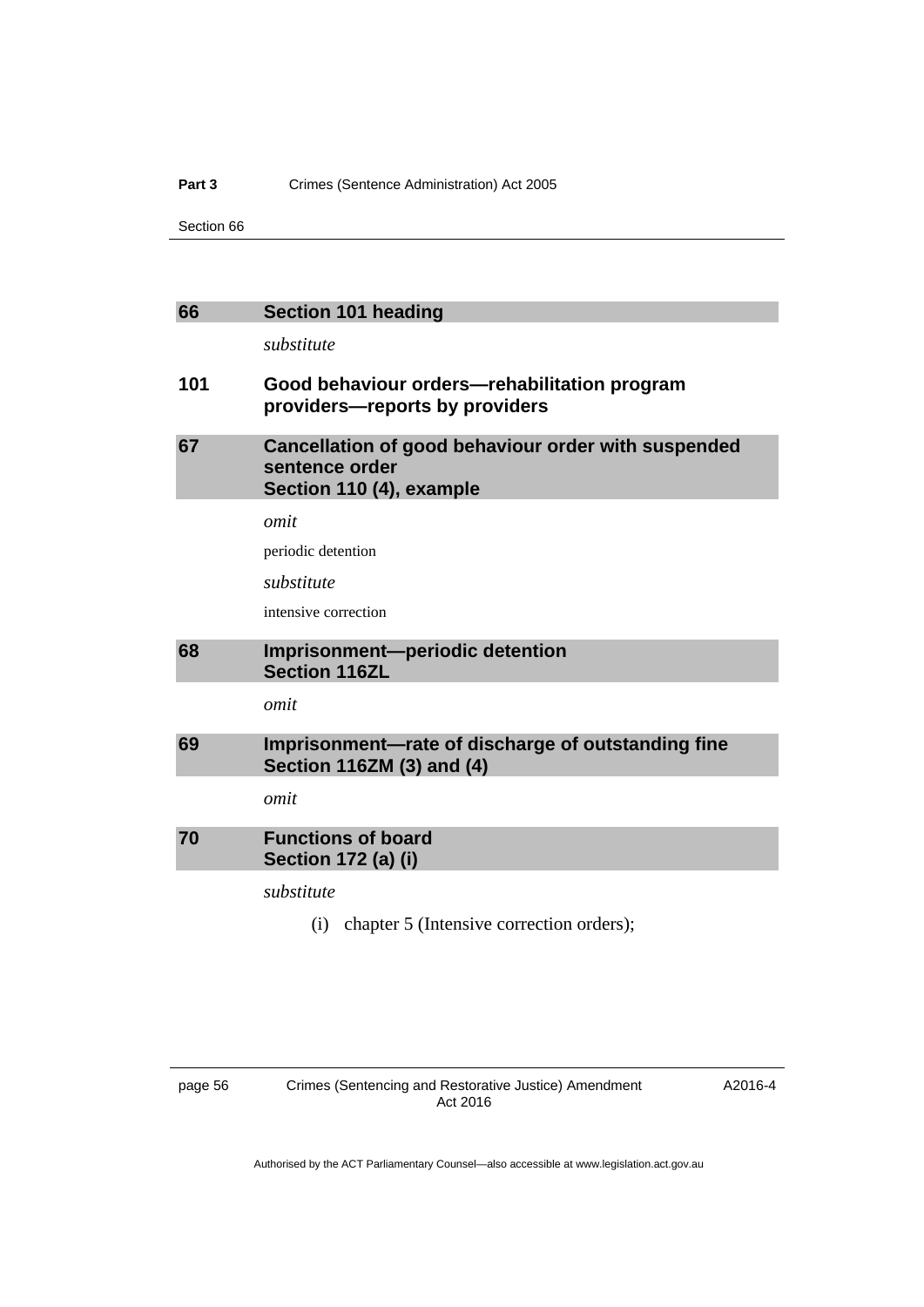# **71 Meaning of board's** *supervisory functions* **Section 180 (a) (i)**

*substitute* 

(i) chapter 5 (Intensive correction orders);

### **72 Notice of board hearing New section 204 (4)**

*insert* 

 (4) This section does not apply if the offender is given notice under section 63 (Notice of inquiry—breach of intensive correction order obligations).

# **73 Arrest of offender for board hearing Section 206 (1) (a)**

*substitute* 

- (a) an offender does not appear before the board at a hearing in accordance with—
	- (i) a notice under section 63 (Notice of inquiry—breach of intensive correction order obligations); or
	- (ii) a notice under section 205 (1); or
	- (iii) an agreement mentioned in section 205 (3); or

# **74 Disclosures to registered victims—offenders other than young offenders Section 216 (1), example 2**

*substitute* 

2 if the offender is under an intensive correction order—the place where the offender may do community service work or attend a rehabilitation program

A2016-4

Crimes (Sentencing and Restorative Justice) Amendment Act 2016

page 57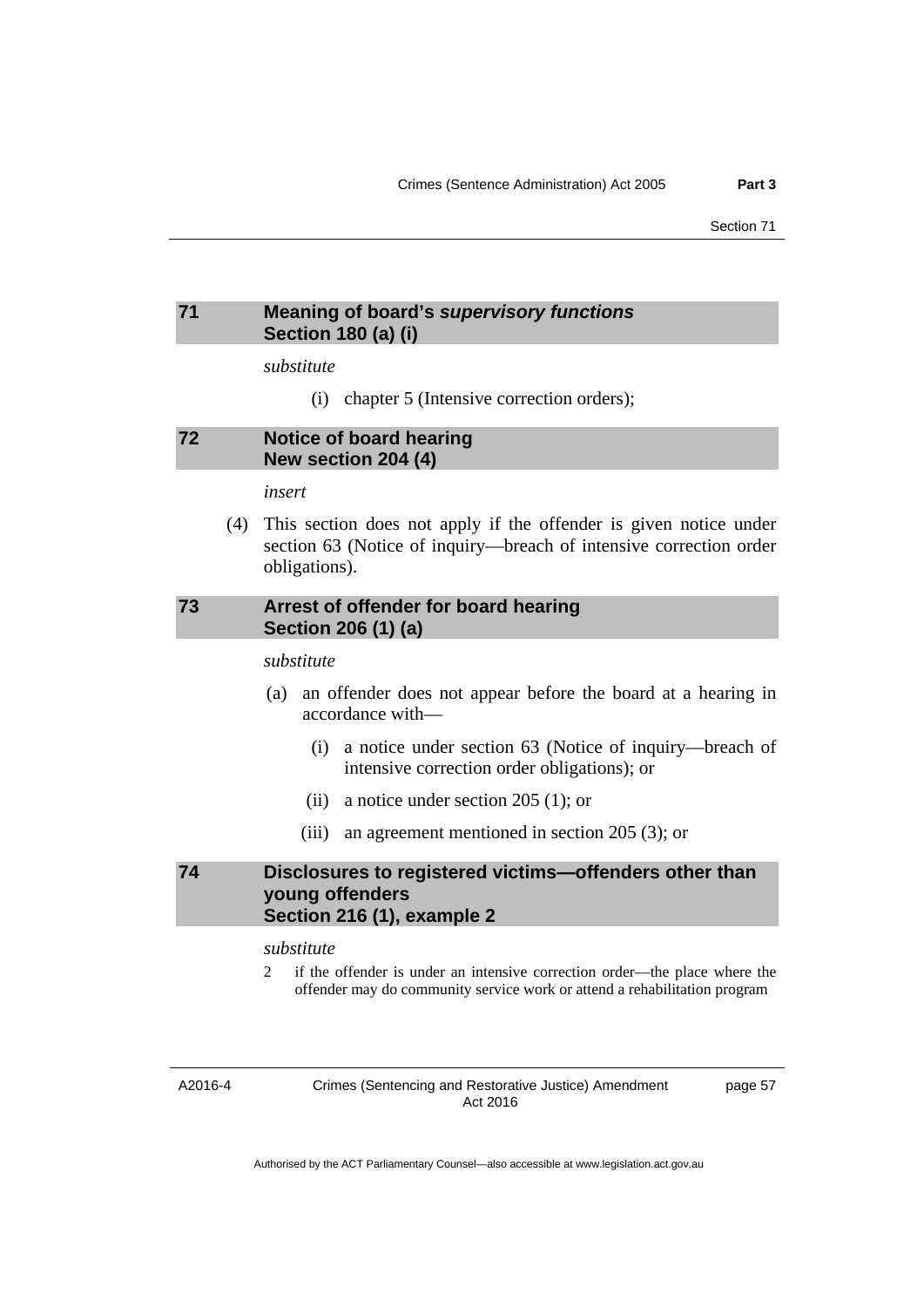# **75 Meaning of** *community-based sentence* **Section 264 (1) (a) (i)**

*substitute* 

(i) an intensive correction order;

**76 Section 264 (2) (a)** 

*substitute* 

(a) an intensive correction order;

### **77 Meaning of** *community service work* **Section 316**

*after* 

work

*insert* 

or participation in a community service program

| 78 | <b>Evidentiary certificates</b> |
|----|---------------------------------|
|    | Section 321A (2) (a)            |

*omit* 

or periodic detention

**79 Section 321A (2) (d)** 

*substitute* 

 (d) that a stated offender subject to an intensive correction order did not comply with a stated obligation of the order;

A2016-4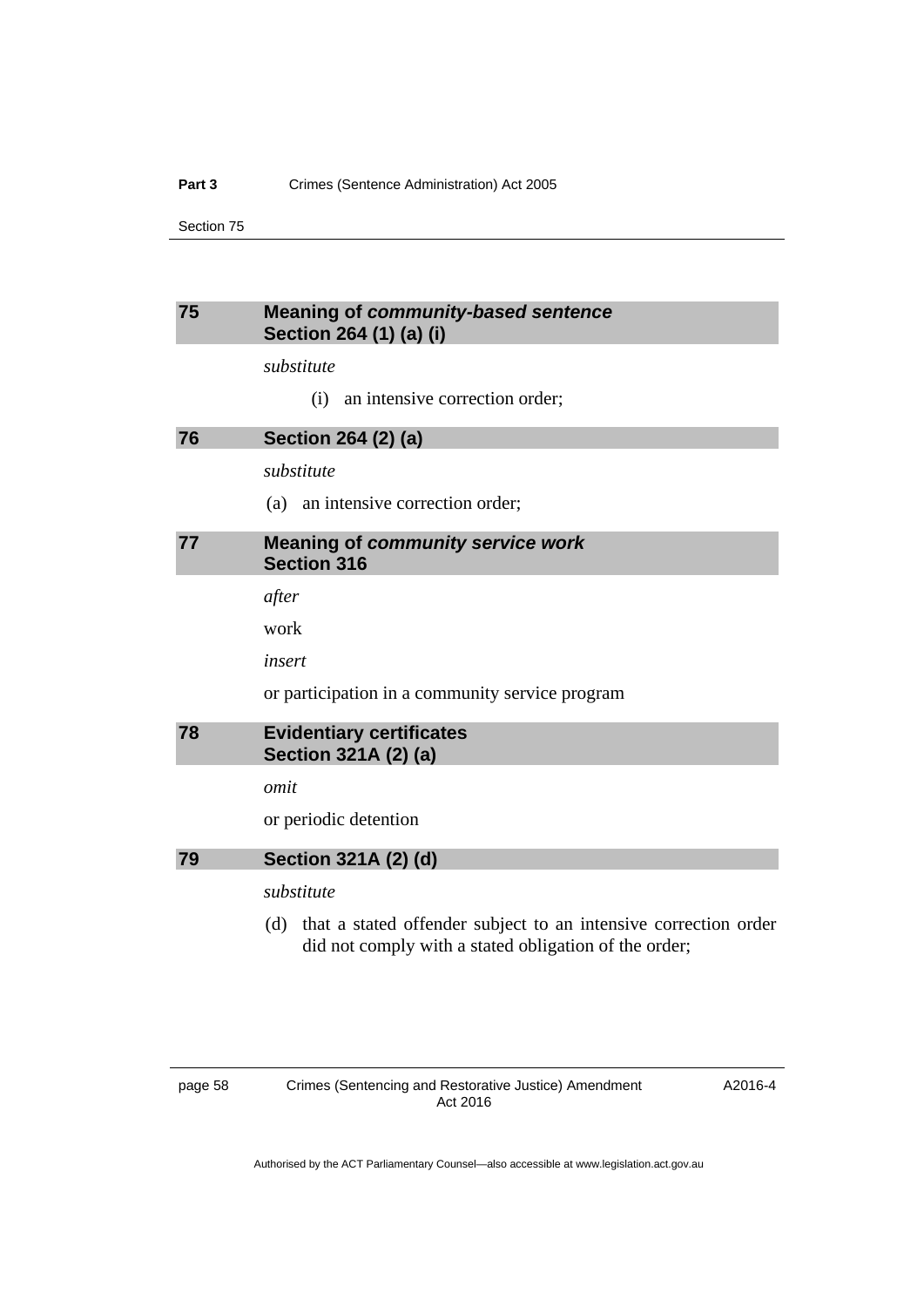#### **80 New chapter 20**

*insert* 

# **Chapter 20 Transitional—Crimes (Sentencing and Restorative Justice) Amendment Act 2016**

**900 Meaning of** *commencement day***—ch 20** 

In this chapter:

*commencement day* means the day the *Crimes (Sentencing and Restorative Justice) Amendment Act 2016*, section 4 commences.

## **901 Application of amendments—periodic detention**

- (1) This section applies to an offender who, immediately before the commencement day, is serving a sentence by periodic detention.
- (2) Subject to subsection (3), this Act, the *[Crimes \(Sentencing\)](http://www.legislation.act.gov.au/a/2005-58)  [Act 2005](http://www.legislation.act.gov.au/a/2005-58)* and legislation mentioned in the *Crimes (Sentencing and Restorative Justice) Amendment Act 2016*, schedule 1 (Consequential amendments), as in force immediately before the commencement day, continue to apply to the offender as if the amendments made by the *Crimes (Sentencing and Restorative Justice) Amendment Act 2016* had not been made.
- (3) The following sections of this Act, as in force immediately before the commencement day, no longer apply to the offender:
	- (a) section 68 (Board powers—breach of periodic detention obligations);
	- (b) section 69 (Board powers—repeated failures to perform periodic detention);

A2016-4

page 59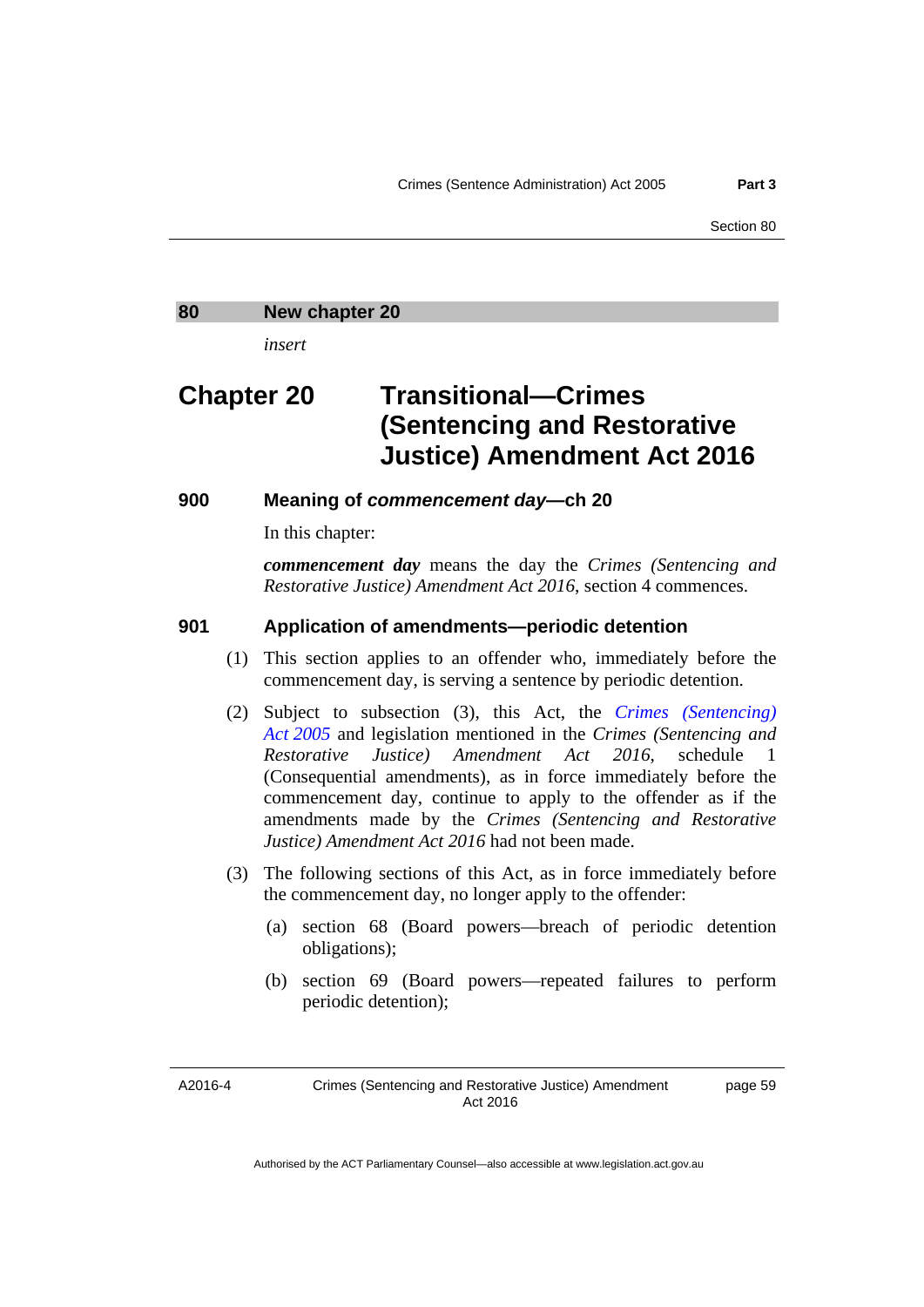(c) section 70 (Cancellation of periodic detention on further conviction etc).

#### **902 Referral of periodic detention in certain circumstances**

- (1) The board must refer an offender serving a sentence by periodic detention for re-sentencing by the sentencing court if—
	- (a) the board decides that the offender has breached any of the offender's periodic detention obligations; or
	- (b) after the offender was sentenced to serve periodic detention, the offender commits, and is convicted or found guilty of—
		- (i) an offence against a territory law, or a law of the Commonwealth, a State or another Territory, that is punishable by imprisonment; or
		- (ii) an offence outside Australia that, if it had been committed in Australia, would be punishable by imprisonment.
- (2) If the board refers the offender for re-sentencing under subsection (1), the sentencing court must re-sentence the offender for the offence in relation to which the periodic detention order was made.
- (3) In re-sentencing the offender, the court—
	- (a) must take into account the following (in addition to any other matters the court considers should be taken into account):
		- (i) the fact that the offender was sentenced to periodic detention;
		- (ii) anything done under the periodic detention; and

A2016-4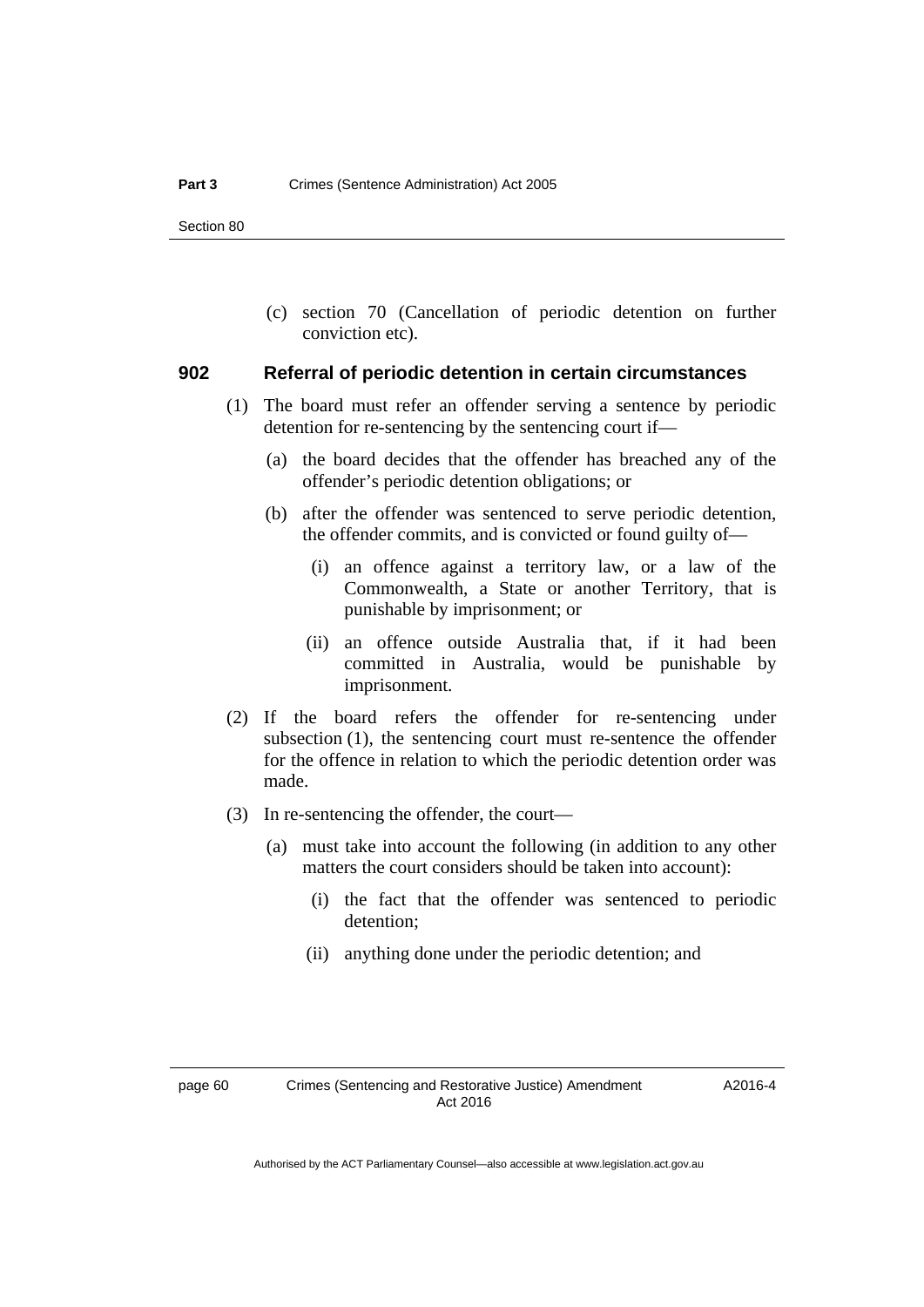- (b) must not—
	- (i) impose a penalty that, when taken together with a penalty previously imposed for the offence for which the periodic detention was ordered, is greater than the maximum penalty the court could have imposed for the offence; or
	- (ii) re-sentence the offender to periodic detention.

### **903 Transitional regulations**

- (1) A regulation may prescribe transitional matters necessary or convenient to be prescribed because of the enactment of the *Crimes (Sentencing and Restorative Justice) Amendment Act 2016*.
- (2) A regulation may modify this chapter (including in relation to another territory law) to make provision in relation to anything that, in the Executive's opinion is not, or is not adequately or appropriately, dealt with in this chapter.
- (3) A regulation under subsection (2) has effect despite anything else in this Act or another territory law.

# **904 Expiry—ch 20**

This chapter expires 3 years after the commencement day.

*Note* Transitional provisions are kept in the Act for a limited time. A transitional provision is repealed on its expiry but continues to have effect after its repeal (see [Legislation Act,](http://www.legislation.act.gov.au/a/2001-14) s 88).

## **81 Dictionary, definition of** *additional condition***, paragraph (a)**

#### *substitute*

(a) of an offender's intensive correction order—see section 40; or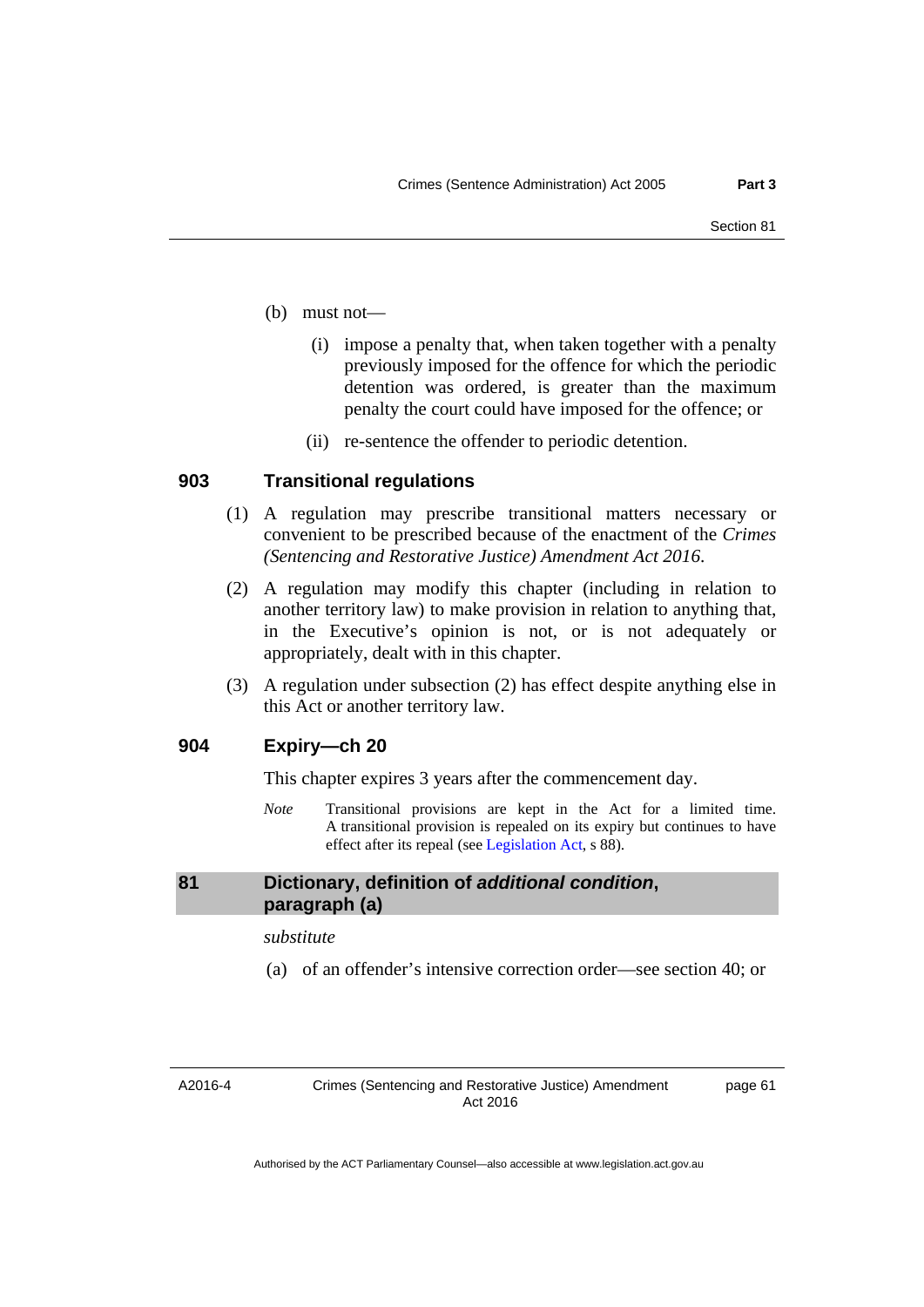#### Part 3 **Crimes (Sentence Administration) Act 2005**

Section 82

| 82 | Dictionary, definition of core condition, paragraph (a)                                |
|----|----------------------------------------------------------------------------------------|
|    | substitute                                                                             |
|    | (a) of an offender's intensive correction order—see section 40; or                     |
| 83 | Dictionary, definitions of detention period and finishing<br>time                      |
|    | omit                                                                                   |
| 84 | Dictionary, new definition of intensive correction order                               |
|    | insert                                                                                 |
|    | <i>intensive correction order—see the Crimes (Sentencing) Act 2005,</i><br>section 11. |
| 85 | Dictionary, definition of interested person                                            |
|    | substitute                                                                             |
|    | interested person—                                                                     |
|    | for an offender's good behaviour order—see section 84; and<br>(a)                      |
|    | for an offender's intensive correction order—see section 40.<br>(b)                    |
| 86 | <b>Dictionary</b>                                                                      |
|    | omit the definitions of                                                                |
|    | periodic detention                                                                     |
|    | <i>periodic detention obligations</i>                                                  |
|    | periodic detention period                                                              |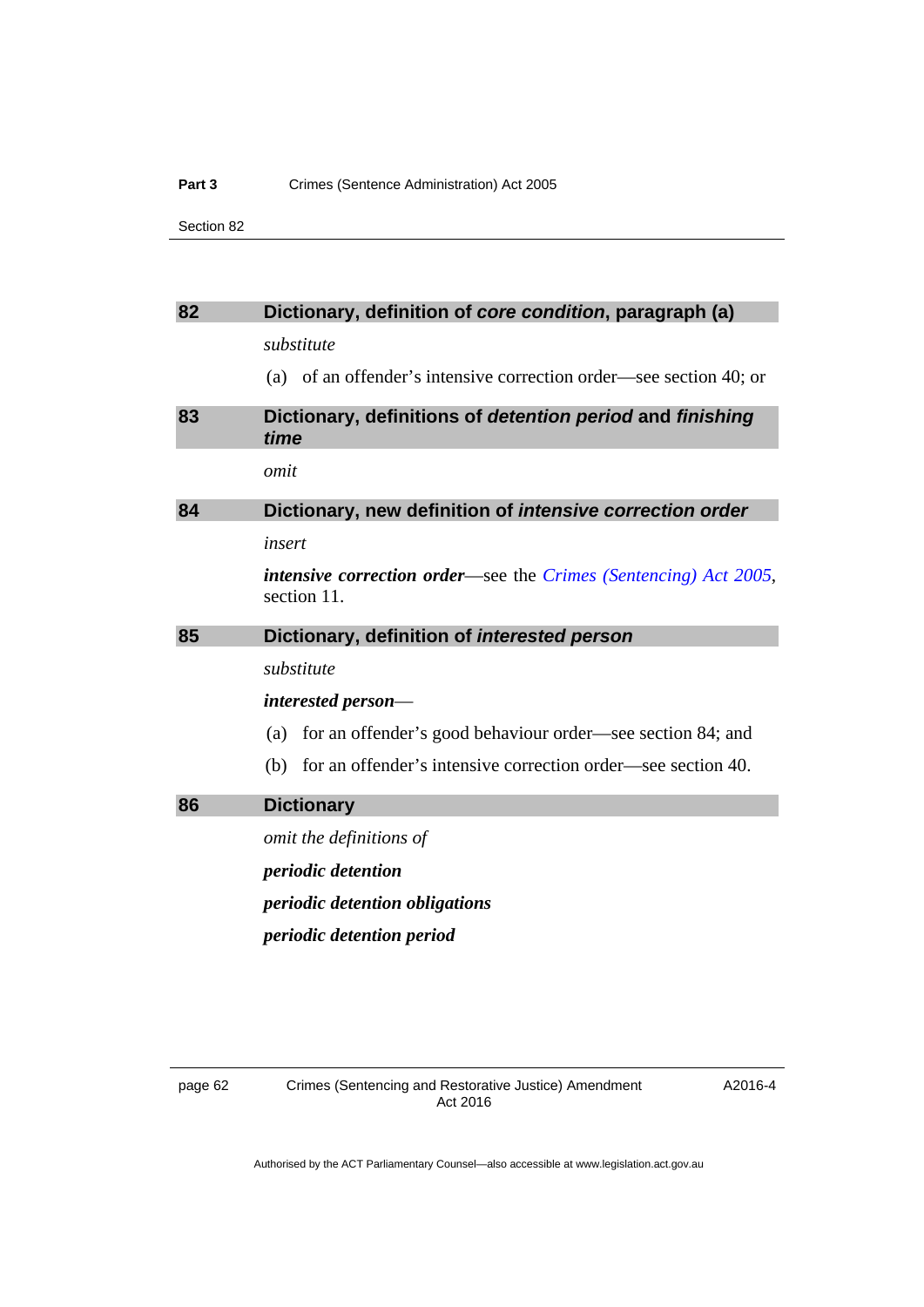# **87 Dictionary, definition of** *rehabilitation program condition*

*substitute* 

*rehabilitation program condition*—

- (a) of a good behaviour order for an offender, for this Act generally—see the *[Crimes \(Sentencing\) Act 2005](http://www.legislation.act.gov.au/a/2005-58)*, section 93; and
- (b) of an intensive correction order for an offender, for chapter 5 see the *[Crimes \(Sentencing\) Act 2005](http://www.legislation.act.gov.au/a/2005-58)*, section 80G.

## **88 Dictionary**

*omit the definitions reporting day reporting place reporting time* 

A2016-4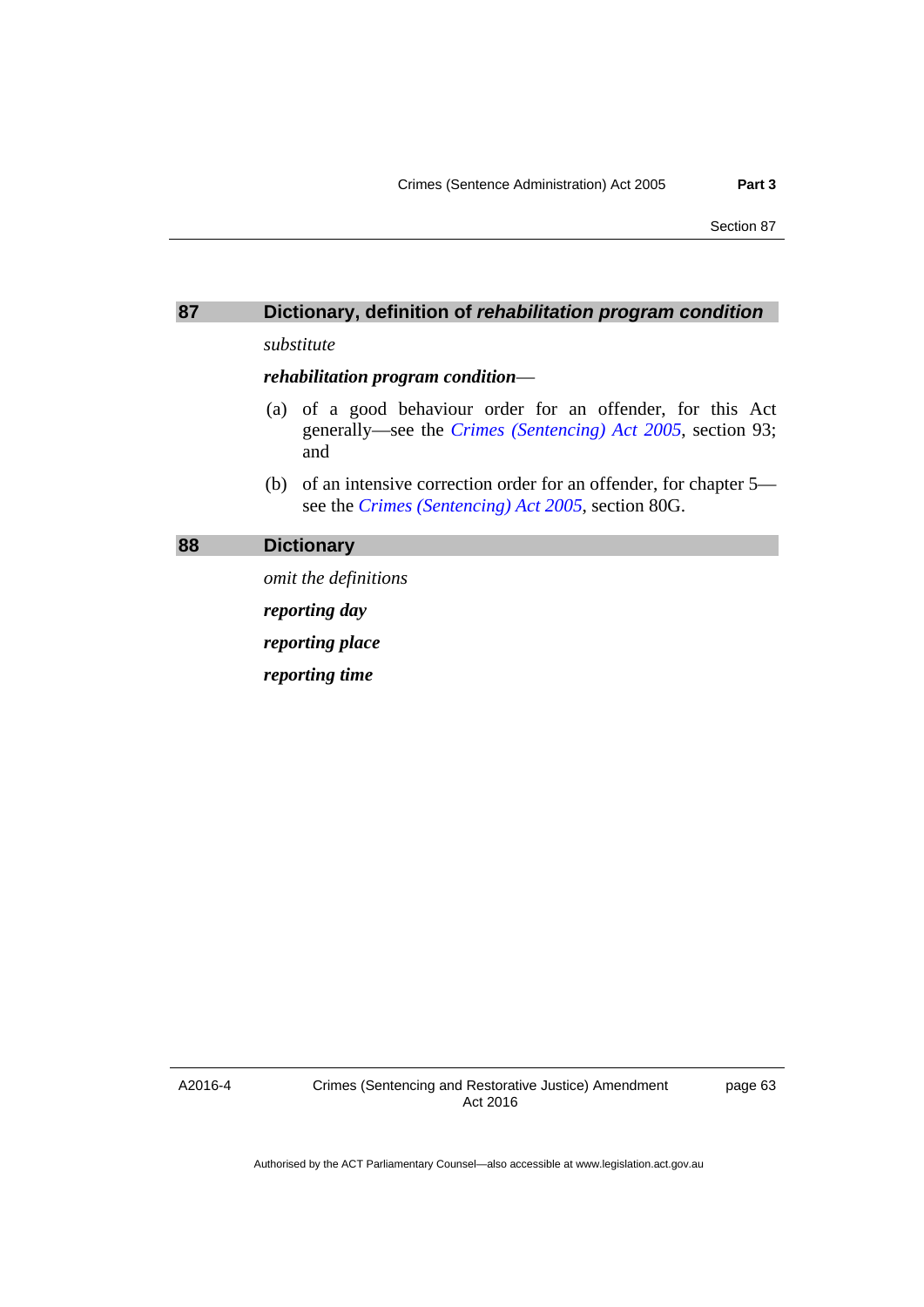# **Part 4 Crimes (Restorative Justice) Act 2004**

# **89 Definitions—offences and offenders Section 12, definition of** *domestic violence offence*

*substitute* 

*domestic violence offence* means a less serious domestic violence offence or a serious domestic violence offence.

| 90 | Section 12, new definitions |  |
|----|-----------------------------|--|
|----|-----------------------------|--|

*insert* 

*less serious domestic violence offence* means—

- (a) an offence mentioned in the *[Domestic Violence and Protection](http://www.legislation.act.gov.au/a/2008-46)  [Orders Act 2008](http://www.legislation.act.gov.au/a/2008-46)*, schedule 1—
	- (i) committed by an offender against a relevant person; and
	- (ii) that is punishable by a term of imprisonment of—
		- (A) if the offence relates to money or other property— 14 years or less; or
		- (B) in any other case—10 years or less; and
- (b) an animal violence offence mentioned in the *[Domestic](http://www.legislation.act.gov.au/a/2008-46)  [Violence and Protection Orders Act 2008](http://www.legislation.act.gov.au/a/2008-46)*, section 13 (3); and
- (c) a contravention of a protection order under the *[Domestic](http://www.legislation.act.gov.au/a/2008-46)  [Violence and Protection Orders Act 2008](http://www.legislation.act.gov.au/a/2008-46)*, section 90.

*less serious sexual offence* means an offence under the *[Crimes](http://www.legislation.act.gov.au/a/1900-40)  [Act 1900](http://www.legislation.act.gov.au/a/1900-40)*, part 3 that is punishable by a term of imprisonment of 10 years or less.

*relevant person*—see the *[Domestic Violence and Protection Orders](http://www.legislation.act.gov.au/a/2008-46)  [Act 2008](http://www.legislation.act.gov.au/a/2008-46)*, section 15 (1).

page 64 Crimes (Sentencing and Restorative Justice) Amendment Act 2016 A2016-4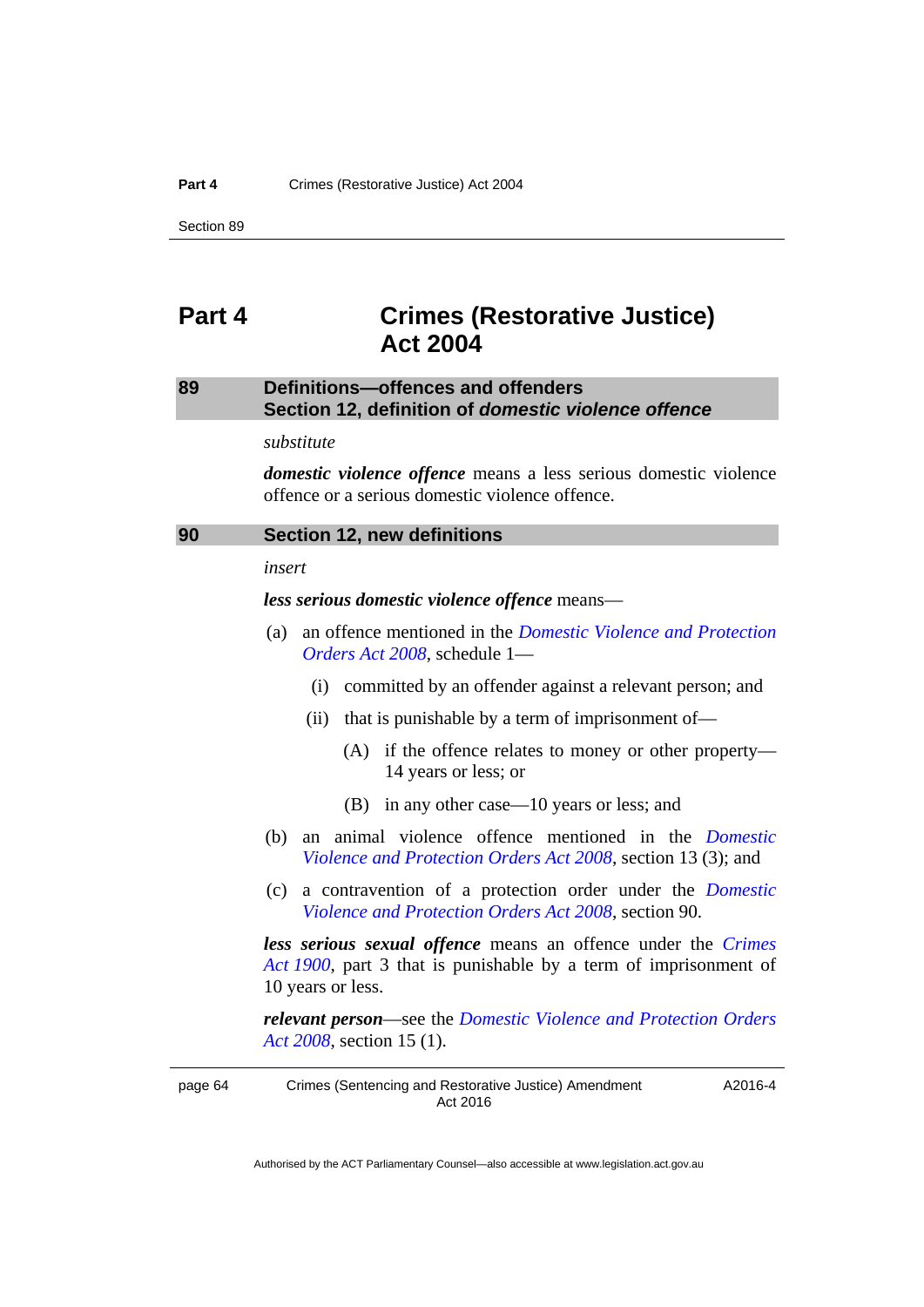*relevant relationship*—see the *[Domestic Violence and Protection](http://www.legislation.act.gov.au/a/2008-46)  [Orders Act 2008](http://www.legislation.act.gov.au/a/2008-46)*, section 15 (2).

*serious domestic violence offence* means an offence mentioned in the *[Domestic Violence and Protection Orders Act 2008](http://www.legislation.act.gov.au/a/2008-46)*, schedule 1—

- (a) committed by an offender against a relevant person; and
- (b) that is punishable by a term of imprisonment of—
	- (i) if the offence relates to money or other property—more than 14 years; or;
	- (ii) in any other case—more than 10 years.

*serious sexual offence* means an offence under the *[Crimes](http://www.legislation.act.gov.au/a/1900-40)  [Act 1900](http://www.legislation.act.gov.au/a/1900-40)*, part 3 that is punishable by a term of imprisonment of more than 10 years.

*sexual offence* means a less serious sexual offence or a serious sexual offence.

#### **91 Sections 14 to 16**

*substitute* 

# **14 Application of Act—less serious offences**

- (1) This Act applies to a less serious offence committed by a young offender or an adult offender.
- (2) This Act applies to a less serious offence committed by a young offender or an adult offender even if the offence was committed before the day this section commenced.
- (3) This section does not apply to a domestic violence offence or a sexual offence.
	- *Note* For the application of this Act to domestic violence offences and sexual offences, see s 16.

A2016-4

Crimes (Sentencing and Restorative Justice) Amendment Act 2016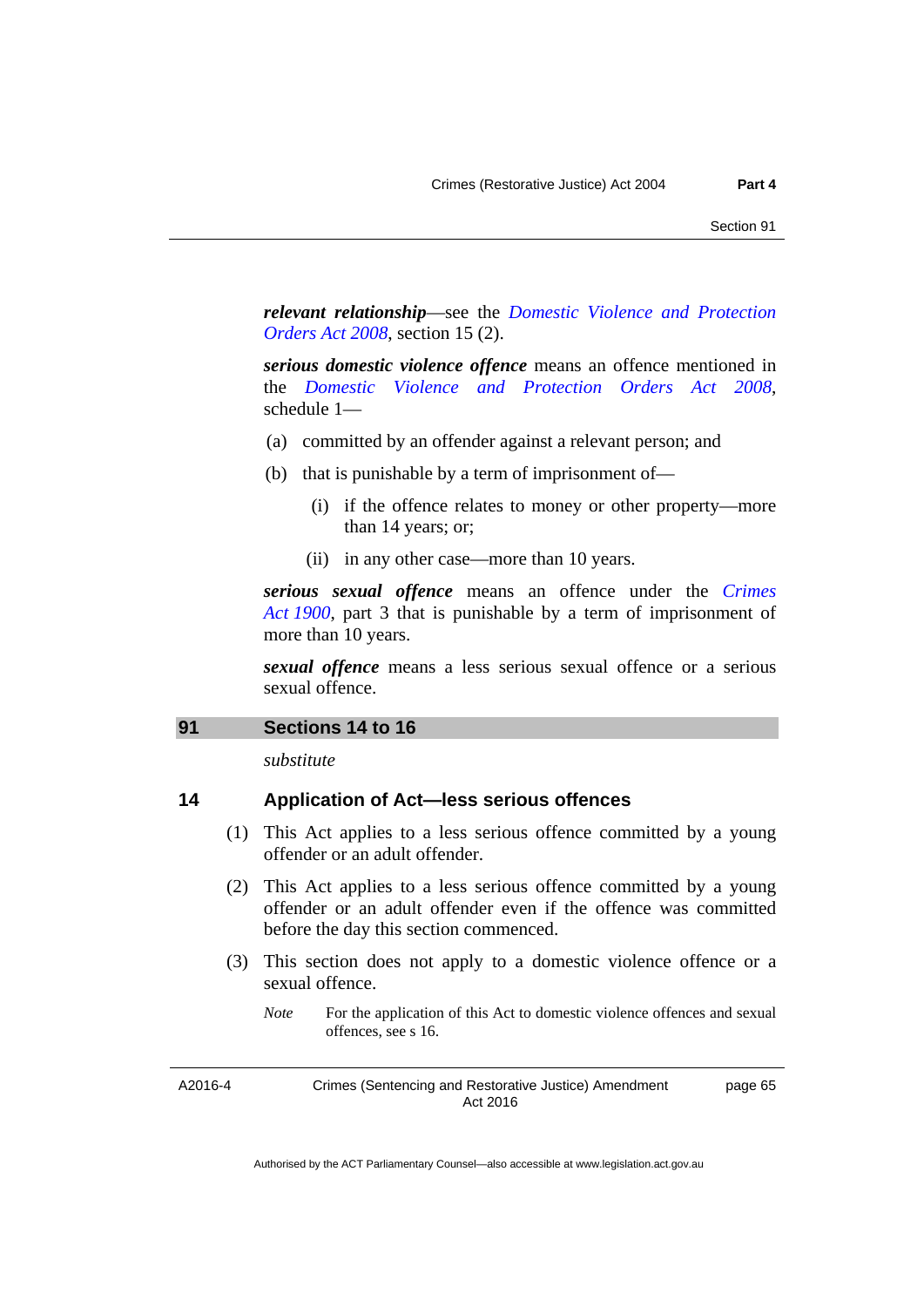# **15 Application of Act—serious offences**

- (1) This Act applies to a serious offence committed by a young offender or an adult offender if the offender—
	- (a) is charged with the offence; and
	- (b) either—
		- (i) pleads guilty to the offence; or
		- (ii) is found guilty of the offence (whether or not the offender is convicted or sentenced for the offence).
- (2) This Act applies to a serious offence committed by a young offender or an adult offender even if the offence was committed before the day this section commenced.
- (3) This section does not apply to a domestic violence offence or a sexual offence.
	- *Note* For the application of this Act to domestic violence offences and sexual offences, see s 16.

# **16 Application of Act—domestic violence offences and sexual offences**

 (1) This Act applies to a less serious domestic violence offence or a less serious sexual offence committed by a young offender or an adult offender.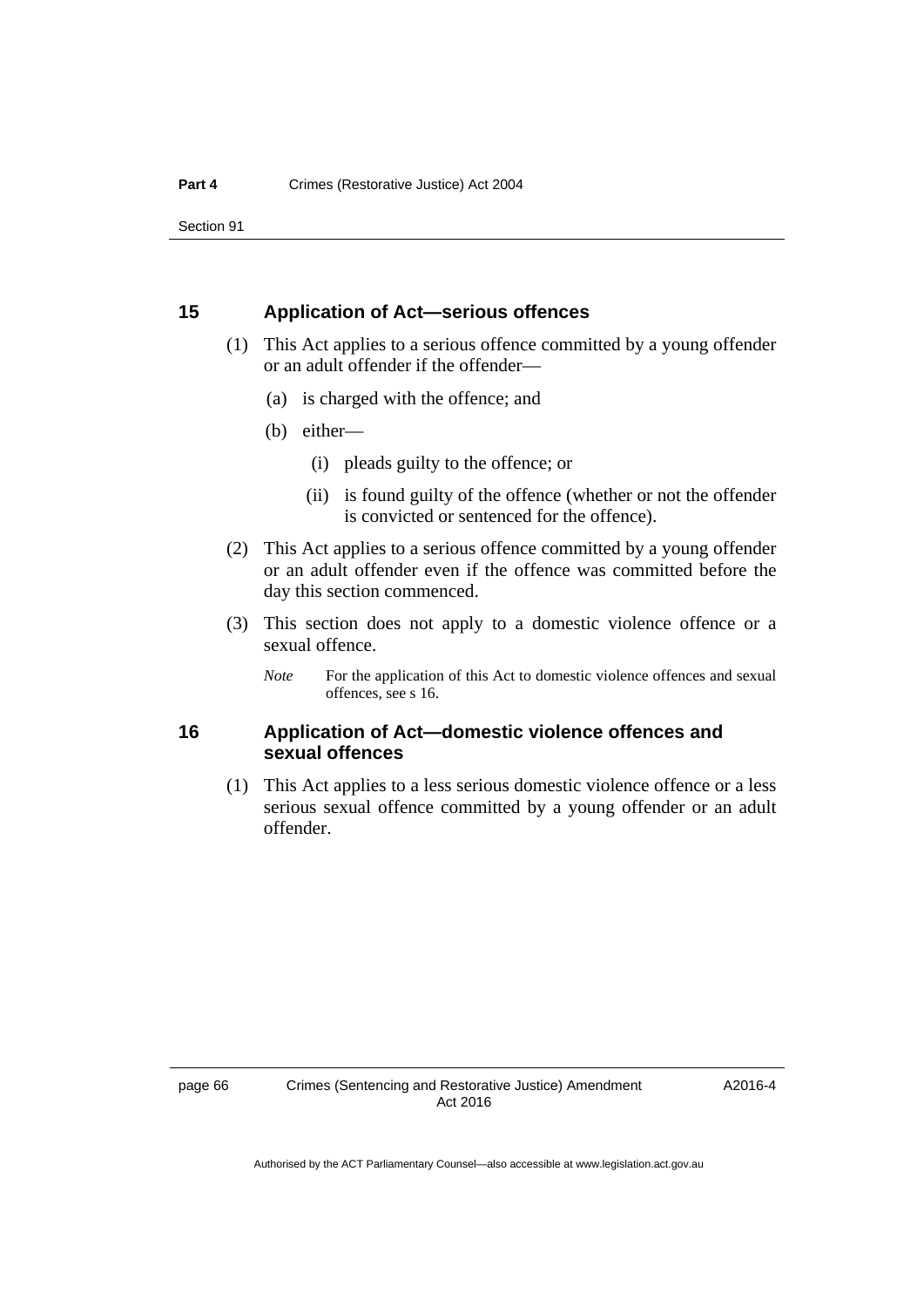- (2) Subsection (1) applies whether or not the young offender or adult offender is charged with the offence.
	- *Note 1* An offence may have been *committed* if it is alleged that the offence was committed (see s 12, def *commission*).
	- *Note* 2 For the director-general to decide that a less serious domestic violence offence or a less serious sexual offence committed by a young offender or an adult offender is suitable for restorative justice under pt 7 before the offender pleads guilty to the offence or is found guilty of the offence, the director-general must be satisfied that exceptional circumstances exist for the calling of a restorative justice conference (see s 33 (2)).
- (3) This Act applies to a serious domestic violence offence or a serious sexual offence committed by a young offender or an adult offender if—
	- (a) the offender is charged with the offence; and
	- (b) either—
		- (i) the offender pleads guilty to the offence; or
		- (ii) the offender is found guilty of the offence (whether or not the offender is convicted or sentenced for the offence).
- (4) However, subsections (1) to (3) may apply to a domestic violence offence or a sexual offence even if the offence was committed before the phase 3 application day.
- (5) Subsections (1) to (4) do not apply before a day declared by the Minister (the *phase 3 application day*).

A2016-4

page 67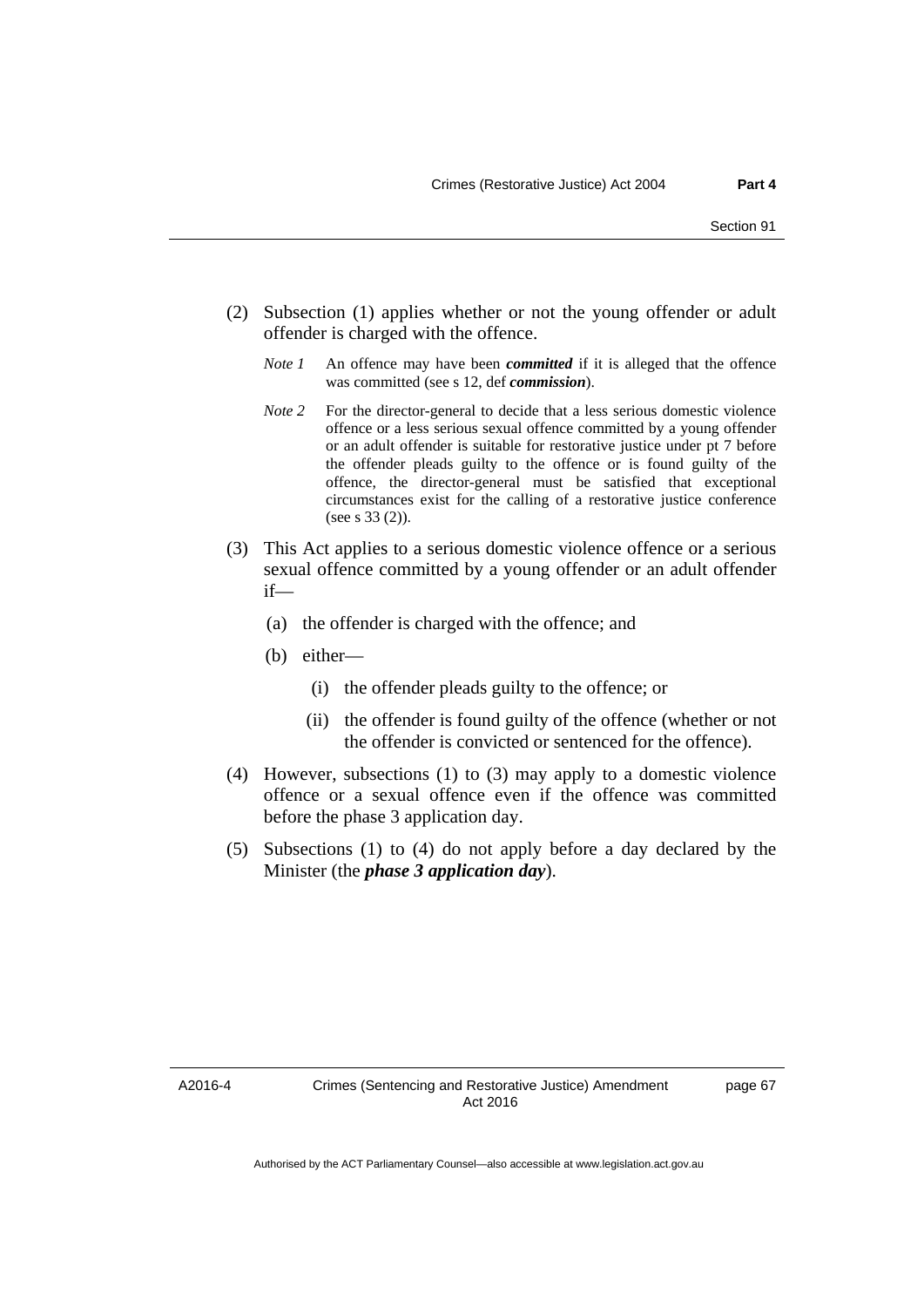- (6) To remove any doubt, the [Legislation Act](http://www.legislation.act.gov.au/a/2001-14), section 79 (Automatic commencement of postponed law) does not apply to subsections (1) to (4).
	- *Note* If the [Legislation Act,](http://www.legislation.act.gov.au/a/2001-14) s 79 applied to ss (1) to (4), the subsections would automatically commence 6 months after the day this Act commences (apart from s 1 and s 2) if it had not already been effectively commenced by the declaration of the phase 3 application day.
- (7) Subsections (5) and (6) are laws to which the [Legislation Act](http://www.legislation.act.gov.au/a/2001-14), section 88 (Repeal does not end effect of transitional laws etc) applies.
- (8) Subsections (5) to (7) and this subsection expire on the phase 3 application day.
	- *Note* A provision of an Act expires at the end of the day fixed for its expiry (see [Legislation Act,](http://www.legislation.act.gov.au/a/2001-14) s 85 (3); *repeal* in s 85 includes expiry—see s 82).

### **92 Referring entities Section 22 (2), new definition of** *victims of crime commissioner*

*insert* 

*victims of crime commissioner* means the victims of crime commissioner appointed under the *[Victims of Crime Act 1994](http://www.legislation.act.gov.au/a/1994-83)*.

### **93 Table 22, item 1, column 2**

*after police officer, insert*  victims of crime commissioner

#### **94 Table 22, item 5, column 2**

*after sentence administration board, insert*  victims of crime commissioner

page 68 Crimes (Sentencing and Restorative Justice) Amendment Act 2016

A2016-4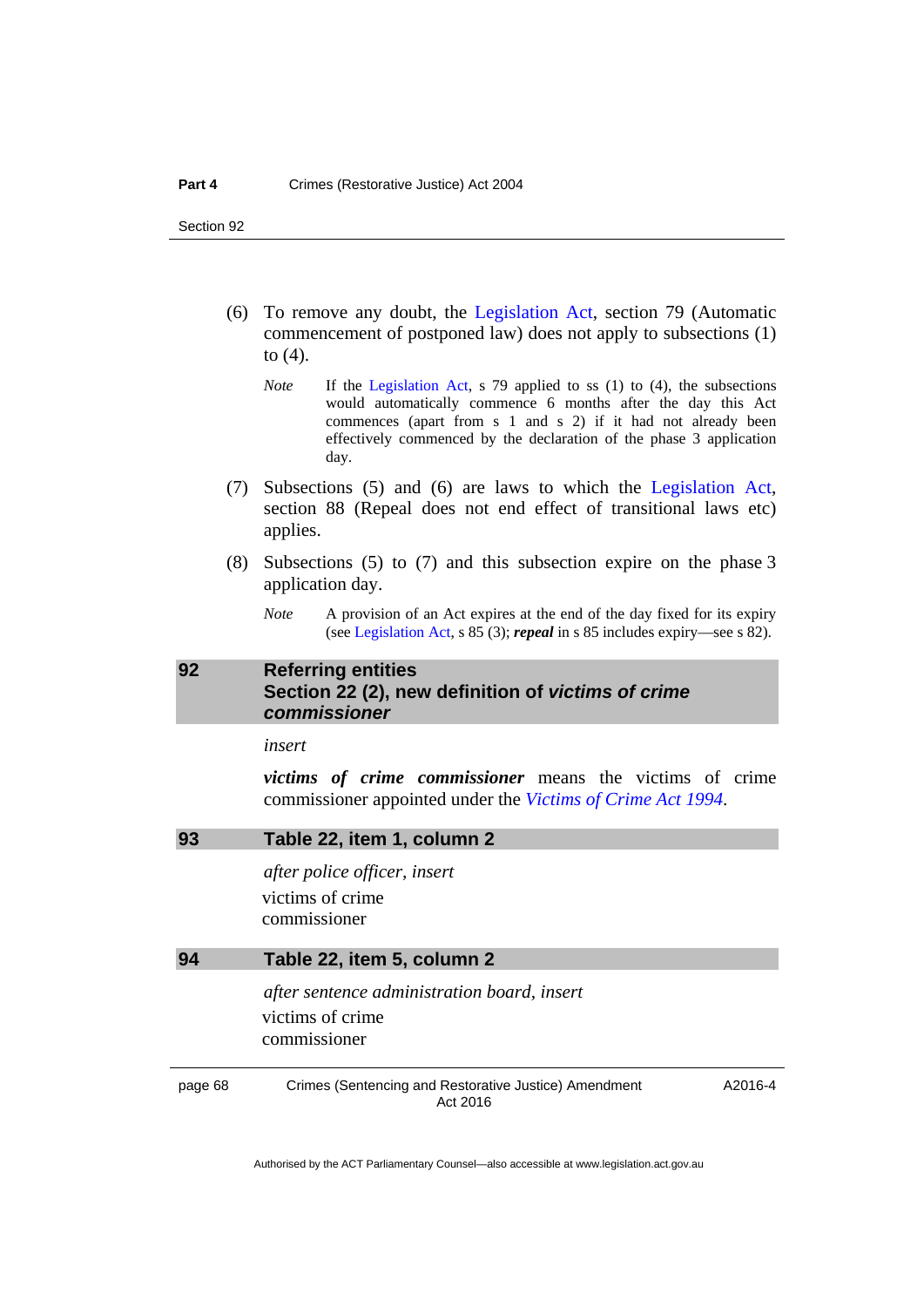| 95 | Section 24 (3) (a) |  |  |
|----|--------------------|--|--|
|    |                    |  |  |

*omit* 

(Referral by DPP—Domestic violence offences by young offenders)

*substitute* 

(Referral by DPP—less serious domestic violence offences and less serious sexual offences)

*substitute* 

### **26 Referral by DPP—less serious domestic violence offences and less serious sexual offences**

| 97 | <b>Section 26 (1)</b> |  |
|----|-----------------------|--|
|    |                       |  |

*substitute* 

 (1) This section applies if the director of public prosecutions is the referring entity for a less serious domestic violence offence or a less serious sexual offence allegedly committed by a young offender or an adult offender.

| 98 | Section 26 (2), note  |  |
|----|-----------------------|--|
|    | omit                  |  |
| 99 | Section 26 (3) to (6) |  |
|    | omit                  |  |
|    | phase 2               |  |

*substitute* 

phase 3

A2016-4

Crimes (Sentencing and Restorative Justice) Amendment Act 2016

page 69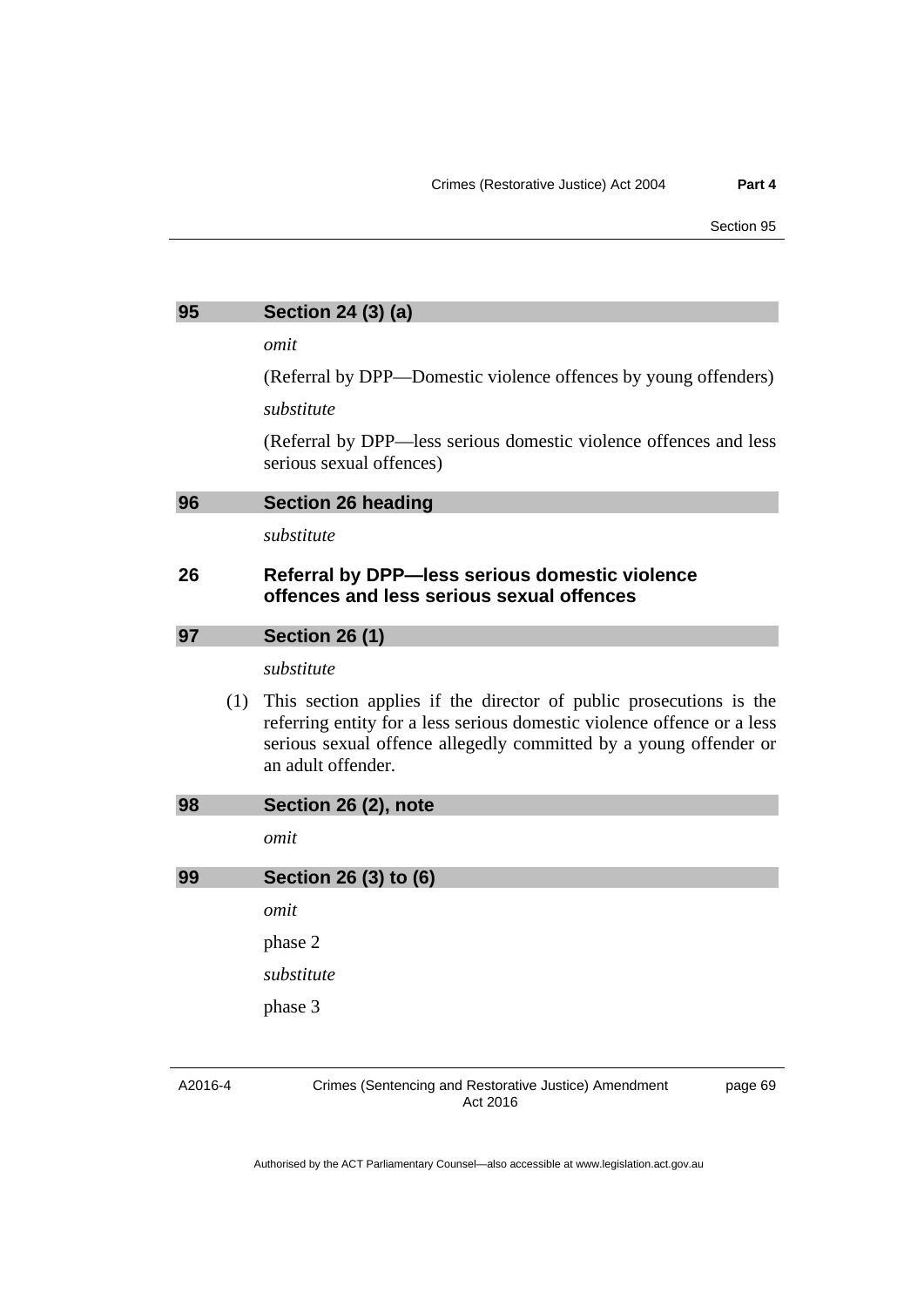#### **Part 4** Crimes (Restorative Justice) Act 2004

Section 100

#### **100 Section 26 (8), definition of** *phase 2 application day*

*substitute* 

*phase 3 application day*—see section 16 (5).

**101 Referral during court proceeding Section 27 (2)** 

*omit* 

of the director of public prosecutions.

*insert* 

of—

- (a) the director of public prosecutions; or
- (b) the offender's legal representative.

### **102 Section 27 (4), including note**

*substitute* 

- (4) For the referral of a less serious domestic violence offence or a less serious sexual offence alleged to have been committed by a young offender or an adult offender, the court may make a court referral order, before the offender pleads guilty to the offence or is found guilty of the offence, only if it considers that exceptional circumstances exist to justify the referral.
	- *Note* This Act does not apply to a serious domestic violence offence or a serious sexual offence unless the offender pleads guilty to the offence, or is found guilty of the offence (see s 16).

A2016-4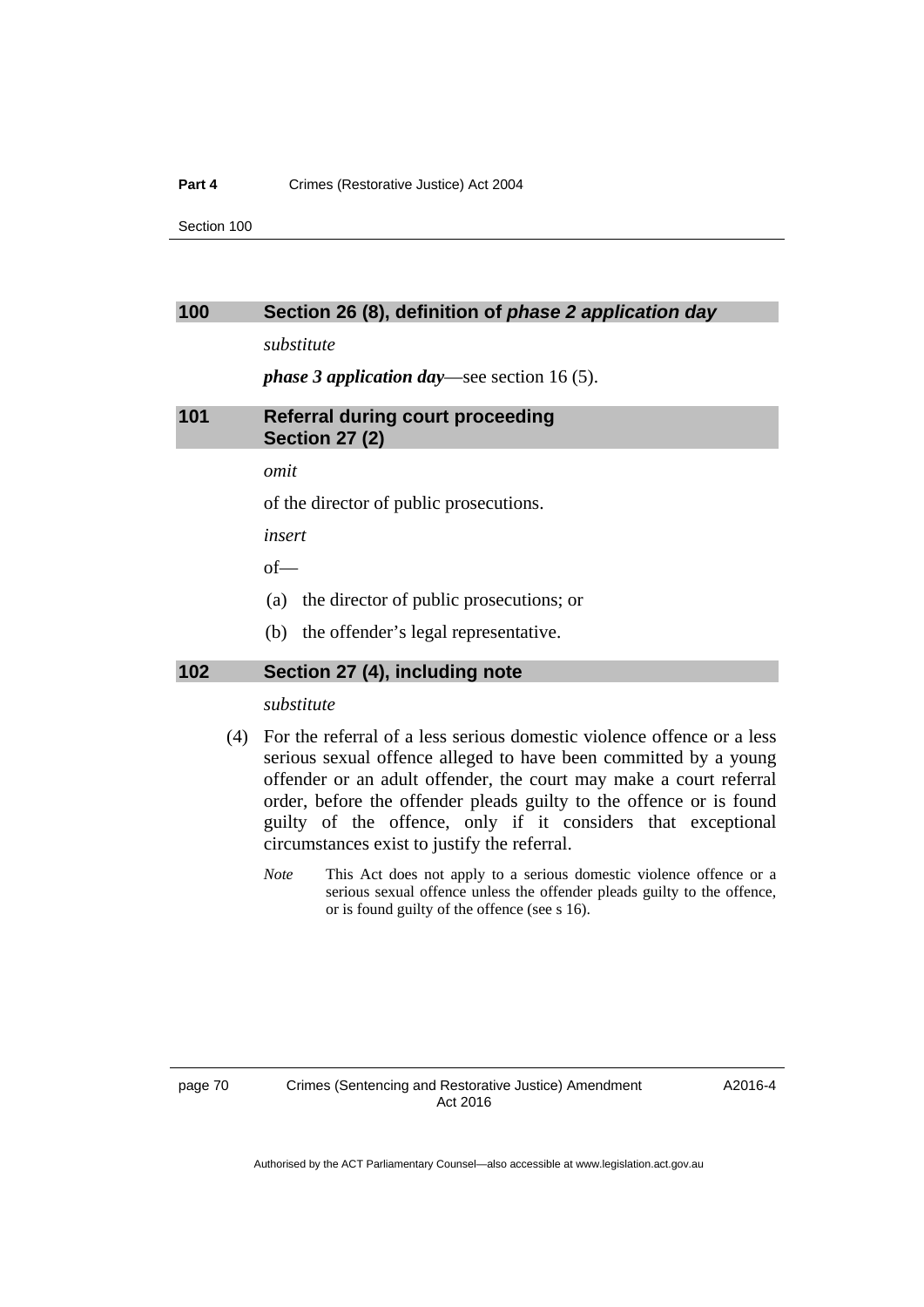Section 103

| 103 |     | Section 27 (5) to (8)                                                                                                                                                                                              |
|-----|-----|--------------------------------------------------------------------------------------------------------------------------------------------------------------------------------------------------------------------|
|     |     | omit                                                                                                                                                                                                               |
|     |     | phase 2                                                                                                                                                                                                            |
|     |     | substitute                                                                                                                                                                                                         |
|     |     | phase 3                                                                                                                                                                                                            |
| 104 |     | Section 27 (10), definition of phase 2 application day                                                                                                                                                             |
|     |     | substitute                                                                                                                                                                                                         |
|     |     | <i>phase 3 application day</i> —see section 16(5).                                                                                                                                                                 |
| 105 |     | <b>Suitability-general considerations</b><br><b>Section 33 (2)</b>                                                                                                                                                 |
|     |     | substitute                                                                                                                                                                                                         |
|     | (2) | The director-general may decide that restorative justice is suitable<br>for a less serious domestic violence offence or a less serious sexual<br>offence committed by a young offender or an adult offender before |

the offender pleads guilty to the offence or is found guilty of the offence only if satisfied that exceptional circumstances exist to justify the calling of a restorative justice conference for the offence.

### **106 Section 33 (3) to (6)**

*omit* 

phase 2

*substitute* 

phase 3

page 71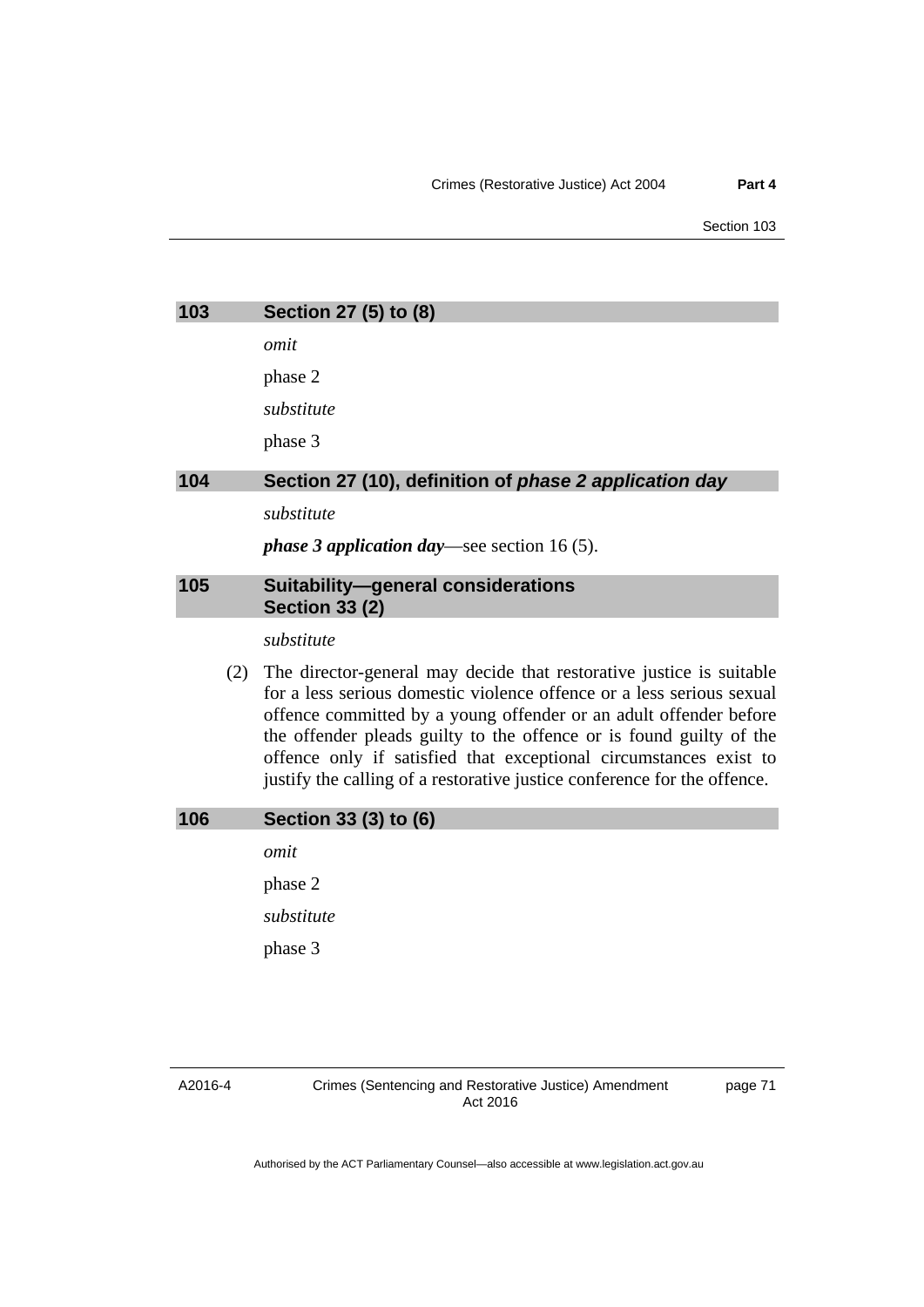#### **Part 4 Crimes (Restorative Justice) Act 2004**

Section 107

### **107 Section 33 (8), definition of** *phase 2 application day*

*substitute* 

*phase 3 application day*—see section 16 (5).

| 108 | Dictionary, definition of domestic violence offence                                                                   |
|-----|-----------------------------------------------------------------------------------------------------------------------|
|     | omit                                                                                                                  |
| 109 | <b>Dictionary, new definitions</b>                                                                                    |
|     | insert                                                                                                                |
|     | less serious domestic violence offence—see section 12.                                                                |
|     | <i>less serious sexual offence</i> —see section 12.                                                                   |
|     | <b>relevant person</b> —see the Domestic Violence and Protection Orders<br>Act 2008, section 15 (1).                  |
|     | <b>relevant relationship</b> —see the Domestic Violence and Protection<br><i>Orders Act 2008</i> , section 15 $(2)$ . |
|     | <i>serious domestic violence offence—see section 12.</i>                                                              |
|     | <i>serious sexual offence</i> —see section 12.                                                                        |
|     | <i>sexual offence</i> —see section 12.                                                                                |

A2016-4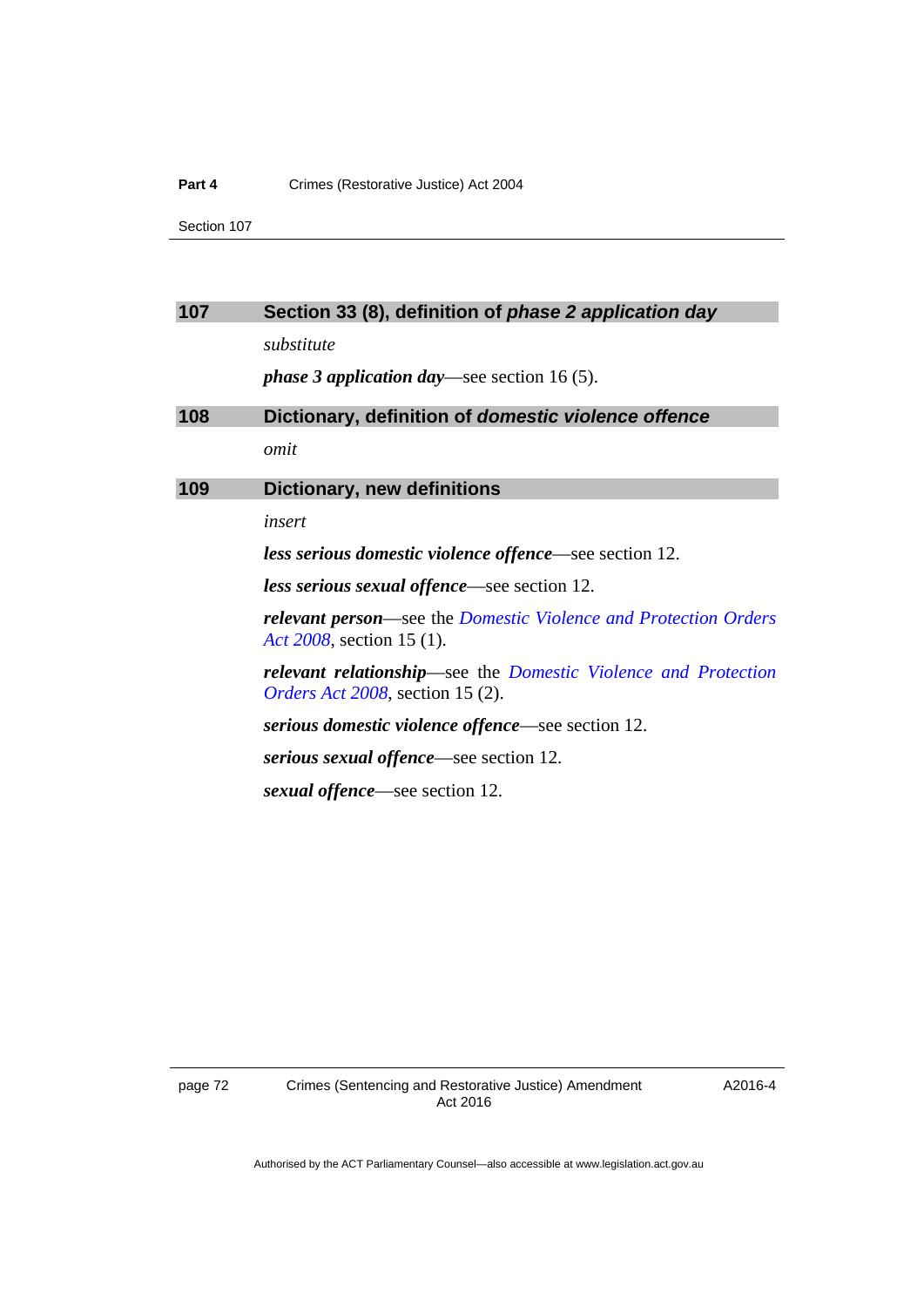# **Schedule 1 Consequential amendments**

# **Part 1.1 Administrative Decisions (Judicial Review) Act 1989**

### **[1.1] Schedule 1, item 4, column 3, 4th and 5th dot points**

#### *substitute*

- section 43 (Intensive correction order—alcohol and drug tests)
- section 50 (Intensive correction orders—community service work—alcohol and drug tests)

### **[1.2] Schedule 2, section 2.6 (1), 3rd to 8th dot points**

### *substitute*

 section 46 (Intensive correction orders—community service work—director-general directions)

### **[1.3] Schedule 2, section 2.6 (2)**

*omit* 

# **Part 1.2 Bail Act 1992**

### **[1.4] Section 8A (1) (b) (i)**

### *substitute*

(i) an intensive correction order obligation;

### **[1.5] Section 8A (2), example heading**

*substitute* 

**Example—bail entitlement** 

A2016-4

Crimes (Sentencing and Restorative Justice) Amendment Act 2016

page 73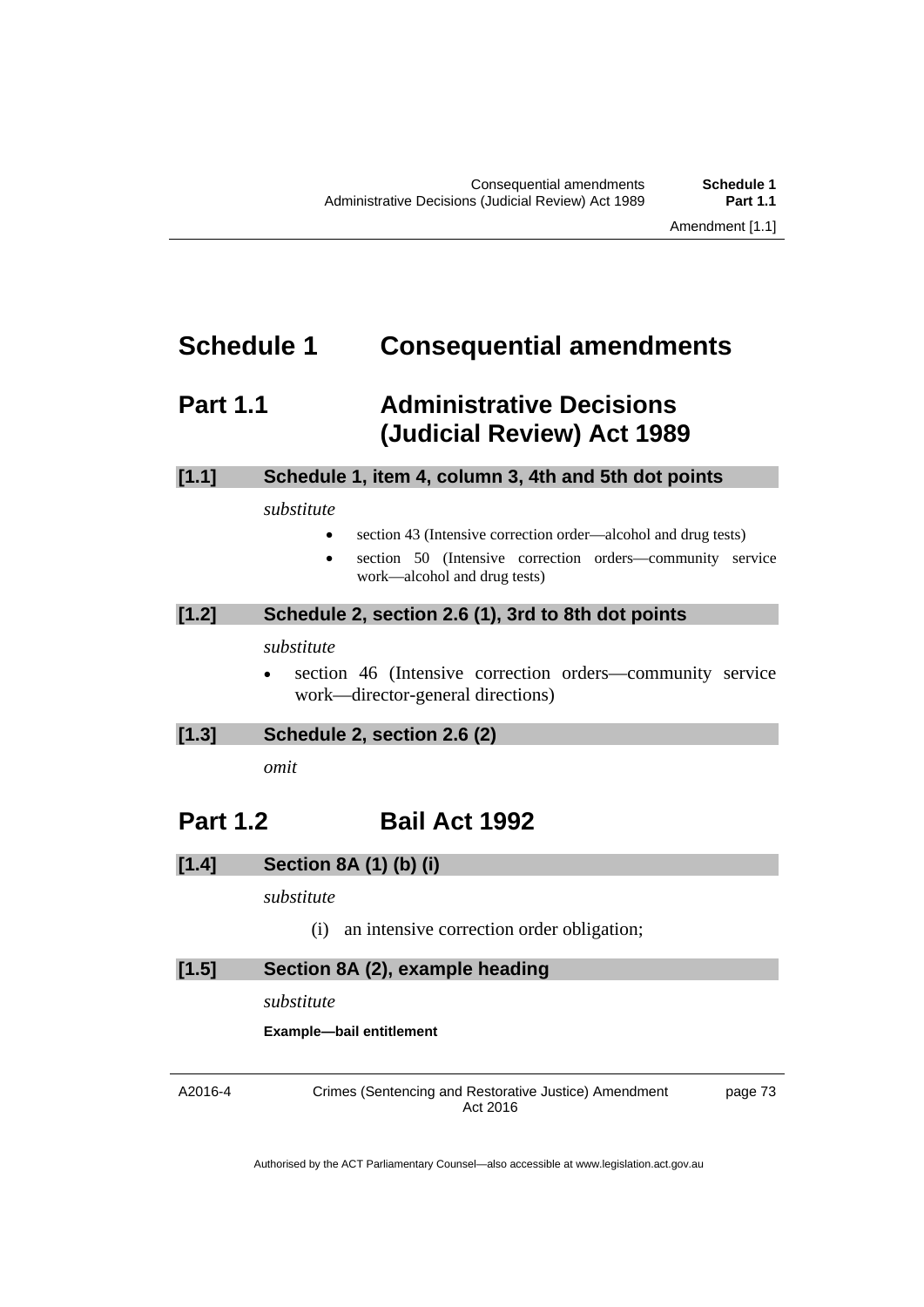### **[1.6] Section 8A (2), example 1**

*omit* 

# **Part 1.3 Births, Deaths and Marriages Registration Act 1997**

### **[1.7] Section 22A, definition of** *restricted person***, paragraph (a)**

*omit* 

periodic detention

*substitute* 

intensive correction order

# **Part 1.4 Coroners Act 1997**

**[1.8] Section 3C (1) (c)** 

*omit* 

# **Part 1.5 Corrections Management Act 2007**

## **[1.9] Section 6 (1) (b)**

*omit* 

### **[1.10] Section 63, definition of** *admission*

### *substitute*

*admission*, of a detainee to a correctional centre, means admission of the detainee to the centre for detention.

page 74 Crimes (Sentencing and Restorative Justice) Amendment Act 2016 A2016-4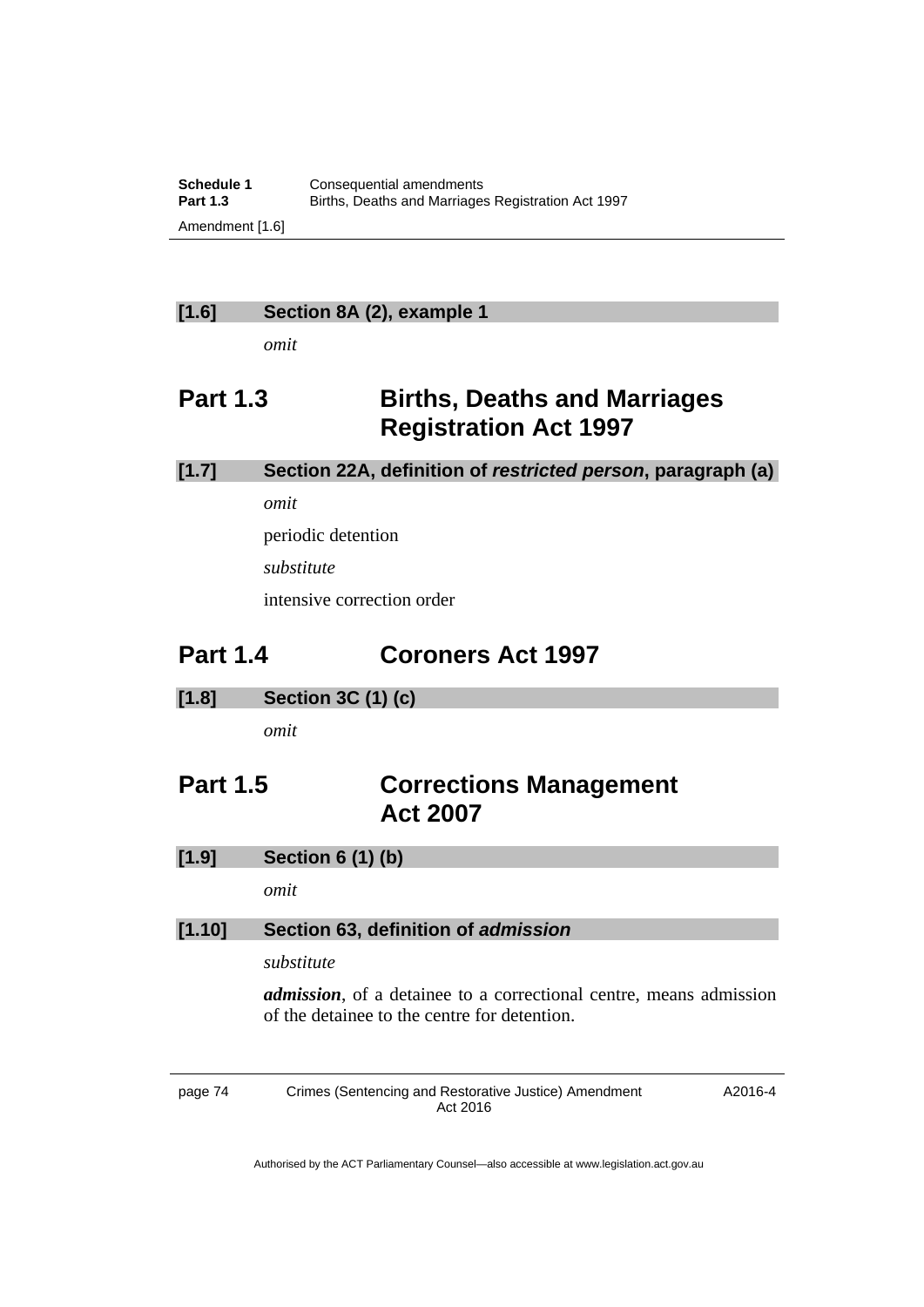### **[1.11] Section 76 (2) (d) (i)**

*omit* 

periodic detention period or other

### **[1.12] Section 133 (1) (d)**

### *substitute*

- (d) for a person serving a term of imprisonment by intensive correction—the person provides a test sample that shows the person—
	- (i) either—
		- (A) if the person is under a condition or a direction that the person not take alcohol—has taken alcohol; or
		- (B) in any other case—has a blood alcohol concentration of the prescribed concentration or more; or
	- (ii) has taken a drug.

### **[1.13] Dictionary, definitions of** *detention period* **and** *periodic detention*

*omit* 

# **Part 1.6 Corrections Management Regulation 2010**

#### **[1.14] Section 48 (c)**

*omit* 

Crimes (Sentencing and Restorative Justice) Amendment Act 2016

page 75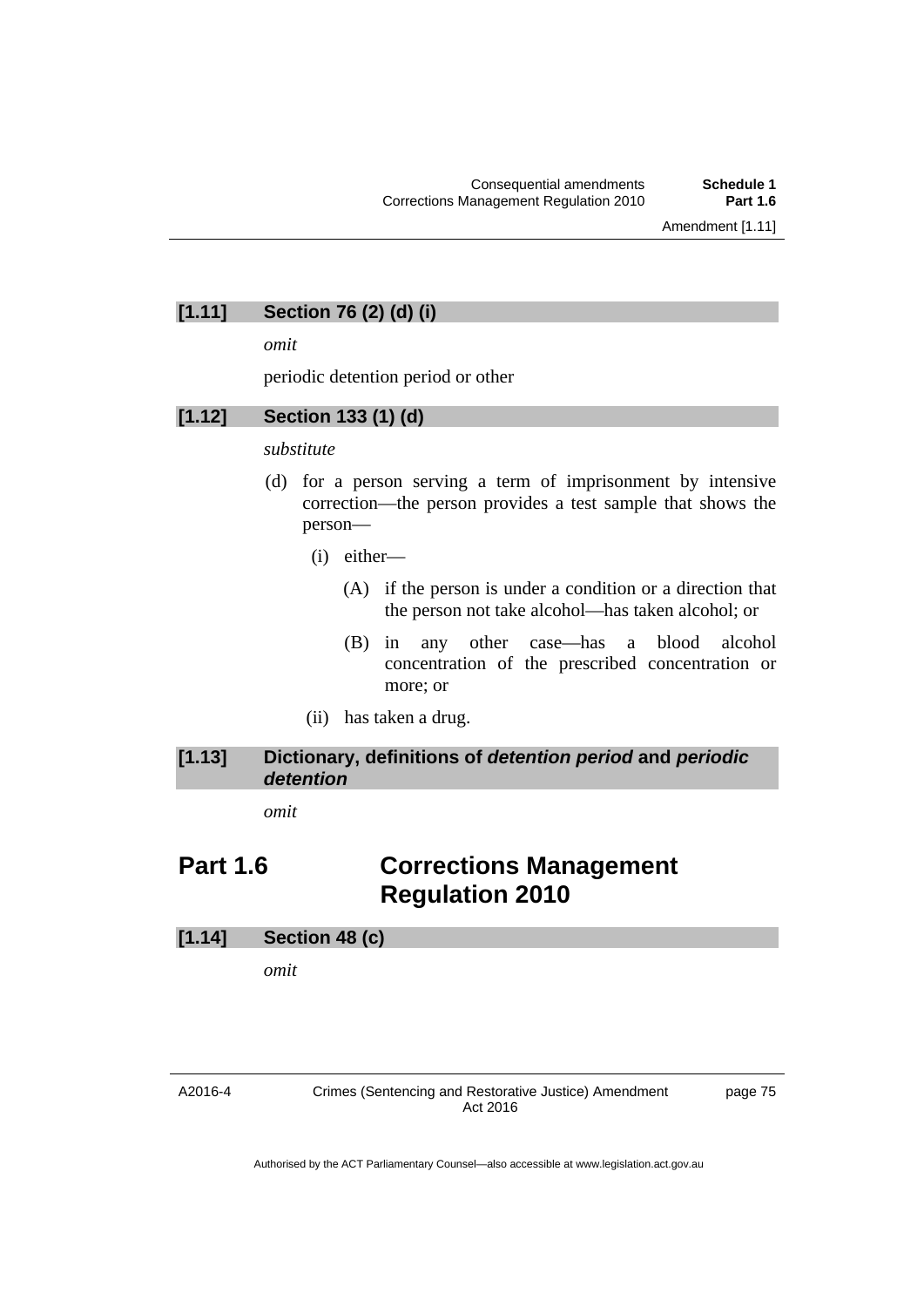**Schedule 1 Consequential amendments**<br>**Part 1.7 Crimes Act 1900 Part 1.7** Crimes Act 1900 Amendment [1.15]

# **Part 1.7 Crimes Act 1900**

### **[1.15] Section 157**

*omit* 

# **Part 1.8 Crimes (Restorative Justice) Act 2004**

### **[1.16] Section 13, example 2**

*substitute* 

2 an order for intensive correction under the *[Crimes \(Sentencing\)](http://www.legislation.act.gov.au/a/2005-58)  [Act 2005](http://www.legislation.act.gov.au/a/2005-58)*

# **Part 1.9 Electoral Act 1992**

### **[1.17] Section 71A (2), definition of** *sentence of imprisonment*

#### *substitute*

*sentence of imprisonment* does not include a sentence of imprisonment served by intensive correction made by a court under the *[Crimes \(Sentencing\) Act 2005](http://www.legislation.act.gov.au/a/2005-58)*, section 11 (Intensive correction orders).

# **Part 1.10 Spent Convictions Act 2000**

#### **[1.18] Section 11 (3), definition of** *sentence of imprisonment*

*substitute* 

*sentence of imprisonment* does not include the detention of a person under a control order.

page 76 Crimes (Sentencing and Restorative Justice) Amendment Act 2016

A2016-4